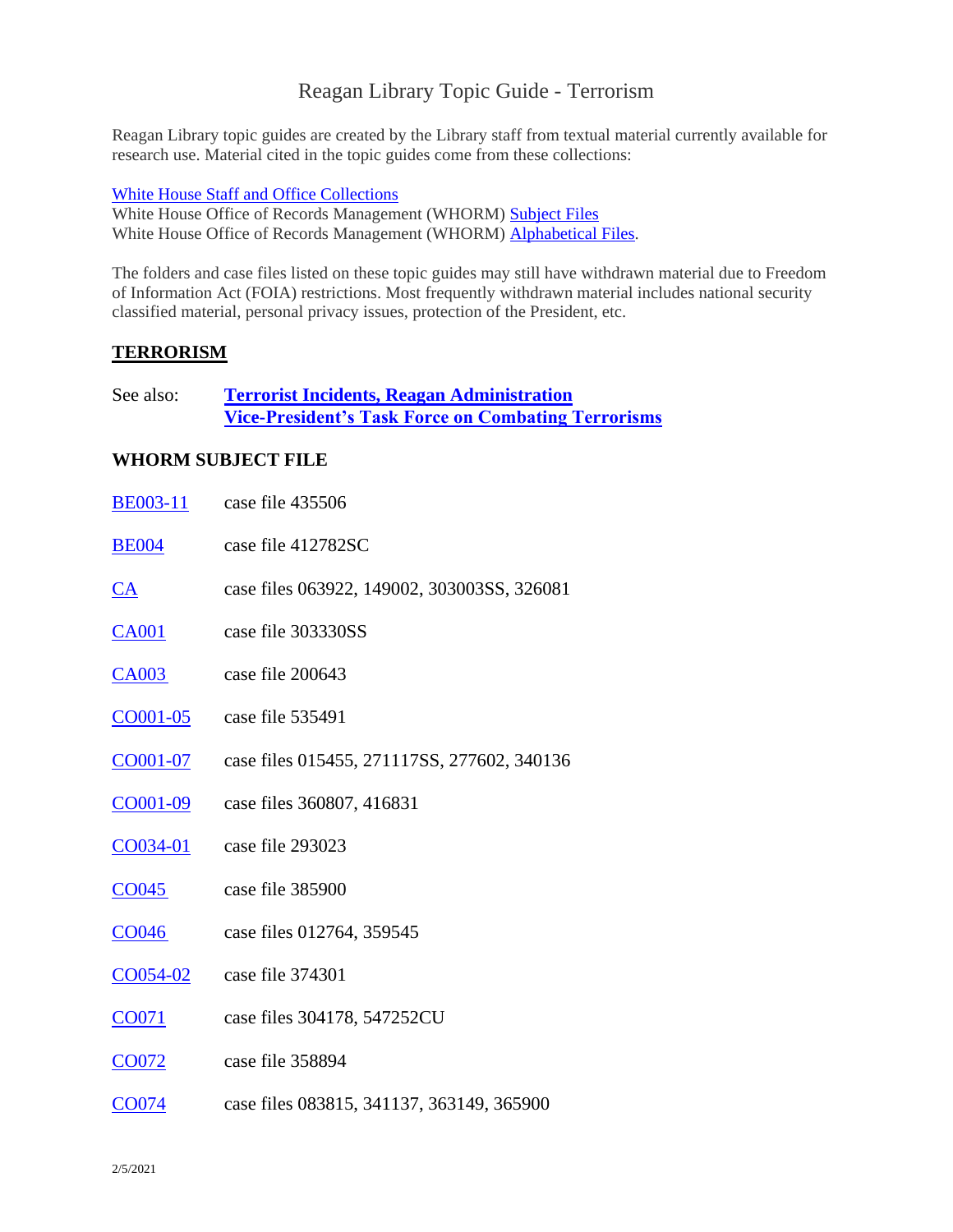- [CO089](https://www.reaganlibrary.gov/document-collection/whormsub/countries#CO089) case files 389892, 389914, 390059, 390433, 390760, 390863, 390874, 390968, 391336, 403199, 403537, 404592, 409520, 411491, 413792, 414771
- [FG006-01](https://www.reaganlibrary.gov/archives/subject/whorm-federal-government-organizations-fg005-fg006#FG006-01) case files 160245, 160246, 160247, 160248, 160250, 161986
- [FG006-07](https://www.reaganlibrary.gov/archives/subject/whorm-federal-government-organizations-fg005-fg006#FG006-07) case files 315547PD, 501677PD
- [FG006-12](https://www.reaganlibrary.gov/archives/subject/whorm-federal-government-organizations-fg005-fg006#FG006-12) case files 334586, 334858, 343339, 379145, 411401, 435071, 468094, 468453, 468478, 512421, 589141, 589240
- [ND016](https://www.reaganlibrary.gov/archives/subject/whorm-national-security-defense#ND016) case file 147196
- [SP799](https://www.reaganlibrary.gov/archives/subject/whorm-speeches-sp729-sp1316#SP799) entire category

#### **WHITE HOUSE STAFF AND OFFICE FILES**

CHIEF OF STAFF, OFFICE OF THE

Regan, Donald: Files

Box 6 [\[Terrorism: Summary of Meeting\]](https://reaganlibrary.gov/public/digitallibrary/smof/cos/regan/box-006/40-468-7257737-006-017-2017.pdf)

Box 7

[Vice President's Task Force on Combating Terrorism –](https://reaganlibrary.gov/public/digitallibrary/smof/cos/regan/box-007/40-468-7257737-007-012-2017.pdf) Final Draft Report (1) [Vice President's Task Force on Combating Terrorism –](https://reaganlibrary.gov/public/digitallibrary/smof/cos/regan/box-007/40-468-7257737-007-013-2017.pdf) Final Draft Report (2) [Vice President's Task Force on Combating Terrorism –](https://reaganlibrary.gov/public/digitallibrary/smof/cos/regan/box-007/40-468-7257737-007-014-2017.pdf) Final Report (1) [Vice President's Task Force on Combating Terrorism –](https://reaganlibrary.gov/public/digitallibrary/smof/cos/regan/box-007/40-468-7257737-007-015-2017.pdf) Final Report (2) [Vice President's Task Force on Combating Terrorism –](https://reaganlibrary.gov/public/digitallibrary/smof/cos/regan/box-007/40-468-7257737-007-016-2017.pdf) Final Report (3)

Box 8

[Vice President's Task Force on Combating Terrorism –](https://www.reaganlibrary.gov/public/digitallibrary/smof/cos/regan/box-008/40-468-7257737-008-001-2017.pdf) Final Report (4)

#### COMMUNICATIONS, OFFICE OF

Gergen, David: Files OA 9426 [\[Terrorism\]](https://www.reaganlibrary.gov/public/digitallibrary/smof/comoffice/gergen/oa9426/40-207-75502946-OA9426-001-2017.pdf)

CORRESPONDENCE, OFFICE OF

Correspondence, White House Office of: Records

Box 20

AVH-347 – [Support for Secretary Shultz's Remarks on Terrorism](https://www.reaganlibrary.gov/public/digitallibrary/smof/correspondence/coroffice/box-020/40-108-7560791-020-031-2019.pdf)

Box 29

YA-75 – [Concern re: International Terrorism](https://www.reaganlibrary.gov/public/digitallibrary/smof/correspondence/coroffice/box-029/40-108-7560791-029-019-2019.pdf)

Box 75 (1984)

[A Time of Remembrance for All Victims of Terrorism throughout the World](https://reaganlibrary.gov/public/digitallibrary/smof/correspondence/coroffice/box-075/atimeforrememberance.pdf)

Box 79 (1986) [A Time of Remembrance for Victims of Terrorism](https://www.reaganlibrary.gov/public/digitallibrary/smof/correspondence/coroffice/box-079/atimeofremembranceterrorism.pdf)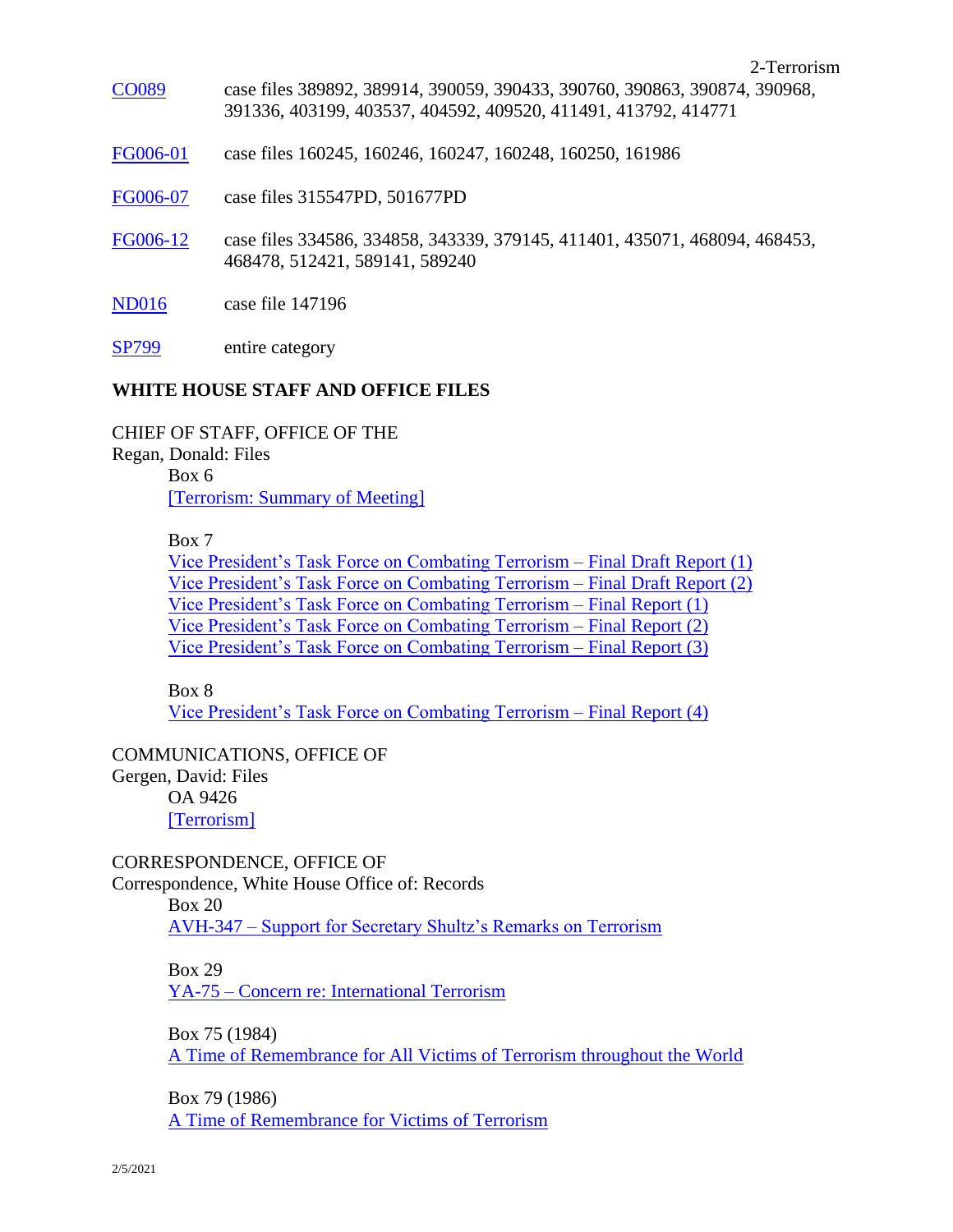# COUNSEL TO THE PRESIDENT, OFFICE OF THE

## Culvahouse, Arthur B.: Files

OA 16587

[Task Force on Combating Terrorism-10/15/1985 Issue Papers \(1\)](https://reaganlibrary.gov/public/digitallibrary/smof/counsel/culvahouse/oa16587/40-123-12011812-oa16587-001-2017.pdf) [Task Force on Combating Terrorism-10/15/1985 Issue Papers \(2\)](https://reaganlibrary.gov/public/digitallibrary/smof/counsel/culvahouse/oa16587/40-123-12011812-oa16587-002-2017.pdf) [Task Force on Combating Terrorism-12/20/1985 Final Draft Report \(1\)](https://reaganlibrary.gov/public/digitallibrary/smof/counsel/culvahouse/oa16587/40-123-12011812-oa16587-003-2017.pdf) [Task Force on Combating Terrorism-12/20/1985 Final Draft Report \(2\)](https://reaganlibrary.gov/public/digitallibrary/smof/counsel/culvahouse/oa16587/40-123-12011812-oa16587-004-2017.pdf) [Task Force on Combating Terrorism-12/20/1985 Final Report \(1\)](https://reaganlibrary.gov/public/digitallibrary/smof/counsel/culvahouse/oa16587/40-123-12011812-oa16587-005-2017.pdf) [Task Force on Combating Terrorism-12/20/1985 Final Report \(2\)](https://reaganlibrary.gov/public/digitallibrary/smof/counsel/culvahouse/oa16587/40-123-12011812-oa16587-006-2017.pdf) [Task Force on Combating Terrorism-12/20/1985 Final Report \(3\)](https://reaganlibrary.gov/public/digitallibrary/smof/counsel/culvahouse/oa16587/40-123-12011812-oa16587-007-2017.pdf) [Task Force on Combating Terrorism-04/20/1987 Draft Review \(1\)](https://reaganlibrary.gov/public/digitallibrary/smof/counsel/culvahouse/oa16587/40-123-12011812-oa16587-008-2017.pdf) [Task Force on Combating Terrorism-04/20/1987 Draft Review \(2\)](https://reaganlibrary.gov/public/digitallibrary/smof/counsel/culvahouse/oa16587/40-123-12011812-oa16587-009-2017.pdf)

## Fielding, Fred: Files

Box 39F

[Vice President's Task Force on Combating Terrorism \(1\)](https://reaganlibrary.gov/public/digitallibrary/smof/counsel/fielding/39f/40-184-7788900-39f-001-2017.pdf) [Vice President's Task Force on Combating Terrorism \(2\)](https://reaganlibrary.gov/public/digitallibrary/smof/counsel/fielding/39f/40-184-7788900-39f-002-2017.pdf) [\[Vice President's Task Force on Combating Terrorism –](https://reaganlibrary.gov/public/digitallibrary/smof/counsel/fielding/39f/40-184-7788900-39f-003-2017.pdf) 09/18/1985 Meeting] [Vice President's Task Force on Combating Terrorism –](https://reaganlibrary.gov/public/digitallibrary/smof/counsel/fielding/39f/40-184-7788900-39f-004-2017.pdf) Meeting 11/12/1985 Vice President's [Task Force on Combating Terrorism –](https://reaganlibrary.gov/public/digitallibrary/smof/counsel/fielding/39f/40-184-7788900-39f-005-2017.pdf) [Follow-Up to] Meeting [11/12/1985](https://reaganlibrary.gov/public/digitallibrary/smof/counsel/fielding/39f/40-184-7788900-39f-005-2017.pdf) [Vice President's Task Force on Combating Terrorism –](https://reaganlibrary.gov/public/digitallibrary/smof/counsel/fielding/39f/40-184-7788900-39f-006-2017.pdf) [Meeting with NSC/NSPG [01/07/1986\]](https://reaganlibrary.gov/public/digitallibrary/smof/counsel/fielding/39f/40-184-7788900-39f-006-2017.pdf) [Vice President's Task Force on Combating Terrorism –](https://reaganlibrary.gov/public/digitallibrary/smof/counsel/fielding/39f/40-184-7788900-39f-007-2017.pdf) [Senior Review Group] (1) [Vice President's Task Force on Combating Terrorism –](https://reaganlibrary.gov/public/digitallibrary/smof/counsel/fielding/39f/40-184-7788900-39f-008-2017.pdf) [Senior Review Group] (2)

#### Hauser, Richard A.: Files

OA 7104

[\[Counterterrorism/War Powers Resolution Meeting, 09/19/1985\]](https://reaganlibrary.gov/public/digitallibrary/smof/counsel/hauser/oa7104/40-233-12008797-oa7104-001-2017.pdf) (1) [\[Counterterrorism/War Powers Resolution Meeting, 09/19/1985\]](https://reaganlibrary.gov/public/digitallibrary/smof/counsel/hauser/oa7104/40-233-12008797-oa7104-002-2017.pdf) (2)

#### OA 11281

[V.P. Task Force on Combating Terrorism \[Review Material for Hauser for Senior](https://reaganlibrary.gov/public/digitallibrary/smof/counsel/hauser/oa11281/40-233-12008797-oa11281-001-2017.pdf)  [Review Group\] Meeting 11/07/1985](https://reaganlibrary.gov/public/digitallibrary/smof/counsel/hauser/oa11281/40-233-12008797-oa11281-001-2017.pdf)

[V.P. Task Force on Combating Terrorism \[Senior Review Group Follow-up to\] Meeting](https://reaganlibrary.gov/public/digitallibrary/smof/counsel/hauser/oa11281/40-233-12008797-oa11281-002-2017.pdf)  [11/27/1985](https://reaganlibrary.gov/public/digitallibrary/smof/counsel/hauser/oa11281/40-233-12008797-oa11281-002-2017.pdf)

#### McGrath, C. Dean: Files

CFOA 1308 Pakistan – [\(1986\) Karachi Terrorism](https://www.reaganlibrary.gov/public/digitallibrary/smof/counsel/mcgrath/cf1308/40-363-12009802-CF1308-002-2019.pdf)

#### OA 15539

[1986 Terrorism Conference \(1\)](https://www.reaganlibrary.gov/public/digitallibrary/smof/counsel/mcgrath/oa15539/40-363-12009802-OA15539-001-2019.pdf) [1986 Terrorism Conference \(2\)](https://www.reaganlibrary.gov/public/digitallibrary/smof/counsel/mcgrath/oa15539/40-363-12009802-OA15539-002-2019.pdf) [1986 Terrorism Conference \(3\)](https://www.reaganlibrary.gov/public/digitallibrary/smof/counsel/mcgrath/oa15539/40-363-12009802-OA15539-003-2019.pdf) [1986 Terrorism Conference \(4\)](https://www.reaganlibrary.gov/public/digitallibrary/smof/counsel/mcgrath/oa15539/40-363-12009802-OA15539-004-2019.pdf) [1986 Terrorism Conference \(5\)](https://www.reaganlibrary.gov/public/digitallibrary/smof/counsel/mcgrath/oa15539/40-363-12009802-OA15539-005-2019.pdf) [1986 Terrorism Conference \(6\)](https://www.reaganlibrary.gov/public/2021-02/40-363-12009802-OA15539-006-2019_0.pdf?gchF2TAphzdhKIw94__5e_bWFP5FCLq9=) [1986 Terrorism Conference \(7\)](https://www.reaganlibrary.gov/public/digitallibrary/smof/counsel/mcgrath/oa15539/40-363-12009802-OA15539-007-2019.pdf)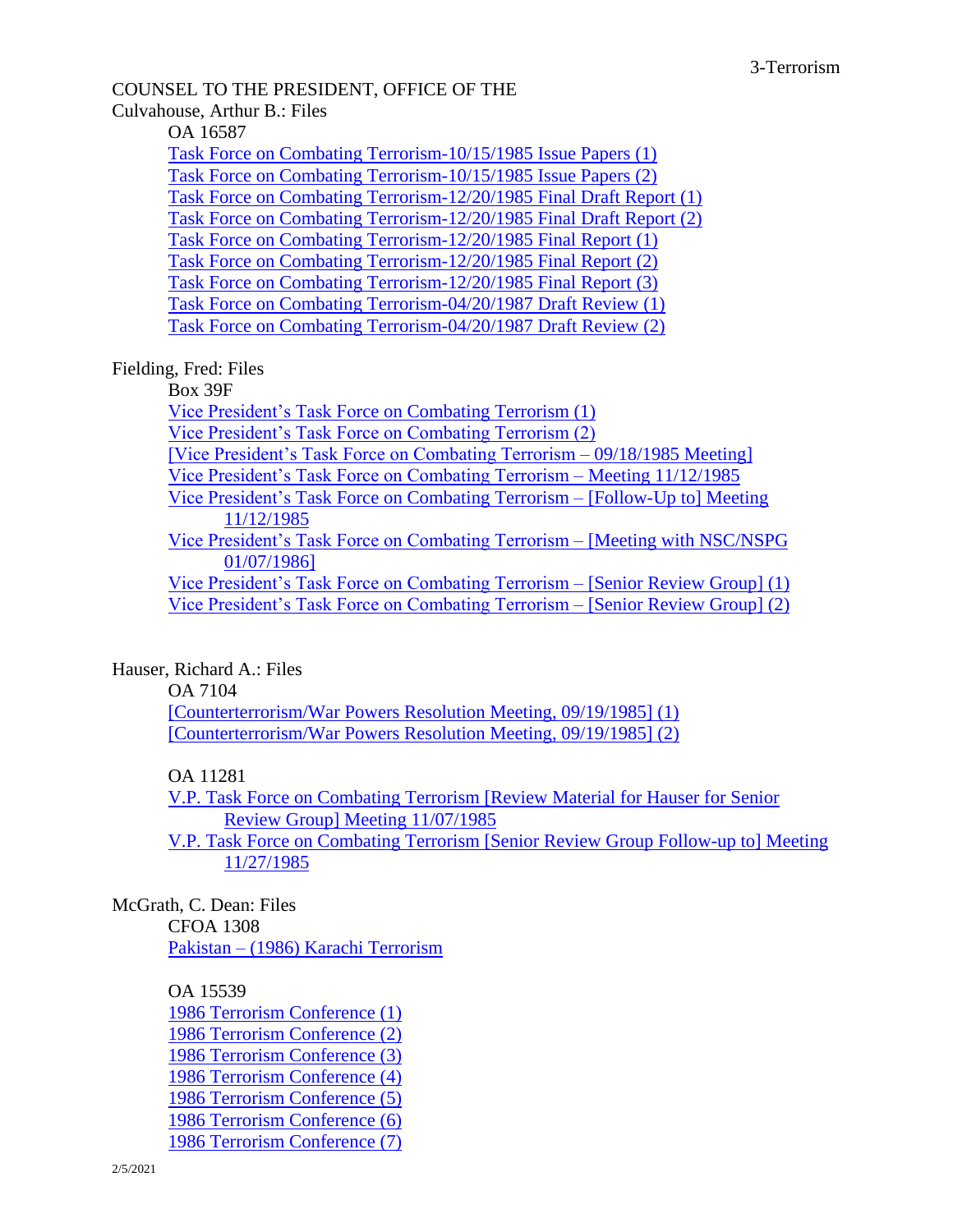OA 15542 War Powers – [Counter-Terrorism](https://www.reaganlibrary.gov/public/digitallibrary/smof/counsel/mcgrath/oa15542/40-363-12009802-OA15542-001-2019.pdf)

COUNSELLOR TO THE PRESIDENT, OFFICE OF THE Jenkins, James E.: Files Box 4 [International Terrorism Conference \(1\)](https://reaganlibrary.gov/public/digitallibrary/smof/counsellor/jenkins/oa10569/40-274-12009466-oa10567-001-2017.pdf) [International Terrorism Conference \(2\)](https://reaganlibrary.gov/public/digitallibrary/smof/counsellor/jenkins/oa10569/40-274-12009466-oa10567-002-2017.pdf)

DEPUTY CHIEF OF STAFF, OFFICE OF THE

Hill, Kenneth John: Files Box 2 [Subcommittee: Security/Terrorism \(Senator Denton\) \(1\)](https://reaganlibrary.gov/public/digitallibrary/smof/dcos/hill/box-002/40-248-7065104-002-012-2017.pdf) [Subcommittee: Security/Terrorism \(Senator Denton\) \(2\)](https://reaganlibrary.gov/public/digitallibrary/smof/dcos/hill/box-002/40-248-7065104-002-013-2017.pdf) [\[Terrorism\]](https://reaganlibrary.gov/public/digitallibrary/smof/dcos/hill/box-002/40-248-7065104-002-016-2017.pdf) [Terrorism: Intergovernmental Group on Terrorism, 11/07/1983 Meeting]

DOMESTIC POLICY COUNCIL

Bledsoe, Ralph C.: Files Box 118 09/15/1988 – [Meeting re: Canadian Counter-Terrorism Task Force](https://www.reaganlibrary.gov/public/digitallibrary/smof/dpc/bledsoe/box-118/40-050-6120541-118-005-2019.pdf)

## Box 176

[\[GAO: Domestic Terrorism: Prevention Efforts in Selected Federal Courts and Mass](https://www.reaganlibrary.gov/public/digitallibrary/smof/dpc/bledsoe/box-176/40-050-6120877-176-008-2019.pdf)  [Transit Systems\]](https://www.reaganlibrary.gov/public/digitallibrary/smof/dpc/bledsoe/box-176/40-050-6120877-176-008-2019.pdf)

## EXECUTIVE CLERK, OFFICE OF

Executive Clerk, White House Office of the: Bill Reports

Box 51

[10/19/1984 H.R. 6311 \[1984 Act to Combat International Terrorism\]](https://www.reaganlibrary.gov/public/digitallibrary/smof/executiveclerk/box-051/40-743-6909857-051-009-2019.pdf)

Box 72

[08/27/1986 H.R. 4151 \[Omnibus Diplomatic Security and Anti-Terrorism Act of 1986\]](https://www.reaganlibrary.gov/public/digitallibrary/smof/executiveclerk/box-072/40-743-6909857-072-001-2019.pdf)  [\(1\)](https://www.reaganlibrary.gov/public/digitallibrary/smof/executiveclerk/box-072/40-743-6909857-072-001-2019.pdf)

[08/27/1986 H.R. 4151 \[Omnibus Diplomatic Security and Anti-Terrorism Act of 1986\]](https://www.reaganlibrary.gov/public/digitallibrary/smof/executiveclerk/box-072/40-743-6909857-072-002-2019.pdf)  [\(2\)](https://www.reaganlibrary.gov/public/digitallibrary/smof/executiveclerk/box-072/40-743-6909857-072-002-2019.pdf)

[08/27/1986 H.R. 4151 \[Omnibus Diplomatic Security and Anti-Terrorism Act of 1986\]](https://www.reaganlibrary.gov/public/digitallibrary/smof/executiveclerk/box-072/40-743-6909857-072-003-2019.pdf)  [\(3\)](https://www.reaganlibrary.gov/public/digitallibrary/smof/executiveclerk/box-072/40-743-6909857-072-003-2019.pdf)

[08/27/1986 H.R. 4151 \[Omnibus Diplomatic Security and Anti-Terrorism Act of 1986\]](https://www.reaganlibrary.gov/public/digitallibrary/smof/executiveclerk/box-072/40-743-6909857-072-004-2019.pdf)  [\(4\)](https://www.reaganlibrary.gov/public/digitallibrary/smof/executiveclerk/box-072/40-743-6909857-072-004-2019.pdf)

[08/27/1986 H.R. 4151 \[Omnibus Diplomatic Security and Anti-Terrorism Act of 1986\]](https://www.reaganlibrary.gov/public/digitallibrary/smof/executiveclerk/box-072/40-743-6909857-072-005-2019.pdf)  [\(5\)](https://www.reaganlibrary.gov/public/digitallibrary/smof/executiveclerk/box-072/40-743-6909857-072-005-2019.pdf)

POLICY DEVELOPMENT, OFFICE OF Barr, William: Files Box 5 [Domestic Terrorism](https://www.reaganlibrary.gov/public/digitallibrary/smof/policydev/barr/box-005/40-035-21969590-005-009-2018.pdf)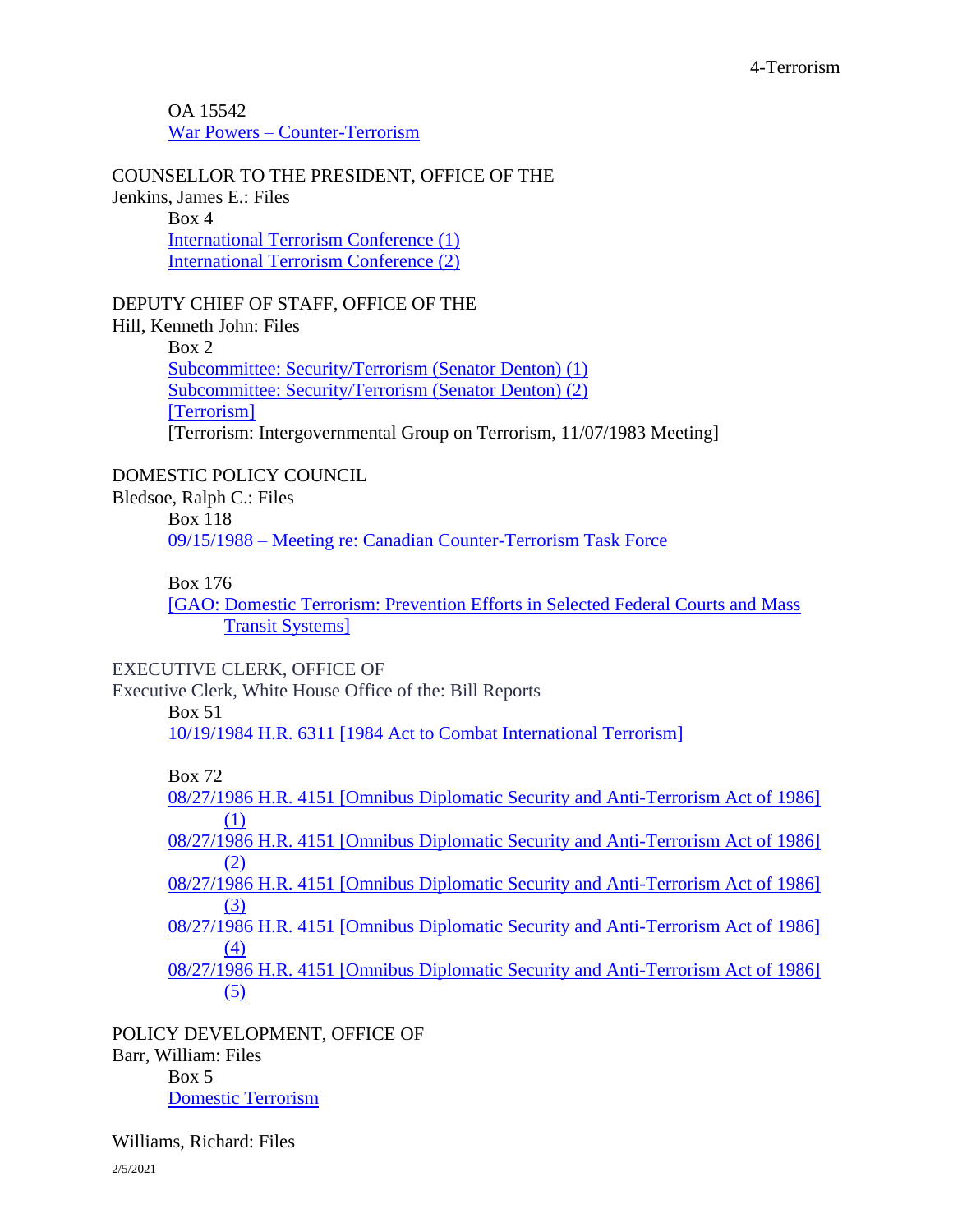OA 16992 [Drugs and Terrorism \(1\)](https://www.reaganlibrary.gov/public/digitallibrary/smof/drugabusepolicyoffice/williams/oa16992/40-608-12013954-OA16992-001-2017.pdf) [Drugs and Terrorism \(2\)](https://www.reaganlibrary.gov/public/digitallibrary/smof/drugabusepolicyoffice/williams/oa16992/40-608-12013954-OA16992-002-2017.pdf) [Drugs and Terrorism \(3\)](https://www.reaganlibrary.gov/public/digitallibrary/smof/drugabusepolicyoffice/williams/oa16992/40-608-12013954-OA16992-003-2017.pdf) [Drugs and Terrorism \(4\)](https://www.reaganlibrary.gov/public/digitallibrary/smof/drugabusepolicyoffice/williams/oa16992/40-608-12013954-OA16992-004-2017.pdf) [Drugs and Terrorism \(5\)](https://www.reaganlibrary.gov/public/digitallibrary/smof/drugabusepolicyoffice/williams/oa16992/40-608-12013954-OA16992-005-2017.pdf) [Drugs and Terrorism \(6\)](https://www.reaganlibrary.gov/public/digitallibrary/smof/drugabusepolicyoffice/williams/oa16992/40-608-12013954-OA16992-006-2017.pdf)

## PRESIDENT, OFFICE OF THE

President, Office of the: Presidential Briefing Papers: Records [03/06/1986](https://www.reaganlibrary.gov/public/digitallibrary/smof/president/presidentialbriefingpapers/box-067/40_439_5730647_067_018_2016.pdf)

PRESS SECRETARY, OFFICE OF THE Popadiuk, Roman: Files Box 8 *[Public Report of the Vice President's Task Force on Combating Terrorism](https://www.reaganlibrary.gov/public/digitallibrary/smof/presssecretary/popadiuk/box-008/40-434-66956915-008-007-2017.pdf)*, February [1986](https://www.reaganlibrary.gov/public/digitallibrary/smof/presssecretary/popadiuk/box-008/40-434-66956915-008-007-2017.pdf)

PUBLIC AFFAIRS, OFFICE OF Public Affairs, Office of: Records OA 15309 Terrorism

> OA 18021 [Terrorism/Libya \(1\)](https://www.reaganlibrary.gov/public/digitallibrary/smof/publicaffairs/oa18021/40-453-7890423-OA18021-001-2017.pdf) [Terrorism/Libya \(2\)](https://www.reaganlibrary.gov/public/digitallibrary/smof/publicaffairs/oa18021/40-453-7890423-OA18021-002-2017.pdf)

PUBLIC LIAISON, OFFICE OF

Acle, Luis: Files

OA 13751 [\[Hispanics\] Terrorism in Latin America](https://reaganlibrary.gov/public/digitallibrary/smof/publicliaison/acle/oa13751/40-003-23829657-oa13751-001-2017.pdf)

Green, Max: Files

Box 27 [Terrorism \(1\)](https://www.reaganlibrary.gov/public/digitallibrary/smof/publicliaison/green/Box-027/40-219-6927378-027-012-2017.pdf) [Terrorism \(2\)](https://www.reaganlibrary.gov/public/digitallibrary/smof/publicliaison/green/Box-027/40-219-6927378-027-013-2017.pdf) [Terrorism \(3\)](https://www.reaganlibrary.gov/public/digitallibrary/smof/publicliaison/green/Box-027/40-219-6927378-027-014-2017.pdf) [Terrorism \(4\)](https://www.reaganlibrary.gov/public/digitallibrary/smof/publicliaison/green/Box-027/40-219-6927378-027-015-2017.pdf) [Terrorism \(5\)](https://www.reaganlibrary.gov/public/digitallibrary/smof/publicliaison/green/Box-027/40-219-6927378-027-016-2017.pdf) [Terrorism \(6\)](https://www.reaganlibrary.gov/public/digitallibrary/smof/publicliaison/green/Box-027/40-219-6927378-027-017-2017.pdf) [Terrorism \(7\)](https://www.reaganlibrary.gov/public/digitallibrary/smof/publicliaison/green/Box-027/40-219-6927378-027-018-2017.pdf) [Terrorism \(8\)](https://www.reaganlibrary.gov/public/digitallibrary/smof/publicliaison/green/Box-027/40-219-6927378-027-019-2017.pdf) [Terrorism \(9\)](https://www.reaganlibrary.gov/public/digitallibrary/smof/publicliaison/green/Box-027/40-219-6927378-027-020-2017.pdf)

SPEECHWRITING, OFFICE OF

Dolan, Anthony: Files Box 72 [Ed Hickey: Speech on Terrorism \(Rohrabacher\) –](https://reaganlibrary.gov/public/digitallibrary/smof/speechwriting/dolan/box-072/40-146-5717053-072-071-2017.pdf) 12/02/1981

Parvin, Landon: Files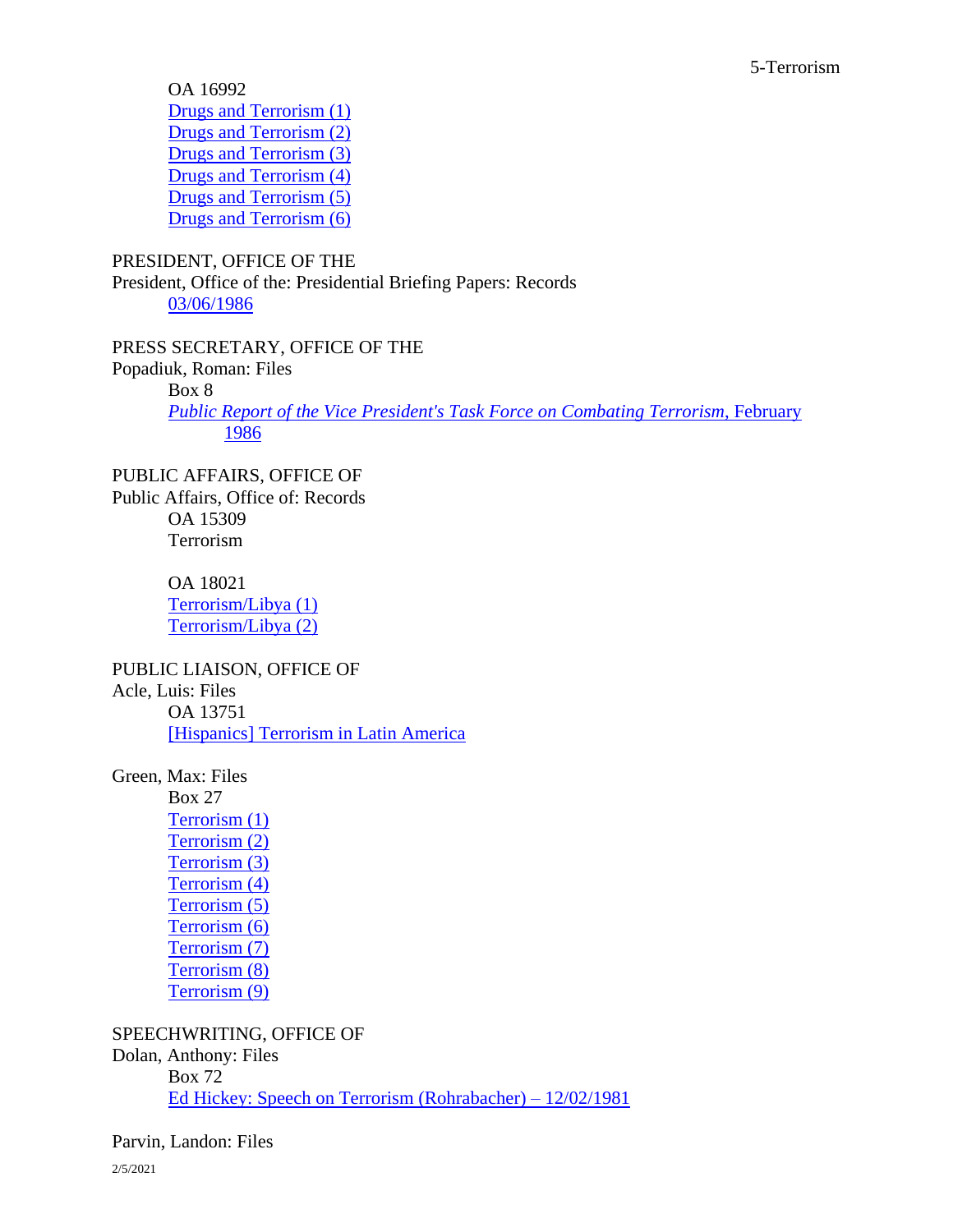Box 12 [\[December 1981:\] Hickey: Terrorism Speech \(1\)](https://reaganlibrary.gov/public/digitallibrary/smof/speechwriting/parvin/box-012/40-416-5717103-012-028-2017.pdf) [\[December 1981:\] Hickey: Terrorism Speech \(2\)](https://reaganlibrary.gov/public/digitallibrary/smof/speechwriting/parvin/box-012/40-416-5717103-012-029-2017.pdf) [\[December 1981:\] Hickey: Terrorism Speech \(3\)](https://reaganlibrary.gov/public/digitallibrary/smof/speechwriting/parvin/box-012/40-416-5717103-012-030-2017.pdf) [\[December 1981:\] Hickey: Terrorism Speech \(4\)](https://reaganlibrary.gov/public/digitallibrary/smof/speechwriting/parvin/box-012/40-416-5717103-012-031-2017.pdf) [\[December 1981:\] Hickey: Terrorism Speech \(Continued\) \(1\)](https://reaganlibrary.gov/public/digitallibrary/smof/speechwriting/parvin/box-012/40-416-5717103-012-032-2017.pdf)

Box 13

[\[December 1981:\] Hickey: Terrorism Speech \(Continued\)](https://reaganlibrary.gov/public/digitallibrary/smof/speechwriting/parvin/box-013/40-416-5717103-013-001-2017.pdf) (2) [\[December 1981:\] Hickey: Terrorism Speech \(Continued\)](https://reaganlibrary.gov/public/digitallibrary/smof/speechwriting/parvin/box-013/40-416-5717103-013-002-2017.pdf) (3)

Speechwriting, White House Office of: Speech Drafts

Box 266

[TV Address to the Nation: Attack on Terrorism \(NBC/PJB\) 04/14/1986](https://www.reaganlibrary.gov/public/digitallibrary/smof/speechwriting-speechdrafts/box-266/40-534-5709750-266-004-2019.pdf)

Box 273

[Radio Talk: Terrorism \(Rohrabacher\)\(White\) 05/31/1986](https://www.reaganlibrary.gov/public/digitallibrary/smof/speechwriting-speechdrafts/box-273/40-534-5709750-273-012-2019.pdf)

Box 440

Ed Hickey: Speech on Terrorism (Rohrabacher) 12/03/1981

# NATIONAL SECURITY COUNCIL STAFF & OFFICES

Cannistraro, Vincent: Files RAC Box 2 [Counterterrorism \[07/01/1985-08/07/1985\]](https://www.reaganlibrary.gov/public/digitallibrary/smof/nscintelligence/cannistraro/r2/40-622-39149349-R2-001-2017.pdf) [Counterterrorism \[08/08/1985-04/10/1986\]](https://www.reaganlibrary.gov/public/digitallibrary/smof/nscintelligence/cannistraro/r2/40-622-39149349-R2-002-2017.pdf) [Counterterrorism \[04/11/1986-05/11/1986\]](https://www.reaganlibrary.gov/public/digitallibrary/smof/nscintelligence/cannistraro/r2/40-622-39149349-R2-003-2017.pdf) [Counterterrorism \[05/12/1986-08/13/1986\]](https://www.reaganlibrary.gov/public/digitallibrary/smof/nscintelligence/cannistraro/r2/40-622-39149349-R2-004-2017.pdf) [Intelligence Oversight \(1\)](https://www.reaganlibrary.gov/public/digitallibrary/smof/nscintelligence/cannistraro/r2/40-622-39149349-R2-005-2017.pdf) [Intelligence Oversight \(2\)](https://www.reaganlibrary.gov/public/digitallibrary/smof/nscintelligence/cannistraro/r2/40-622-39149349-R2-006-2017.pdf) [Terrorism \(1\)](https://www.reaganlibrary.gov/public/digitallibrary/smof/nscintelligence/cannistraro/r2/40-622-39149349-R2-007-2017.pdf) [Terrorism \(2\)](https://www.reaganlibrary.gov/public/digitallibrary/smof/nscintelligence/cannistraro/r2/40-622-39149349-R2-008-2017.pdf)

Carlucci, Frank C.: Files Box 92463 **[Terrorism](https://reaganlibrary.gov/public/digitallibrary/smof/nsa/carlucci/92463/40-083-53245569-92463-001-2017.pdf)** 

Counterterrorism and Narcotics, NSC: Records RAC Box 5 [Countries: Austria](https://www.reaganlibrary.gov/public/2021-01/austria.pdf?uiZTeZU8VzWxeKa_FcHLpkiuf74CLs5L=) [Countries: Central America](https://reaganlibrary.gov/public/digitallibrary/smof/counterterrorism/r5/centralamerica.pdf) Countries: Chad (empty) [Colombia \(1\)](https://reaganlibrary.gov/public/digitallibrary/smof/counterterrorism/r5/colombia1.pdf) [Colombia \(2\)](https://reaganlibrary.gov/public/digitallibrary/smof/counterterrorism/r5/colombia2.pdf) [Colombia \(3\)](https://reaganlibrary.gov/public/digitallibrary/smof/counterterrorism/r5/colombia3.pdf)

[France I \(01/14/1987-03/08/1987\)](https://reaganlibrary.gov/public/digitallibrary/smof/counterterrorism/r5/francei1-14-1987-03-08-1987.pdf) [France I \(03/09/1987-03/15/1987\)](https://reaganlibrary.gov/public/digitallibrary/smof/counterterrorism/r5/francei3-9-1987-3-15-1987.pdf) [France I \(03/16/1987-05/18/1987\)](https://reaganlibrary.gov/public/digitallibrary/smof/counterterrorism/r5/francei03-16-1987-05-18-1987.pdf) [France I \(05/19/1987-07/15/1987\)](https://reaganlibrary.gov/public/digitallibrary/smof/counterterrorism/r5/francei05-19-1987-07-15-1987.pdf)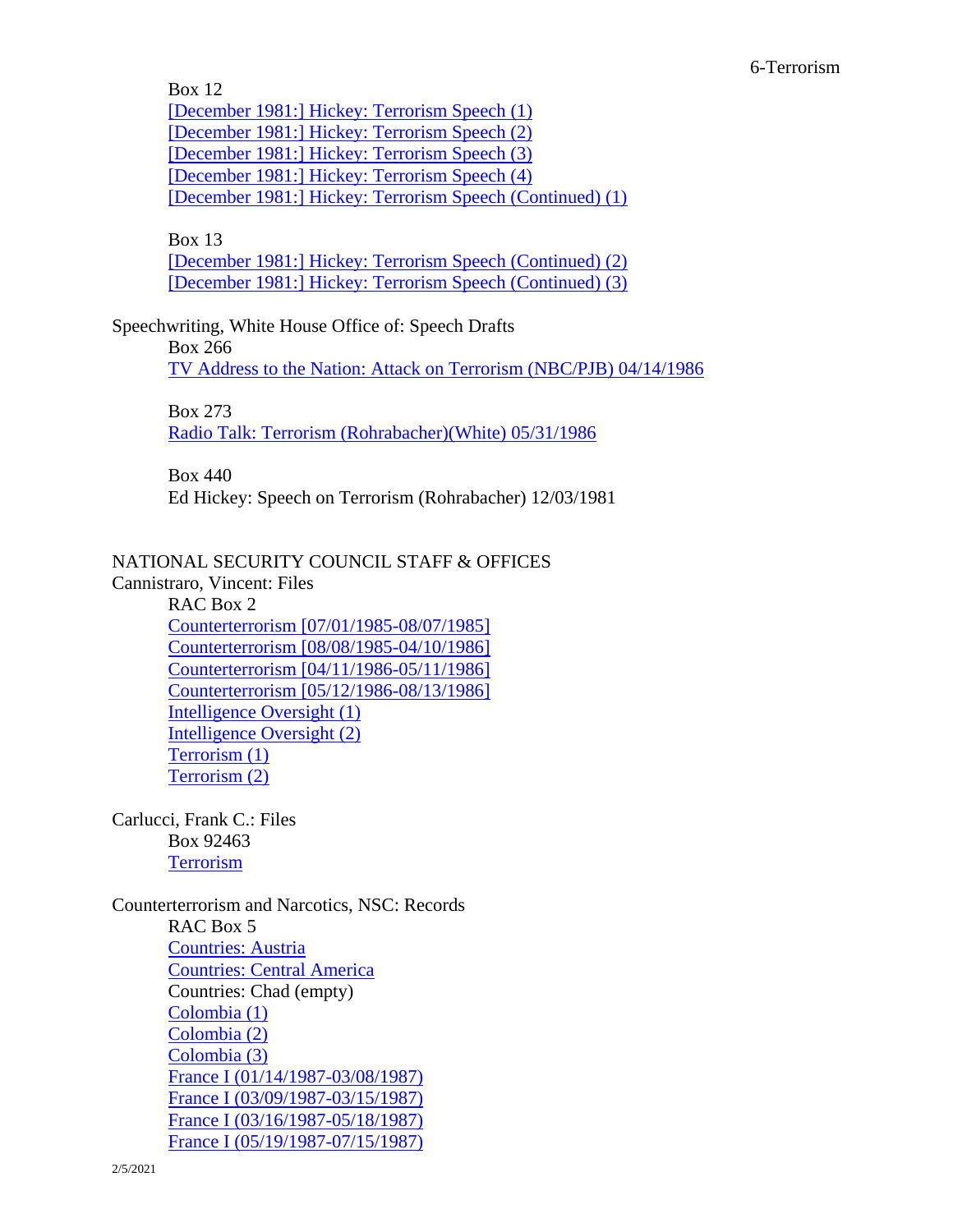[France I \(07/16/1987-09/01/1987\)](https://reaganlibrary.gov/public/digitallibrary/smof/counterterrorism/r5/francei07-16-1987-09-01-1987.pdf) [France I \(09/02/1987-09/15/1987\)](https://reaganlibrary.gov/public/digitallibrary/smof/counterterrorism/r5/francei09-02-1987-09-15-1987.pdf) [France I \(09/16/1987-09/18/1987\)](https://reaganlibrary.gov/public/digitallibrary/smof/counterterrorism/r5/francei09-16-1987-09-18-1987.pdf) [France II \(09/03/1987-11/30/1987\)](https://reaganlibrary.gov/public/digitallibrary/smof/counterterrorism/r5/franceii09-03-1987-11-30-1987.pdf) [France II \(12/01/1987-12/17/1987\)](https://reaganlibrary.gov/public/digitallibrary/smof/counterterrorism/r5/franceii12-1-1987-12-17-1987.pdf) [France II \(12/18/1987-01/08/1988\)](https://reaganlibrary.gov/public/digitallibrary/smof/counterterrorism/r5/franceii12-18-1987-01-08-1988.pdf) [France II \(01/09/1988-05/05/1988\)](https://reaganlibrary.gov/public/digitallibrary/smof/counterterrorism/r5/franceii01-09-1988-05-05-1988.pdf) [France II \(05/06/1988-05/20/1988\)](https://reaganlibrary.gov/public/digitallibrary/smof/counterterrorism/r5/franceii05-06-1988-05-20-1988.pdf) [France II \(05/21/1988-11/09/1988\)](https://reaganlibrary.gov/public/digitallibrary/smof/counterterrorism/r5/franceii05-21-1988-11-09-1988.pdf) [Germany, Federal Republic of \(12/19/1986-03/31/1987\)](https://reaganlibrary.gov/public/digitallibrary/smof/counterterrorism/r5/germany12-19-1986-03-31-1987.pdf) [Germany, Federal Republic of \(04/01/1987-08/31/1987\)](https://reaganlibrary.gov/public/digitallibrary/smof/counterterrorism/r5/germany04-01-1987-08-31-1987.pdf) [Germany, Federal Republic of \(09/01/1987-09/30/1987\)](https://reaganlibrary.gov/public/digitallibrary/smof/counterterrorism/r5/germany09-01-1987-09-30-1987.pdf) [Germany, Federal Republic of \(10/01/1987-02/28/1988\)](https://reaganlibrary.gov/public/digitallibrary/smof/counterterrorism/r5/germany10-01-1987-2-28-1988.pdf) [Germany, Federal Republic of \(03/01/1988-10/13/1988\)](https://reaganlibrary.gov/public/digitallibrary/smof/counterterrorism/r5/germany03-01-1988-10-13-1988.pdf) [Iran I \(12/19/1986-02/28/1987\)](https://www.reaganlibrary.gov/public/digitallibrary/smof/counterterrorism/r5/irani12-19-1986-2-28-1987.pdf) [Iran I \(03/01/1987-03/31/1987\)](https://www.reaganlibrary.gov/public/digitallibrary/smof/counterterrorism/r5/irani03-1-87-3-31-87.pdf) [Iran I \(04/01/1987-08/09/1987\)](https://www.reaganlibrary.gov/public/digitallibrary/smof/counterterrorism/r5/irani04-01-1987-08-09-1987.pdf) [Iran I \(08/10/1987-09/24/1987\)](https://www.reaganlibrary.gov/public/digitallibrary/smof/counterterrorism/r5/irani08-10-1987-09-24-1987.pdf) [Iran I \(09/25/1987-10/05/1987\)](https://www.reaganlibrary.gov/public/digitallibrary/smof/counterterrorism/r5/irani09-25-1987-10-05-1987.pdf) Iran II $(1)$ Iran II $(2)$ Iran II $(3)$ Iran II $(4)$ [Iran Communications] (empty) [Iran Sanctions Options, August 1987](https://reaganlibrary.gov/public/digitallibrary/smof/counterterrorism/r5/iransanctionsoptions-aug1987.pdf) [Iraq, 1987-1988](https://reaganlibrary.gov/public/digitallibrary/smof/counterterrorism/r5/iraq1987-1988.pdf) [Italy \(09/26/1986-03/07/1988\)](https://reaganlibrary.gov/public/digitallibrary/smof/counterterrorism/r5/italy9-26-1986-3-7-1988.pdf) [Italy \(03/07/1988-03/09/1988\)](https://reaganlibrary.gov/public/digitallibrary/smof/counterterrorism/r5/italy3-7-1988-3-9-1988.pdf) [Italy \(03/10/1988-11/09/1988\)](https://reaganlibrary.gov/public/digitallibrary/smof/counterterrorism/r5/italy3-10-1988-11-9-1988.pdf) [Countries: Korea \(1\)](https://reaganlibrary.gov/public/digitallibrary/smof/counterterrorism/r5/korea1.pdf) [Countries: Korea \(2\)](https://reaganlibrary.gov/public/digitallibrary/smof/counterterrorism/r5/korea2.pdf) [Countries: Korea \(3\)](https://reaganlibrary.gov/public/digitallibrary/smof/counterterrorism/r5/korea3.pdf) [Countries: Korea \(4\)](https://reaganlibrary.gov/public/digitallibrary/smof/counterterrorism/r5/korea4.pdf) [Lebanon \(October 1986-07/15/1987\)](https://reaganlibrary.gov/public/digitallibrary/smof/counterterrorism/r5/lebanon-oct-7-15-1987.pdf) [Lebanon \(07/16/1987-03/20/1988\)](https://reaganlibrary.gov/public/digitallibrary/smof/counterterrorism/r5/lebanon-7-16-1987-3-20-1987.pdf) [Lebanon \(03/21/1988-10/26/1988\)](https://reaganlibrary.gov/public/digitallibrary/smof/counterterrorism/r5/lebanon3-21-1988-10-26-1988.pdf)

#### RAC Box 6

[Libya \(03/16/1987-06/30/1987\)](https://www.reaganlibrary.gov/public/digitallibrary/smof/counterterrorism/r6/libya3-16-1987-06-30-1987.pdf) [Libya \(07/01/1987-02/29/1988\)](https://reaganlibrary.gov/public/digitallibrary/smof/counterterrorism/r6/libya7-1-1987-2-29-1988.pdf) [Libya \(03/01/1988-06/30/1988\)](https://reaganlibrary.gov/public/digitallibrary/smof/counterterrorism/r6/libya3-1-1988-6-30-1988.pdf) [Libya \(07/01/1988-10/14/1988\)](https://reaganlibrary.gov/public/digitallibrary/smof/counterterrorism/r6/libya7-1-1988-10-14-1988.pdf) [Libya Financial \(12/09/1987-09/19/1988\)](https://reaganlibrary.gov/public/digitallibrary/smof/counterterrorism/r6/libyafinancial12-09-1987-09-09-1988.pdf) [Libya Financial \(09/20/1988-10/31/1988\)](https://reaganlibrary.gov/public/digitallibrary/smof/counterterrorism/r6/libyafinancial9-20-1988-10-31-1988.pdf) [\[Countries\] Mexico](https://reaganlibrary.gov/public/digitallibrary/smof/counterterrorism/r6/countriesmexico.pdf) [Countries: Peru](https://reaganlibrary.gov/public/digitallibrary/smof/counterterrorism/r6/peru.pdf) [Countries: Philippines \(1\)](https://reaganlibrary.gov/public/digitallibrary/smof/counterterrorism/r6/countriesphilippines1.pdf) [Countries: Philippines \(2\)](https://reaganlibrary.gov/public/digitallibrary/smof/counterterrorism/r6/countriesphilippines2.pdf) [Countries: Syria \(1\)](https://www.reaganlibrary.gov/public/digitallibrary/smof/counterterrorism/r6/syriai.pdf) [Countries: Syria \(2\)](https://www.reaganlibrary.gov/public/digitallibrary/smof/counterterrorism/r6/syriaii.pdf)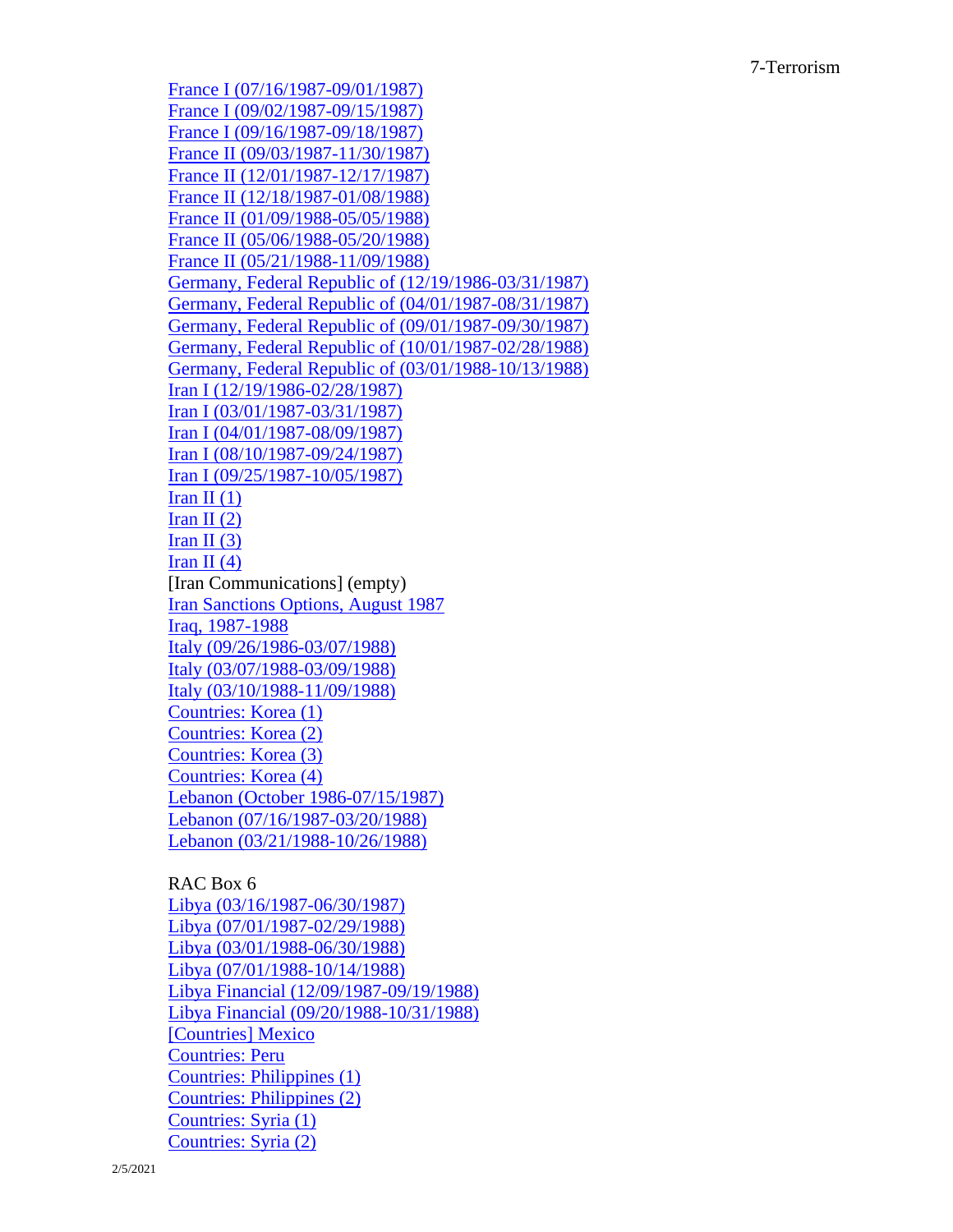[Countries: Syria \(3\)](https://www.reaganlibrary.gov/public/digitallibrary/smof/counterterrorism/r6/syriaiii.pdf) [Countries: Syria \(4\)](https://www.reaganlibrary.gov/public/digitallibrary/smof/counterterrorism/r6/syriaiv.pdf) [Countries: Syria \(Continued\) II \(1\)](https://www.reaganlibrary.gov/public/digitallibrary/smof/counterterrorism/r6/syriacontinuedi.pdf) [Countries: Syria \(Continued\) II \(2\)](https://www.reaganlibrary.gov/public/digitallibrary/smof/counterterrorism/r6/syriacontinuedii.pdf) [Countries: Syria \(Continued\) II \(3\)](https://www.reaganlibrary.gov/public/digitallibrary/smof/counterterrorism/r6/syriacontinuediii.pdf) [Countries: Syria \(Continued\) II \(4\)](https://www.reaganlibrary.gov/public/digitallibrary/smof/counterterrorism/r6/syriacontinuediv.pdf) [Syria CPPG](https://reaganlibrary.gov/public/digitallibrary/smof/counterterrorism/r6/syriacppg.pdf) [Countries: Turkey](https://www.reaganlibrary.gov/public/2021-01/turkey.pdf?ruQk60vLggu_IDg9tY2NrG2VulujlSgt=) [United Kingdom \(February 1987-May 1987\)](https://reaganlibrary.gov/public/digitallibrary/smof/counterterrorism/r6/unitedkingdomfeb1987-may1987.pdf) [United Kingdom \(June 1987-July 1987\)](https://reaganlibrary.gov/public/digitallibrary/smof/counterterrorism/r6/unitedkingdomjune1987-july1987.pdf) [United Kingdom \(August 1987-January 1988\)](https://reaganlibrary.gov/public/digitallibrary/smof/counterterrorism/r6/unitedkingdomaugust1987-january1988.pdf) [United Kingdom \(February 1988-October 1988\)](https://reaganlibrary.gov/public/digitallibrary/smof/counterterrorism/r6/unitedkingdomfeb1988-october1988.pdf) [Terrorism: Emergency Support Team \(EST/Airlift\) \(1\)](https://reaganlibrary.gov/public/digitallibrary/smof/counterterrorism/r6/terrorism-emergencysupportteam1.pdf) [Terrorism: Emergency Support Team \(EST/Airlift\) \(2\)](https://reaganlibrary.gov/public/digitallibrary/smof/counterterrorism/r6/terrorism-emergencysupportteam2.pdf) [Terrorism: Emergency Support Team \(EST/Airlift\) \(3\)](https://reaganlibrary.gov/public/digitallibrary/smof/counterterrorism/r6/terrorism-emergencysupportteam3.pdf) [Terrorism: Emergency Support Team \(EST/Airlift\) \(4\)](https://reaganlibrary.gov/public/digitallibrary/smof/counterterrorism/r6/terrorism-emergencysupportteam4.pdf) [Terrorism: Emergency Support Team \(EST/SSA\) \(1\)](https://www.reaganlibrary.gov/public/digitallibrary/smof/counterterrorism/r6/terrorism-emergencysupportteamssa1.pdf) [Terrorism: Emergency Support Team \(EST/SSA\) \(2\)](https://www.reaganlibrary.gov/public/digitallibrary/smof/counterterrorism/r6/terrorism-emergencysupportteamssa2.pdf) [Exercises \(General File\)](https://reaganlibrary.gov/public/digitallibrary/smof/counterterrorism/r6/exercisesgeneral.pdf) [Exercise: Fundamental Lighting](https://reaganlibrary.gov/public/digitallibrary/smof/counterterrorism/r6/exercise-funadmentallighting.pdf) [Crisis Management: Hushed Brass](https://reaganlibrary.gov/public/digitallibrary/smof/counterterrorism/r6/crisismanagement-hushedbrass.pdf) [Exercise: Island Magic \[Ellipse Alpha 88\]](https://reaganlibrary.gov/public/digitallibrary/smof/counterterrorism/r6/exerciseislandmagic.pdf) [Terrorism: Exercises \(Ivy Crawler/Fresh Blade\)](https://reaganlibrary.gov/public/digitallibrary/smof/counterterrorism/r6/terrorismexervises-ivycrawler.pdf) [Crisis Management: Mighty Derringer](https://reaganlibrary.gov/public/digitallibrary/smof/counterterrorism/r6/crisismanagement-mightderringer.pdf) [Terrorism: Exercises \(Olympics 1988\)](https://reaganlibrary.gov/public/digitallibrary/smof/counterterrorism/r6/terrorism-olympics88.pdf)

## RAC Box 7

[Crisis Management: May 15, 1986](https://reaganlibrary.gov/public/digitallibrary/smof/counterterrorism/r7/crisismanagement05-15-1986.pdf) [Terrorism Exercises: Primrose Lane-1988/Compass Rose](https://reaganlibrary.gov/public/digitallibrary/smof/counterterrorism/r7/terrorismexercises-pr1988-compassrose.pdf) [Terrorism Exercises: Pristine Stone](https://reaganlibrary.gov/public/digitallibrary/smof/counterterrorism/r7/terrorismexercises-pristinestone.pdf) [Exercises: Prompt Moment](https://reaganlibrary.gov/public/digitallibrary/smof/counterterrorism/r7/exercises-prompmoment.pdf) [Terrorism: Exercises Transbord II & III \(1\)](https://reaganlibrary.gov/public/digitallibrary/smof/counterterrorism/r7/terrorism-exercises-transbordiiandiii1.pdf) [Terrorism: Exercises Transbord II & III \(2\)](https://reaganlibrary.gov/public/digitallibrary/smof/counterterrorism/r7/terrorism-exercises-transbordiiandiii2.pdf) [Exercises: Transbord III \(1\)](https://reaganlibrary.gov/public/digitallibrary/smof/counterterrorism/r7/exercises-transbordiii1.pdf) [Exercises: Transbord III \(2\)](https://reaganlibrary.gov/public/digitallibrary/smof/counterterrorism/r7/exercises-transbordiii2.pdf) [Exercises: Transbord III \(3\)](https://reaganlibrary.gov/public/digitallibrary/smof/counterterrorism/r7/exercises-transbordiii3.pdf) [Terrorism: General](https://reaganlibrary.gov/public/digitallibrary/smof/counterterrorism/r7/terrorism-general.pdf) [Terrorism Groups](https://reaganlibrary.gov/public/digitallibrary/smof/counterterrorism/r7/terrorismgroups.pdf) [Terrorism Groups: Abu Abbas](https://reaganlibrary.gov/public/digitallibrary/smof/counterterrorism/r7/terrorismgroups-abuabbas.pdf) [Terrorism: Abu Nidal Organization \(12/01/1986-05/10/1987\)](https://reaganlibrary.gov/public/digitallibrary/smof/counterterrorism/r7/terrorism-abunidalorg12-01-1986-05-10-1987.pdf) [Terrorism: Abu Nidal Organization \(05/11/1987-06/05/1987\)](https://reaganlibrary.gov/public/digitallibrary/smof/counterterrorism/r7/terrorism-abunidalorg05-11-1986-06-05-1987.pdf) [Terrorism: Abu Nidal Organization \(06/06/1987-06/15/1987\)](https://reaganlibrary.gov/public/digitallibrary/smof/counterterrorism/r7/terrorism-abunidalorg06-06-1987-06-15-1987.pdf) [Terrorism: Abu Nidal Organization \(06/16/1987-07/23/1987\)](https://reaganlibrary.gov/public/digitallibrary/smof/counterterrorism/r7/terrorism-abunidalorg06-16-1987-07-23-1987.pdf) [Terrorism: Abu Nidal Organization \(07/24/1987-08/10/1987\)](https://reaganlibrary.gov/public/digitallibrary/smof/counterterrorism/r7/terrorism-abunidalorg07-24-1987-08-10-1987.pdf) [Terrorism: Abu Nidal Organization \(08/11/1987-11/30/1987\)](https://reaganlibrary.gov/public/digitallibrary/smof/counterterrorism/r7/terrorism-abunidalorg08-11-1987-11-30-1987.pdf) [Terrorism: Abu Nidal Organization \(12/01/1987-03/31/1988\)](https://reaganlibrary.gov/public/digitallibrary/smof/counterterrorism/r7/terrorism-abunidalorg12-01-1987-03-31-1987.pdf) [Terrorism: Abu Nidal Organization \(04/01/1988-10/31/1988\)](https://reaganlibrary.gov/public/digitallibrary/smof/counterterrorism/r7/terrorism-abunidalorg04-01-1988-10-31-1988.pdf) [Terrorism Groups: ANO \(Abu Nidal Organization\) White Paper \(1987\) \(1\)](https://www.reaganlibrary.gov/public/digitallibrary/smof/counterterrorism/r7/terrorismgroupsano-whitepaper1.pdf) [Terrorism Groups: ANO \(Abu Nidal Organization\) White Paper \(1987\) \(2\)](https://www.reaganlibrary.gov/public/digitallibrary/smof/counterterrorism/r7/terrorismgroupsano-whitepaper2.pdf) [Terrorism Groups: Armenian Group Asala](https://www.reaganlibrary.gov/public/digitallibrary/smof/counterterrorism/r7/terrorismgroups-armeniangroupasala.pdf)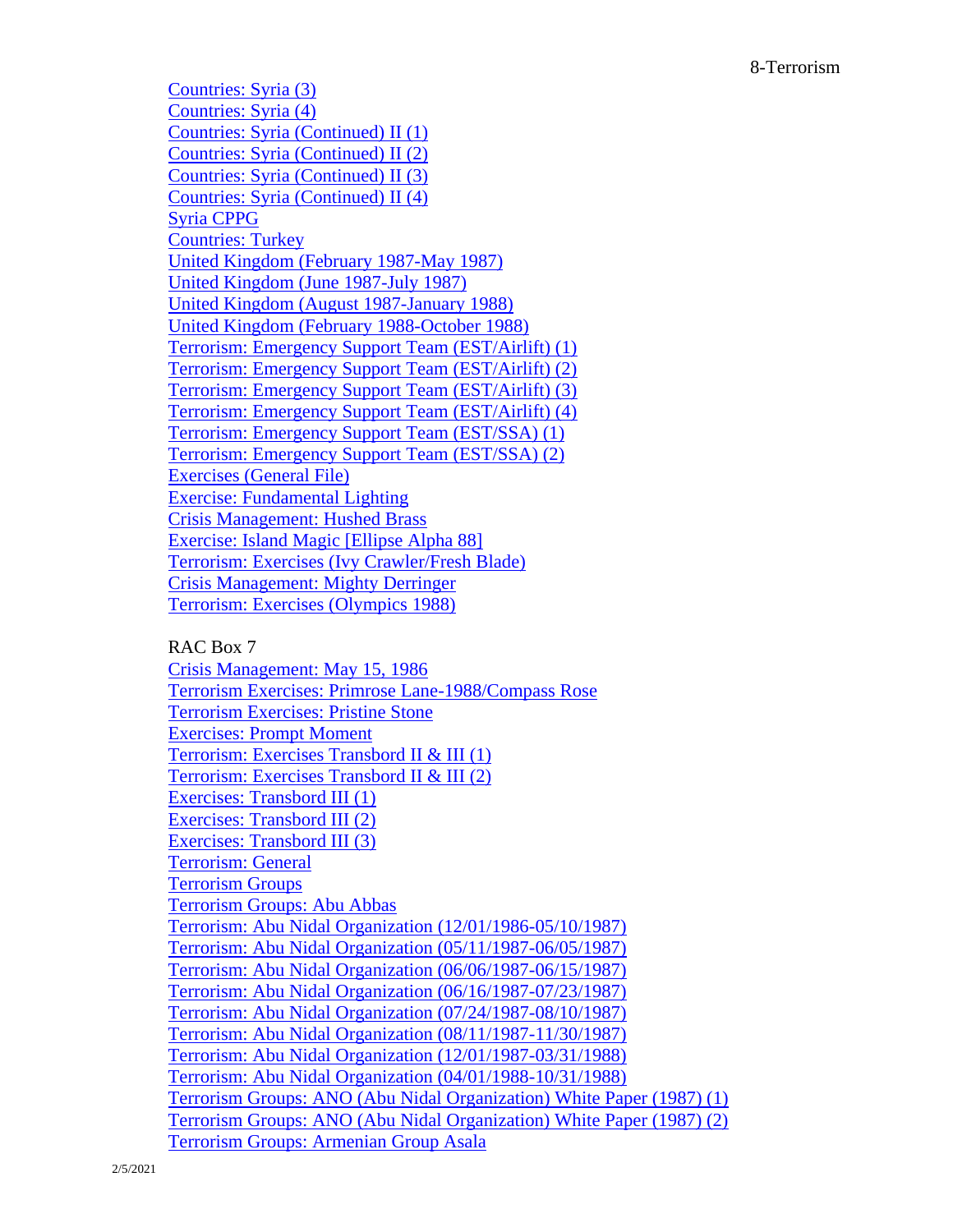[Terrorism Groups: Hizballah \[Hezballah\] \(1\)](https://reaganlibrary.gov/public/digitallibrary/smof/counterterrorism/r7/terrorismgroups-hizballah1.pdf) [Terrorism Groups: Hizballah \[Hezballah\] \(2\)](https://reaganlibrary.gov/public/digitallibrary/smof/counterterrorism/r7/terrorismgroups-hizballah2.pdf) [Terrorism Groups: IRA \(Irish Republican Army\)](https://www.reaganlibrary.gov/public/digitallibrary/smof/counterterrorism/r7/terrorismgroups-ira.pdf) [Terrorism Groups: Japanese Red Army](https://reaganlibrary.gov/public/digitallibrary/smof/counterterrorism/r7/terrorismgroups-japaneseredarmy.pdf) [Terrorism Groups: PLO \(Palestine](https://www.reaganlibrary.gov/public/digitallibrary/smof/counterterrorism/r7/terrorismgroups-plo.pdf) Liberation Organization) (1) [Terrorism Groups: PLO \(Palestine Liberation Organization\) \(2\)](https://www.reaganlibrary.gov/public/digitallibrary/smof/counterterrorism/r7/terrorismgroups-plo2.pdf) [Terrorism Groups: PFLIP \(Popular Front for the Liberation of Palestine\)](https://www.reaganlibrary.gov/public/digitallibrary/smof/counterterrorism/r7/terrorismgroups-pflp.pdf) [Terrorism Groups: Red Army Faction](https://reaganlibrary.gov/public/digitallibrary/smof/counterterrorism/r7/terrorismgroups-redarmyfaction.pdf) [Terrorism Groups: RJO \(Revolutionary Justice Organization\)](https://reaganlibrary.gov/public/digitallibrary/smof/counterterrorism/r7/terrorismgroupos-rjo.pdf) [Terrorism Groups: 17 November](https://reaganlibrary.gov/public/digitallibrary/smof/counterterrorism/r7/terrorismgroups-17november.pdf) [Terrorism Groups: Sikh](https://reaganlibrary.gov/public/digitallibrary/smof/counterterrorism/r7/terrorismgroups-sikh.pdf)

#### RAC Box 8

[Hostages: French \(1\)](https://reaganlibrary.gov/public/digitallibrary/smof/counterterrorism/r8/hostages-french1.pdf) [Hostages: French \(2\)](https://reaganlibrary.gov/public/digitallibrary/smof/counterterrorism/r8/hostages-french2.pdf) [Terrorism Incidents: Air Afrique #058](https://reaganlibrary.gov/public/digitallibrary/smof/counterterrorism/r8/terrorismincidents-airafrique058.pdf) [Terrorism Incidents: Atlanta Prison](https://reaganlibrary.gov/public/digitallibrary/smof/counterterrorism/r8/terrorismincidents-atlantaprison.pdf) [Terrorism Incidents: Egypt Air #648](https://reaganlibrary.gov/public/digitallibrary/smof/counterterrorism/r8/terrorismincidents-egyptair648.pdf) [Terrorism Incidents: \(Iraqi\)](https://reaganlibrary.gov/public/digitallibrary/smof/counterterrorism/r8/terrorismincidents-iraqi.pdf) [Terrorism Incidents: Hijacking KU 422 \[Kuwait Air\]](https://www.reaganlibrary.gov/public/digitallibrary/smof/counterterrorism/r8/terrorism-hijackingku422.pdf) [Terrorism Incidents: \(Korean Airlines #858\)](https://reaganlibrary.gov/public/digitallibrary/smof/counterterrorism/r8/terrorismincidents-koreanairlines858.pdf) [Terrorism Incidents: \(Management\)](https://reaganlibrary.gov/public/digitallibrary/smof/counterterrorism/r8/terrorismincidents-management.pdf) [Terrorism Incidents: Minor](https://reaganlibrary.gov/public/digitallibrary/smof/counterterrorism/r8/terrorismincidents-minor.pdf) [Terrorism Incidents: Pan Am #73](https://reaganlibrary.gov/public/digitallibrary/smof/counterterrorism/r8/terrorism-panam73.pdf) [Terrorism Incidents: Nordeen](https://reaganlibrary.gov/public/digitallibrary/smof/counterterrorism/r8/terrorismincidents-nordeen.pdf) [Terrorism Incidents: City of Poros](https://reaganlibrary.gov/public/digitallibrary/smof/counterterrorism/r8/terrorismincidents-cityofporos.pdf) [Terrorism: Individuals: Atta \[Mahmoud\]](https://reaganlibrary.gov/public/digitallibrary/smof/counterterrorism/r8/terrorism-individuals-attamahmoud.pdf) [Terrorism: Individuals: Fatah](https://reaganlibrary.gov/public/digitallibrary/smof/counterterrorism/r8/terrorism-individuals-fatah.pdf) [Terrorism: Individuals: Hammadei, Mohammed \[Muhammad Hammadi\] \(1\)](https://reaganlibrary.gov/public/digitallibrary/smof/counterterrorism/r8/terrorism-individuals-hammadeimohammed1.pdf) [Terrorism: Individuals: Hammadei, Mohammed \[Muhammad Hammadi\] \(2\)](https://reaganlibrary.gov/public/digitallibrary/smof/counterterrorism/r8/terrorism-individuals-hammadeimohammed2.pdf) [Terrorism: Individuals: Hammadei, Mohammed \[Muhammad Hammadi\] \(3\)](https://reaganlibrary.gov/public/digitallibrary/smof/counterterrorism/r8/terrorism-individuals-hammadeimohammed3.pdf) [Terrorism: Individuals: Hammadei, Mohammed \[Muhammad Hammadi\] \(4\)](https://reaganlibrary.gov/public/digitallibrary/smof/counterterrorism/r8/terrorism-individuals-hammadeimohammed4.pdf) [Terrorism: Individuals: Hammadei, Mohammed \[Muhammad Hammadi\] \(5\)](https://reaganlibrary.gov/public/digitallibrary/smof/counterterrorism/r8/terrorism-individuals-hammadeimohammed5.pdf) [Terrorism: Individuals: Hammadei, Mohammed \[Muhammad Hammadi\] \(6\)](https://reaganlibrary.gov/public/digitallibrary/smof/counterterrorism/r8/terrorism-individuals-hammadeimohammed6.pdf) [Terrorism: Individuals: Hammadei, Mohammed \[Muhammad Hammadi\] \(7\)](https://reaganlibrary.gov/public/digitallibrary/smof/counterterrorism/r8/terrorism-individuals-hammadeimohammed7.pdf) [Terrorism: Individuals: Hammadei, Mohammed \[Muhammad Hammadi\] \(8\)](https://reaganlibrary.gov/public/digitallibrary/smof/counterterrorism/r8/terrorism-individuals-hammadeimohammed8.pdf) [Terrorism: Individuals: Hammadei, Mohammed \[Muhammad Hammadi\] \(9\)](https://reaganlibrary.gov/public/digitallibrary/smof/counterterrorism/r8/terrorism-individuals-hammadeimohammed9.pdf) [Terrorism: Individuals: Quassars](https://reaganlibrary.gov/public/digitallibrary/smof/counterterrorism/r8/terrorism-individuals-quassars.pdf) [Terrorism: Individuals: Rabhan, David](https://reaganlibrary.gov/public/digitallibrary/smof/counterterrorism/r8/terrorism-individuals-rabhandavid.pdf) [Terrorism: Individuals: Rashid, Mohammad June 1988 \(1\)](https://reaganlibrary.gov/public/digitallibrary/smof/counterterrorism/r8/terrorism-individuals-rashidmohammad1.pdf) [Terrorism: Individuals: Rashid, Mohammad June 1988 \(2\)](https://reaganlibrary.gov/public/digitallibrary/smof/counterterrorism/r8/terrorism-individuals-rashidmohammad2.pdf) [Terrorism: Individuals: Rashid, Mohammad June 1988 \(3\)](https://reaganlibrary.gov/public/digitallibrary/smof/counterterrorism/r8/terrorism-individuals-rashidmohammad3.pdf) [Terrorism: Individuals: Rashid, Mohammad June 1988 \(4\)](https://reaganlibrary.gov/public/digitallibrary/smof/counterterrorism/r8/terrorism-individuals-rashidmohammad4.pdf) [Terrorism: Individuals: Srour Case](https://reaganlibrary.gov/public/digitallibrary/smof/counterterrorism/r8/terrorism-individuals-srourcase.pdf) [Terrorism: Individuals: Fawaz Yunis February 1988](https://reaganlibrary.gov/public/digitallibrary/smof/counterterrorism/r8/terrorism-individuals-fawazyunistrialfeb1988.pdf) [Terrorism: Individuals: Fawaz Yunis Trial –](https://reaganlibrary.gov/public/digitallibrary/smof/counterterrorism/r8/terrorism-individuals-fawazyunistrial1.pdf) February 1988 (1) [Terrorism: Individuals: Fawaz Yunis Trial –](https://reaganlibrary.gov/public/digitallibrary/smof/counterterrorism/r8/terrorism-individuals-fawazyunistrial2.pdf) February 1988 (2) [Terrorism: Individuals: Fawaz Yunis Trial –](https://reaganlibrary.gov/public/digitallibrary/smof/counterterrorism/r8/terrorism-individuals-fawazyunistrial3.pdf) February 1988 (3) Terrorism: Individuals: Terrorist Training (empty) [Terrorism: Wanted List](https://reaganlibrary.gov/public/digitallibrary/smof/counterterrorism/r8/terrorism-wantedlist.pdf)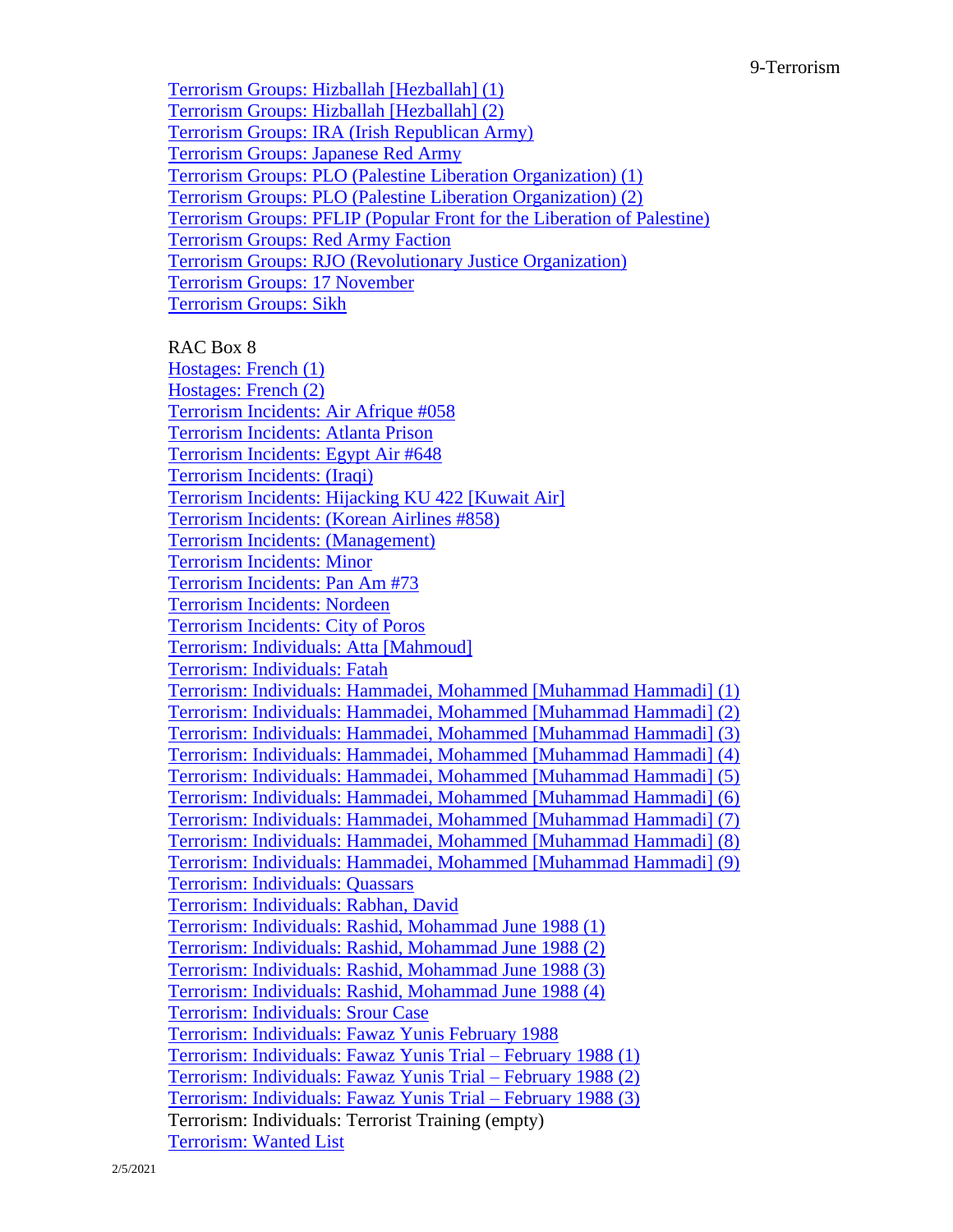RAC Box 9

[Terrorism: Meetings, European Community](https://reaganlibrary.gov/public/digitallibrary/smof/counterterrorism/r9/terrorism-meetings-europeancommunity.pdf) [Meetings: IG/T and IG/T Working Group \(Interdepartmental Group on Terrorism\)](https://reaganlibrary.gov/public/digitallibrary/smof/counterterrorism/r9/meetings-igtandigtwg.pdf) [Terrorism: Meetings, Interagency Intelligence Committee \(IIC\)](https://reaganlibrary.gov/public/digitallibrary/smof/counterterrorism/r9/terrorism-meetings-interagencyintelligencecommittee.pdf) [Terrorism: Meetings, Summit 7 \(1\)](https://reaganlibrary.gov/public/digitallibrary/smof/counterterrorism/r9/terrorism-meetingssummit71.pdf) [Terrorism: Meetings, Summit 7 \(2\)](https://reaganlibrary.gov/public/digitallibrary/smof/counterterrorism/r9/terrorism-meetingssummit72.pdf) [Terrorism: Meetings, Trevi Group \(1\)](https://reaganlibrary.gov/public/digitallibrary/smof/counterterrorism/r9/terrorism-meetings-trevigroup1.pdf) [Terrorism: Meetings, Trevi Group \(2\)](https://reaganlibrary.gov/public/digitallibrary/smof/counterterrorism/r9/terrorism-meetings-trevigroup2.pdf) [Terrorism: Meetings, Trevi Group \(3\)](https://reaganlibrary.gov/public/digitallibrary/smof/counterterrorism/r9/terrorism-meetings-trevigroup3.pdf)

RAC Box 10

[General: Vice Presidential Task Force NSC Staff \(1\)](https://www.reaganlibrary.gov/public/digitallibrary/smof/counterterrorism/r10/generalvptaskforce-nscstaff1.pdf) [General: Vice Presidential Task Force NSC Staff \(2\)](https://www.reaganlibrary.gov/public/digitallibrary/smof/counterterrorism/r10/generalvptaskforce-nscstaff2.pdf) [The Vice President's Task Force on Combating Terrorism –](https://reaganlibrary.gov/public/digitallibrary/smof/counterterrorism/r10/vptaskforceoncombatingterrorism-finalreport1.pdf) Final Report 12/20/1985 (1) [The Vice President's Task Force on Combating Terrorism –](https://reaganlibrary.gov/public/digitallibrary/smof/counterterrorism/r10/vptaskforceoncombatingterrorism-finalreport2.pdf) Final Report 12/20/1985 (2) [The Vice President's Task Force on Combating Terrorism –](https://reaganlibrary.gov/public/digitallibrary/smof/counterterrorism/r10/vptaskforceoncombatingterrorism-finalreport3.pdf) Final Report 12/20/1985 (3) [The Vice President's Task Force on Combating Terrorism –](https://reaganlibrary.gov/public/digitallibrary/smof/counterterrorism/r10/vptaskforceoncombatingterrorism-finalreport4.pdf) Final Report 12/20/1985 (4) [NSDD 207: Responses to Issues Papers \[Earl, Robert\] \(1\)](https://reaganlibrary.gov/public/digitallibrary/smof/counterterrorism/r10/nsdd207responsestoissuepapers1.pdf) [NSDD 207: Responses to Issues Papers \[Earl, Robert\] \(2\)](https://reaganlibrary.gov/public/digitallibrary/smof/counterterrorism/r10/nsdd207responsestoissuepapers2.pdf) [NSDD 207: Responses to Issues Papers \[Earl, Robert\] \(3\)](https://reaganlibrary.gov/public/digitallibrary/smof/counterterrorism/r10/nsdd207responsestoissuepapers3.pdf) [NSDD 207: Responses to Issues Papers \[Earl, Robert\] \(4\)](https://reaganlibrary.gov/public/digitallibrary/smof/counterterrorism/r10/nsdd207responsestoissuepapers4.pdf) [\[NSDD 207 NSC Staff: Craig Coy; Robert Earl\] \(1\)](https://reaganlibrary.gov/public/digitallibrary/smof/counterterrorism/r10/nsdd207-1.pdf) [\[NSDD 207 NSC Staff: Craig Coy; Robert Earl\] \(2\)](https://reaganlibrary.gov/public/digitallibrary/smof/counterterrorism/r10/nsdd207-2.pdf) [\[NSDD 207 NSC Staff: Craig Coy; Robert Earl\] \(3\)](https://reaganlibrary.gov/public/digitallibrary/smof/counterterrorism/r10/nsdd207-3.pdf) [\[NSDD 207 NSC Staff: Craig Coy; Robert Earl\] \(4\)](https://reaganlibrary.gov/public/digitallibrary/smof/counterterrorism/r10/nsdd207-4.pdf) [\[NSDD 207 NSC Staff: Craig Coy; Robert Earl\] \(5\)](https://reaganlibrary.gov/public/digitallibrary/smof/counterterrorism/r10/nsdd207-5.pdf) [\[NSDD 207 NSC Staff: Craig Coy; Robert Earl\] \(6\)](https://reaganlibrary.gov/public/digitallibrary/smof/counterterrorism/r10/nsdd207-6.pdf) [\[NSDD 207 NSC Staff: Craig Coy; Robert Earl\] \(7\)](https://reaganlibrary.gov/public/digitallibrary/smof/counterterrorism/r10/nsdd207-7.pdf) [VPTF \(Vice President's Task Force\) Recommendations/Status Reports March 1987 Ted](https://reaganlibrary.gov/public/digitallibrary/smof/counterterrorism/r10/vptf1.pdf)  [McNamara/NSC Staff \(1\)](https://reaganlibrary.gov/public/digitallibrary/smof/counterterrorism/r10/vptf1.pdf) [VPTF \(Vice President's Task Force\) Recommendations/Status Reports March](https://reaganlibrary.gov/public/digitallibrary/smof/counterterrorism/r10/vptf2.pdf) 1987 Ted [McNamara/NSC Staff \(2\)](https://reaganlibrary.gov/public/digitallibrary/smof/counterterrorism/r10/vptf2.pdf) [VPTF \(Vice President's Task Force\) Recommendations/Status Reports March 1987 Ted](https://www.reaganlibrary.gov/public/digitallibrary/smof/counterterrorism/records/r10/VPTF3.pdf)  [McNamara/NSC Staff \(3\)](https://www.reaganlibrary.gov/public/digitallibrary/smof/counterterrorism/records/r10/VPTF3.pdf) [VPTF \(Vice President's Task Force\) Recommendations/Status Reports March 1987 Ted](https://www.reaganlibrary.gov/public/digitallibrary/smof/counterterrorism/records/r10/VPTF4.pdf)  [McNamara/NSC Staff \(4\)](https://www.reaganlibrary.gov/public/digitallibrary/smof/counterterrorism/records/r10/VPTF4.pdf) [VPTF \(Vice President's Task Force\) Recommendations/Status Reports March 1987 Ted](https://www.reaganlibrary.gov/public/digitallibrary/smof/counterterrorism/records/r10/VPTF5.pdf)  [McNamara/NSC Staff \(5\)](https://www.reaganlibrary.gov/public/digitallibrary/smof/counterterrorism/records/r10/VPTF5.pdf) [VPTF \(Vice President's Task Force\) Recommendations/Status Reports March 1987 Ted](https://www.reaganlibrary.gov/public/digitallibrary/smof/counterterrorism/records/r10/VPTF6.pdf)  [McNamara/NSC Staff \(6\)](https://www.reaganlibrary.gov/public/digitallibrary/smof/counterterrorism/records/r10/VPTF6.pdf) [Program Review of the Vice President's Task Force on Combating Terrorism, March](https://www.reaganlibrary.gov/public/digitallibrary/smof/counterterrorism/records/r10/programreview-vptf1.pdf)  [1987-April 1987 \(1\)](https://www.reaganlibrary.gov/public/digitallibrary/smof/counterterrorism/records/r10/programreview-vptf1.pdf) [Program Review of the Vice President's Task Force on Combating Terrorism, March](https://www.reaganlibrary.gov/public/digitallibrary/smof/counterterrorism/records/r10/programreview-vptf2.pdf)  [1987-April 1987 \(2\)](https://www.reaganlibrary.gov/public/digitallibrary/smof/counterterrorism/records/r10/programreview-vptf2.pdf) [Program Review of the Vice President's Task Force on Combating Terrorism, March](https://www.reaganlibrary.gov/public/digitallibrary/smof/counterterrorism/records/r10/programreview-vptf3.pdf)  [1987-April 1987 \(3\)](https://www.reaganlibrary.gov/public/digitallibrary/smof/counterterrorism/records/r10/programreview-vptf3.pdf) [Program Review of the Vice President's Task Force on Combating Terrorism, March](https://www.reaganlibrary.gov/public/digitallibrary/smof/counterterrorism/records/r10/programreview-vptf4.pdf)  [1987-April 1987 \(4\)](https://www.reaganlibrary.gov/public/digitallibrary/smof/counterterrorism/records/r10/programreview-vptf4.pdf) [Program Review of the Vice President's Task Force on Combating Terrorism, March](https://www.reaganlibrary.gov/public/digitallibrary/smof/counterterrorism/records/r10/programreview-vptf5.pdf)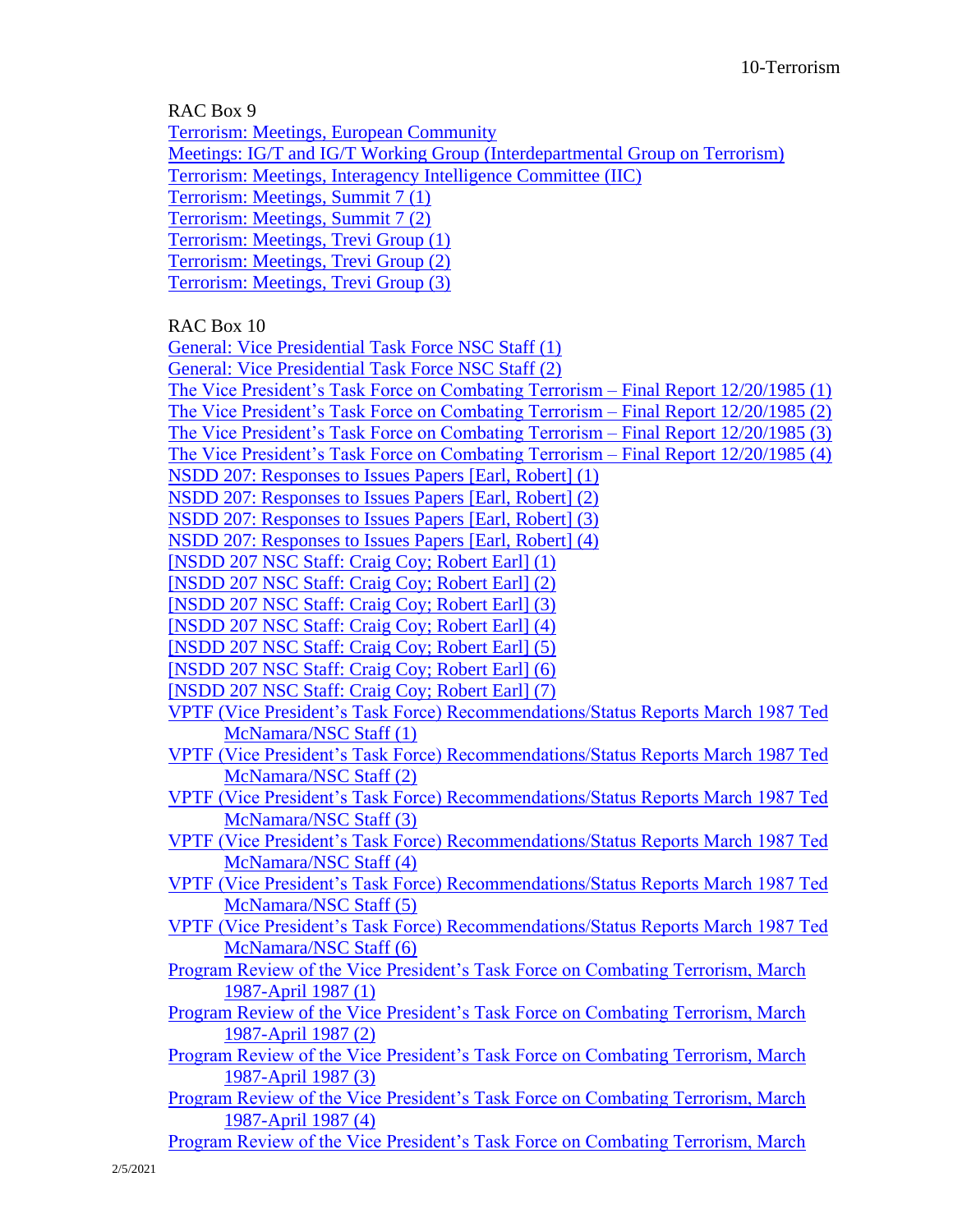| 1987-April 1987 (5)                                                             |  |
|---------------------------------------------------------------------------------|--|
| Program Review of the Vice President's Task Force on Combating Terrorism, March |  |
| 1987-April 1987 (6)                                                             |  |
| Program Review of the Vice President's Task Force on Combating Terrorism, March |  |
| 1987-April 1987 (7)                                                             |  |
| Program Review of the Vice President's Task Force on Combating Terrorism, March |  |
| 1987-April 1987 (8)                                                             |  |
| Program Review of the Vice President's Task Force on Combating Terrorism, March |  |
| 1987-April 1987 (9)                                                             |  |
| [Program Review of the Vice President's Task Force on Combating Terrorism,      |  |
| $06/02/1987$ (1)                                                                |  |
| [Program Review of the Vice President's Task Force on Combating Terrorism,      |  |
| $06/02/1987$ ] (2)                                                              |  |
|                                                                                 |  |

## Coy, Craig: Files

RAC Box 1 [Civil Aviation Security Meeting 08/07/1986](https://www.reaganlibrary.gov/public/digitallibrary/smof/counterterrorism/craig/r1/civilaviationsecuritymeeting.pdf) *[Extraterritorial Apprehension as a Pro-Active Counterterrorism Measure](https://www.reaganlibrary.gov/public/digitallibrary/smof/counterterrorism/craig/r1/extraterritorialapprehenstion.pdf)* by E. Anthony [Fessler](https://www.reaganlibrary.gov/public/digitallibrary/smof/counterterrorism/craig/r1/extraterritorialapprehenstion.pdf) [French Meeting, re: Terrorism \(1\)](https://www.reaganlibrary.gov/public/digitallibrary/smof/counterterrorism/craig/r1/frenchmeetingreterrorism1.pdf) French Meeting, [re: Terrorism \(2\)](https://www.reaganlibrary.gov/public/digitallibrary/smof/counterterrorism/craig/r1/frenchmeetingreterrorism2.pdf) [Hostage Families](https://www.reaganlibrary.gov/public/digitallibrary/smof/counterterrorism/craig/r1/hostagefamilies.pdf)

## RAC Box 2

[R & D Counterterrorism \(1\)](https://www.reaganlibrary.gov/public/digitallibrary/smof/counterterrorism/craig/r2/randdcounterterrorism1.pdf) [R & D Counterterrorism \(2\)](https://www.reaganlibrary.gov/public/digitallibrary/smof/counterterrorism/craig/r2/randdcounterterrorism2.pdf) [R & D Counterterrorism \(3\)](https://www.reaganlibrary.gov/public/digitallibrary/smof/counterterrorism/craig/r2/randdcounterterrorism3.pdf) [Syria \(1\)](https://www.reaganlibrary.gov/public/digitallibrary/smof/counterterrorism/craig/r2/syria1.pdf) [Syria \(2\)](https://www.reaganlibrary.gov/public/digitallibrary/smof/counterterrorism/craig/r2/syria2.pdf) [Syria \(3\)](https://www.reaganlibrary.gov/public/digitallibrary/smof/counterterrorism/craig/r2/syria3.pdf) [Terrorism – [Next Steps to Combat Terrorism Memo\]](https://www.reaganlibrary.gov/public/digitallibrary/smof/counterterrorism/craig/r2/terrorism-nextstepstocombatterrorism.pdf) [Terrorism Info –](https://www.reaganlibrary.gov/public/digitallibrary/smof/counterterrorism/craig/r2/terrorisminfo-general1.pdf) General (1) [Terrorism Info –](https://www.reaganlibrary.gov/public/digitallibrary/smof/counterterrorism/craig/r2/terrorisminfo-general2.pdf) General (2) [Terrorism Info –](https://www.reaganlibrary.gov/public/digitallibrary/smof/counterterrorism/craig/r2/terrorisminfo-general3.pdf) General (3) [Terrorism Info –](https://www.reaganlibrary.gov/public/digitallibrary/smof/counterterrorism/craig/r2/terrorisminfo-general4.pdf) General (4) Terrorism Meeting with the [British 05/28/1986 \(1\)](https://www.reaganlibrary.gov/public/digitallibrary/smof/counterterrorism/craig/r2/terrorismmeeting5281986-1.pdf) [Terrorism Meeting with the British 05/28/1986 \(2\)](https://www.reaganlibrary.gov/public/digitallibrary/smof/counterterrorism/craig/r2/terrorismmeeting5281986-2.pdf) Terrorism: [Physical Security](https://www.reaganlibrary.gov/public/digitallibrary/smof/counterterrorism/craig/r2/terrorismphysicalsecurity.pdf) [Terrorist Profiles Notebook \(1\)](https://www.reaganlibrary.gov/public/digitallibrary/smof/counterterrorism/craig/r2/terroristprofilenotebooks-1.pdf) [Terrorist Profiles Notebook \(2\)](https://www.reaganlibrary.gov/public/digitallibrary/smof/counterterrorism/craig/r2/terroristprofilenotebooks-2.pdf) [US-UK Meeting \[03/05/1986\]](https://www.reaganlibrary.gov/public/digitallibrary/smof/counterterrorism/craig/r2/us-ukmeeting351986.pdf)

Crisis Management Center (CMC), NSC: Records RAC Box 1 [\[Buckley Kidnapping and Omdurman Bombing 03/16/1984\]](https://www.reaganlibrary.gov/public/digitallibrary/smof/nsc-cmc/r1/buckleykidnapping.pdf) [Counterterrorism Staff Origin \(1\)](https://www.reaganlibrary.gov/public/digitallibrary/smof/nsc-cmc/r1/counterterrorismstafforigins1.pdf) [Counterterrorism Staff Origin \(2\)](https://www.reaganlibrary.gov/public/digitallibrary/smof/nsc-cmc/r1/counterterrorismstafforigins2.pdf)

## RAC Box 7

["Terrorism: the Worldwide Threat and Protective Measures for the US Military"](https://www.reaganlibrary.gov/public/digitallibrary/smof/nsc-cmc/r7/terrorism-theworldwidethreat.pdf)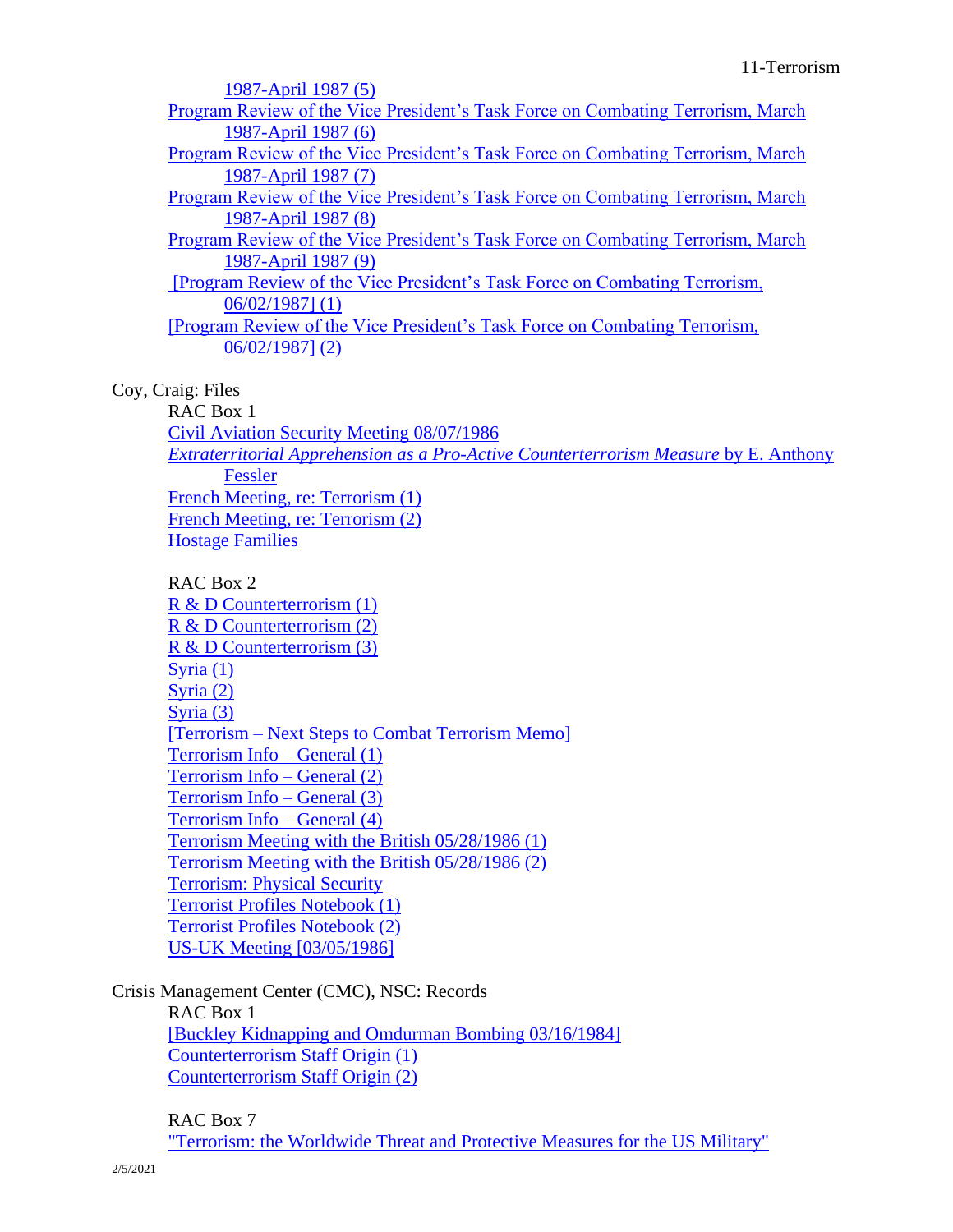[TWIGS \(Terrorism\) \(1\)](https://www.reaganlibrary.gov/public/digitallibrary/smof/nsc-cmc/r7/twigs-terrorism1.pdf) [TWIGS \(Terrorism\) \(2\)](https://www.reaganlibrary.gov/public/digitallibrary/smof/nsc-cmc/r7/twigs-terrorism2.pdf)

DeGraffenreid, Kenneth E.: Files

RAC Box 4 Counterterrorism - [Subject: Buckley Kidnapping](https://www.reaganlibrary.gov/public/digitallibrary/smof/nscintelligence/degraffenreid/r4/40-139-39149351-R4-013-2019.pdf) [Counterterrorism 1986](https://www.reaganlibrary.gov/public/digitallibrary/smof/nscintelligence/degraffenreid/r4/40-139-39149351-R4-014-2019.pdf)

RAC Box 7

[Hostile Intelligence Threat: Counterintelligence \[British Counterterrorism Policy and](https://www.reaganlibrary.gov/public/digitallibrary/smof/nscintelligence/degraffenreid/r7/40-139-39149351-R7-042-2019.pdf)  [Capabilities\]](https://www.reaganlibrary.gov/public/digitallibrary/smof/nscintelligence/degraffenreid/r7/40-139-39149351-R7-042-2019.pdf)

RAC Box 9

[Hostile Intelligence Threat: Terrorism 03/05/1981-03/06/1981](https://www.reaganlibrary.gov/public/digitallibrary/smof/nscintelligence/degraffenreid/r9/40-139-39149351-R9-036-2019.pdf) [Hostile Intelligence Threat: Terrorism 03/17/1981-03/20/1981](https://www.reaganlibrary.gov/public/digitallibrary/smof/nscintelligence/degraffenreid/r9/40-139-39149351-R9-037-2019.pdf) [Hostile Intelligence Threat: Terrorism 03/23/1981-03/31/1981](https://www.reaganlibrary.gov/public/digitallibrary/smof/nscintelligence/degraffenreid/r9/40-139-39149351-R9-038-2019.pdf) [Hostile Intelligence Threat: Terrorism 04/01/1981-04/30/1981](https://www.reaganlibrary.gov/public/digitallibrary/smof/nscintelligence/degraffenreid/r9/40-139-39149351-R9-039-2019.pdf) [Hostile Intelligence Threat: Terrorism 05/01/1981-08/22/1981](https://www.reaganlibrary.gov/public/digitallibrary/smof/nscintelligence/degraffenreid/r9/40-139-39149351-R9-040-2019.pdf) [Hostile Intelligence Threat: Terrorism 08/23/1981-12/31/1981](https://www.reaganlibrary.gov/public/digitallibrary/smof/nscintelligence/degraffenreid/r9/40-139-39149351-R9-041-2019.pdf) [Hostile Intelligence Threat: Terrorism 01/01/1982-03/31/0982](https://www.reaganlibrary.gov/public/digitallibrary/smof/nscintelligence/degraffenreid/r9/40-139-39149351-R9-042-2019.pdf) [Hostile Intelligence Threat: Terrorism 04/01/1982-12/31/1982](https://www.reaganlibrary.gov/public/digitallibrary/smof/nscintelligence/degraffenreid/r9/40-139-39149351-R9-043-2019.pdf)

## RAC Box 10

| Hostile Intelligence Threat: Terrorism: NSDD – Terrorism Intelligence (Working File):          |  |
|------------------------------------------------------------------------------------------------|--|
| [Working Draft – Proposals for Upgrading Intelligence Community Efforts]                       |  |
| Directed against International Terrorism                                                       |  |
| Hostile Intelligence Threat: $NSDD = \text{Terroring Intelligence (Working File) } 02/01/1982$ |  |

Hostile Intelligence Threat: NSDD – [Terrorism Intelligence \(Working File\) 02/01/1982-](https://www.reaganlibrary.gov/public/digitallibrary/smof/nscintelligence/degraffenreid/r10/40-139-39149351-R10-002-2019.pdf) [05/31/1982](https://www.reaganlibrary.gov/public/digitallibrary/smof/nscintelligence/degraffenreid/r10/40-139-39149351-R10-002-2019.pdf)

[Hostile Intelligence Threat: Terrorism NSDD –](https://www.reaganlibrary.gov/public/digitallibrary/smof/nscintelligence/degraffenreid/r10/40-139-39149351-R10-003-2019.pdf) Terrorism Intelligence (Working File) [08/10/1982](https://www.reaganlibrary.gov/public/digitallibrary/smof/nscintelligence/degraffenreid/r10/40-139-39149351-R10-003-2019.pdf)

[Hostile Intelligence Threat: Terrorism 1983](https://www.reaganlibrary.gov/public/digitallibrary/smof/nscintelligence/degraffenreid/r10/40-139-39149351-R10-004-2019.pdf)

[Hostile Intelligence Threat: Terrorism 1983: \(Terrorism\)](https://www.reaganlibrary.gov/public/digitallibrary/smof/nscintelligence/degraffenreid/r10/40-139-39149351-R10-005-2019.pdf)

[Hostile Intelligence Threat: Terrorism 1984](https://www.reaganlibrary.gov/public/digitallibrary/smof/nscintelligence/degraffenreid/r10/40-139-39149351-R10-006-2019.pdf)

[Hostile Intelligence Threat: Terrorism 1984: Terrorism Material to Ed Meese \(North\)](https://www.reaganlibrary.gov/public/digitallibrary/smof/nscintelligence/degraffenreid/r10/40-139-39149351-R10-007-2019.pdf)  [June 1984](https://www.reaganlibrary.gov/public/digitallibrary/smof/nscintelligence/degraffenreid/r10/40-139-39149351-R10-007-2019.pdf)

[Hostile Intelligence Threat: Terrorism 1984: Terrorism Legislation](https://www.reaganlibrary.gov/public/digitallibrary/smof/nscintelligence/degraffenreid/r10/40-139-39149351-R10-008-2019.pdf)

[\[Hostile Intelligence Threat\]: Terrorism 1985](https://www.reaganlibrary.gov/public/digitallibrary/smof/nscintelligence/degraffenreid/r10/40-139-39149351-R10-009-2019.pdf)

[\[Hostile Intelligence Threat\]: Terrorism 1985:](https://www.reaganlibrary.gov/public/digitallibrary/smof/nscintelligence/degraffenreid/r10/40-139-39149351-R10-010-2019.pdf) *Achille Lauro* Terrorism

[\[Hostile Intelligence Threat\]: Terrorism 1985: Government](https://www.reaganlibrary.gov/public/digitallibrary/smof/nscintelligence/degraffenreid/r10/40-139-39149351-R10-011-2019.pdf)

[\[Hostile Intelligence Threat\]: Terrorism 1985: Domestic Terrorists Arrest May 1985](https://www.reaganlibrary.gov/public/digitallibrary/smof/nscintelligence/degraffenreid/r10/40-139-39149351-R10-012-2019.pdf) [\[Hostile Intelligence Threat\]: Terrorism 1985: Terrorism Reports](https://www.reaganlibrary.gov/public/digitallibrary/smof/nscintelligence/degraffenreid/r10/40-139-39149351-R10-013-2019.pdf)

RAC Box 12

[\[Improving the Intelligence Process: Intelligence Legislation\]: HPSCI Request –](https://www.reaganlibrary.gov/public/digitallibrary/smof/nscintelligence/degraffenreid/r12/40-139-39149351-R12-033-2019.pdf) [Counterterrorism Files 1985: H. R. 168 & 171 \(1\)](https://www.reaganlibrary.gov/public/digitallibrary/smof/nscintelligence/degraffenreid/r12/40-139-39149351-R12-033-2019.pdf)

[\[Improving the Intelligence Process: Intelligence Legislation\]: HPSCI Request –](https://www.reaganlibrary.gov/public/digitallibrary/smof/nscintelligence/degraffenreid/r12/40-139-39149351-R12-034-2019.pdf) [Counterterrorism Files 1985: H. R. 168 & 171 \(2\)](https://www.reaganlibrary.gov/public/digitallibrary/smof/nscintelligence/degraffenreid/r12/40-139-39149351-R12-034-2019.pdf)

## RAC Box 13

[Improving the Intelligence Process: Intelligence Legislation: Privacy Act: H.R. 4151 –](https://www.reaganlibrary.gov/public/digitallibrary/smof/nscintelligence/degraffenreid/r13/40-139-39149351-R13-006-2019.pdf)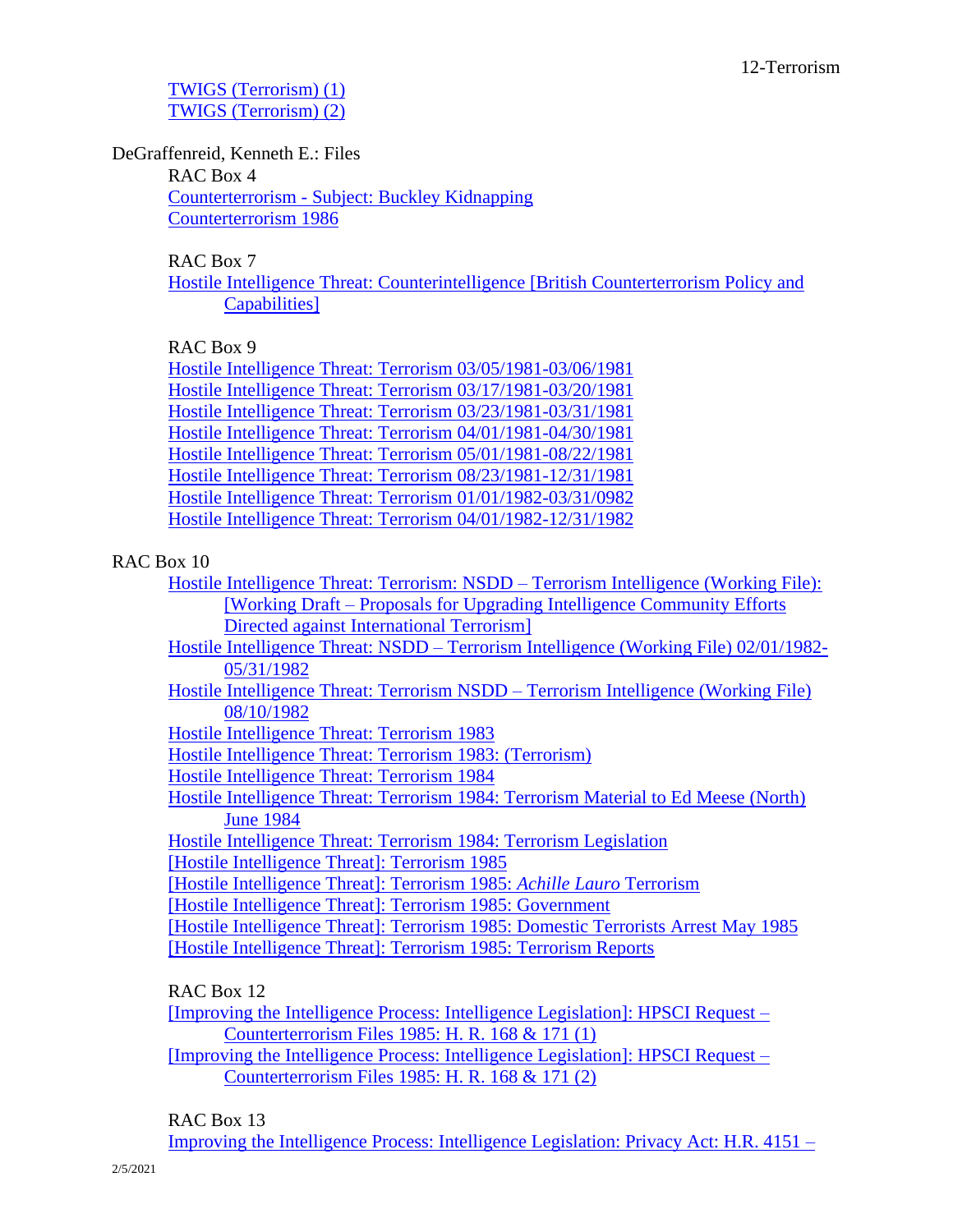[Omnibus Diplomatic Security & Anti-Terrorism Act of 1986 \(Signing State\)](https://www.reaganlibrary.gov/public/digitallibrary/smof/nscintelligence/degraffenreid/r13/40-139-39149351-R13-006-2019.pdf)  [\(1\)](https://www.reaganlibrary.gov/public/digitallibrary/smof/nscintelligence/degraffenreid/r13/40-139-39149351-R13-006-2019.pdf)

[Improving the Intelligence Process: Intelligence Legislation: Privacy Act: H.R. 4151 –](https://www.reaganlibrary.gov/public/digitallibrary/smof/nscintelligence/degraffenreid/r13/40-139-39149351-R13-007-2019.pdf) [Omnibus Diplomatic Security & Anti-Terrorism Act of 1986 \(Signing State\)](https://www.reaganlibrary.gov/public/digitallibrary/smof/nscintelligence/degraffenreid/r13/40-139-39149351-R13-007-2019.pdf)  [\(2\)](https://www.reaganlibrary.gov/public/digitallibrary/smof/nscintelligence/degraffenreid/r13/40-139-39149351-R13-007-2019.pdf)

[Improving the Intelligence Process: Intelligence Legislation: Privacy Act: Omnibus](https://www.reaganlibrary.gov/public/digitallibrary/smof/nscintelligence/degraffenreid/r13/40-139-39149351-R13-009-2019.pdf)  [Diplomatic Security & Anti-Terrorism Act of 1986 \(1\)](https://www.reaganlibrary.gov/public/digitallibrary/smof/nscintelligence/degraffenreid/r13/40-139-39149351-R13-009-2019.pdf)

[Improving the Intelligence Process: Intelligence Legislation: Privacy Act: Omnibus](https://www.reaganlibrary.gov/public/digitallibrary/smof/nscintelligence/degraffenreid/r13/40-139-39149351-R13-010-2019.pdf)  [Diplomatic Security & Anti-Terrorism Act of 1986 \(2\)](https://www.reaganlibrary.gov/public/digitallibrary/smof/nscintelligence/degraffenreid/r13/40-139-39149351-R13-010-2019.pdf)

RAC Box 17

[\[Legislation:\] Senator Stevens Letter –](https://www.reaganlibrary.gov/public/digitallibrary/smof/nscintelligence/degraffenreid/r17/40-139-39149351-R17-035-2019.pdf) Byrd Amendment – Terrorism, Treason, Sabotage [June 1985](https://www.reaganlibrary.gov/public/digitallibrary/smof/nscintelligence/degraffenreid/r17/40-139-39149351-R17-035-2019.pdf)

RAC Box 24

[President's Foreign Intelligence Advisory Board and Terrorism](https://www.reaganlibrary.gov/public/digitallibrary/smof/nscintelligence/degraffenreid/r24/40-139-39149351-R24-019-2019.pdf)

RAC Box 25

[President's Foreign Intelligence Advisory Board Reports: Counterterrorism I](https://www.reaganlibrary.gov/public/digitallibrary/smof/nscintelligence/degraffenreid/r25/40-139-39149351-R25-007-2019.pdf) [President's Foreign Intelligence Advisory Board Reports: Counterterrorism II](https://www.reaganlibrary.gov/public/digitallibrary/smof/nscintelligence/degraffenreid/r25/40-139-39149351-R25-008-2019.pdf)

RAC Box 29 [Terrorism](https://www.reaganlibrary.gov/public/digitallibrary/smof/nscintelligence/degraffenreid/r29/40-139-39149351-R29-028-2019.pdf) [Terrorism Exercise \(1\)](https://www.reaganlibrary.gov/public/digitallibrary/smof/nscintelligence/degraffenreid/r29/40-139-39149351-R29-029-2019.pdf) [Terrorism Exercise \(2\)](https://www.reaganlibrary.gov/public/digitallibrary/smof/nscintelligence/degraffenreid/r29/40-139-39149351-R29-030-2019.pdf) [Terrorist Incident Working Group](https://www.reaganlibrary.gov/public/digitallibrary/smof/nscintelligence/degraffenreid/r29/40-139-39149351-R29-031-2019.pdf)

Executive Secretariat, NSC: Cable File: Records Box 188 [Terrorist File \(01/11/1984 -01/18/1984\)](https://www.reaganlibrary.gov/public/digitallibrary/smof/execseccablefiles/box-188/40-767-12025073-188-021-2018.pdf) [Terrorist File \(01/19/1984 -01/26/1984\)](https://www.reaganlibrary.gov/public/digitallibrary/smof/execseccablefiles/box-188/40-767-12025073-188-022-2018.pdf) [Terrorist File \(01/27/1984 -02/08/1984\)](https://www.reaganlibrary.gov/public/digitallibrary/smof/execseccablefiles/box-188/40-767-12025073-188-023-2018.pdf) [Terrorist File \(02/09/1984 -02/16/1984\)](https://www.reaganlibrary.gov/public/digitallibrary/smof/execseccablefiles/box-188/40-767-12025073-188-024-2018.pdf) [Terrorist File \(02/17/1984 -02/23/1984\)](https://www.reaganlibrary.gov/public/digitallibrary/smof/execseccablefiles/box-188/40-767-12025073-188-025-2018.pdf)

Box 189

Terrorist File [\(02/24/1984-03/18/1984\)](https://www.reaganlibrary.gov/public/digitallibrary/smof/execseccablefiles/box-189/40-767-12025073-189-001-2018.pdf) [Terrorist File \(03/19/1984-04/16/1984\)](https://www.reaganlibrary.gov/public/digitallibrary/smof/execseccablefiles/box-189/40-767-12025073-189-002-2018.pdf) [Terrorist File \(04/17/1984-06/08/1984\)](https://www.reaganlibrary.gov/public/digitallibrary/smof/execseccablefiles/box-189/40-767-12025073-189-003-2018.pdf) [Terrorist File \(06/09/1984-06/24/1984\)](https://www.reaganlibrary.gov/public/digitallibrary/smof/execseccablefiles/box-189/40-767-12025073-189-004-2018.pdf) [Terrorist File \(06/25/1984-07/02/1984\)](https://www.reaganlibrary.gov/public/digitallibrary/smof/execseccablefiles/box-189/40-767-12025073-189-005-2018.pdf) [Terrorist File \(07/03/1984-07/23/1984\)](https://www.reaganlibrary.gov/public/digitallibrary/smof/execseccablefiles/box-189/40-767-12025073-189-006-2018.pdf) [Terrorist File \(07/24/1984-08/02/1984\)](https://www.reaganlibrary.gov/public/digitallibrary/smof/execseccablefiles/box-189/40-767-12025073-189-007-2018.pdf) [Terrorist File \(08/03/1984-08/12/1984\)](https://www.reaganlibrary.gov/public/digitallibrary/smof/execseccablefiles/box-189/40-767-12025073-189-008-2018.pdf) [Terrorist File \(08/13/1984-09/07/1984\)](https://www.reaganlibrary.gov/public/digitallibrary/smof/execseccablefiles/box-189/40-767-12025073-189-009-2018.pdf) [Terrorist File \(09/08/1984-09/20/1984\)](https://www.reaganlibrary.gov/public/digitallibrary/smof/execseccablefiles/box-189/40-767-12025073-189-010-2018.pdf) [Terrorist File \(09/21/1984-09/27/1984\)](https://www.reaganlibrary.gov/public/digitallibrary/smof/execseccablefiles/box-189/40-767-12025073-189-011-2018.pdf) [Terrorist File \(09/28/1984-10/02/1984\)](https://www.reaganlibrary.gov/public/digitallibrary/smof/execseccablefiles/box-189/40-767-12025073-189-012-2018.pdf)

Box 190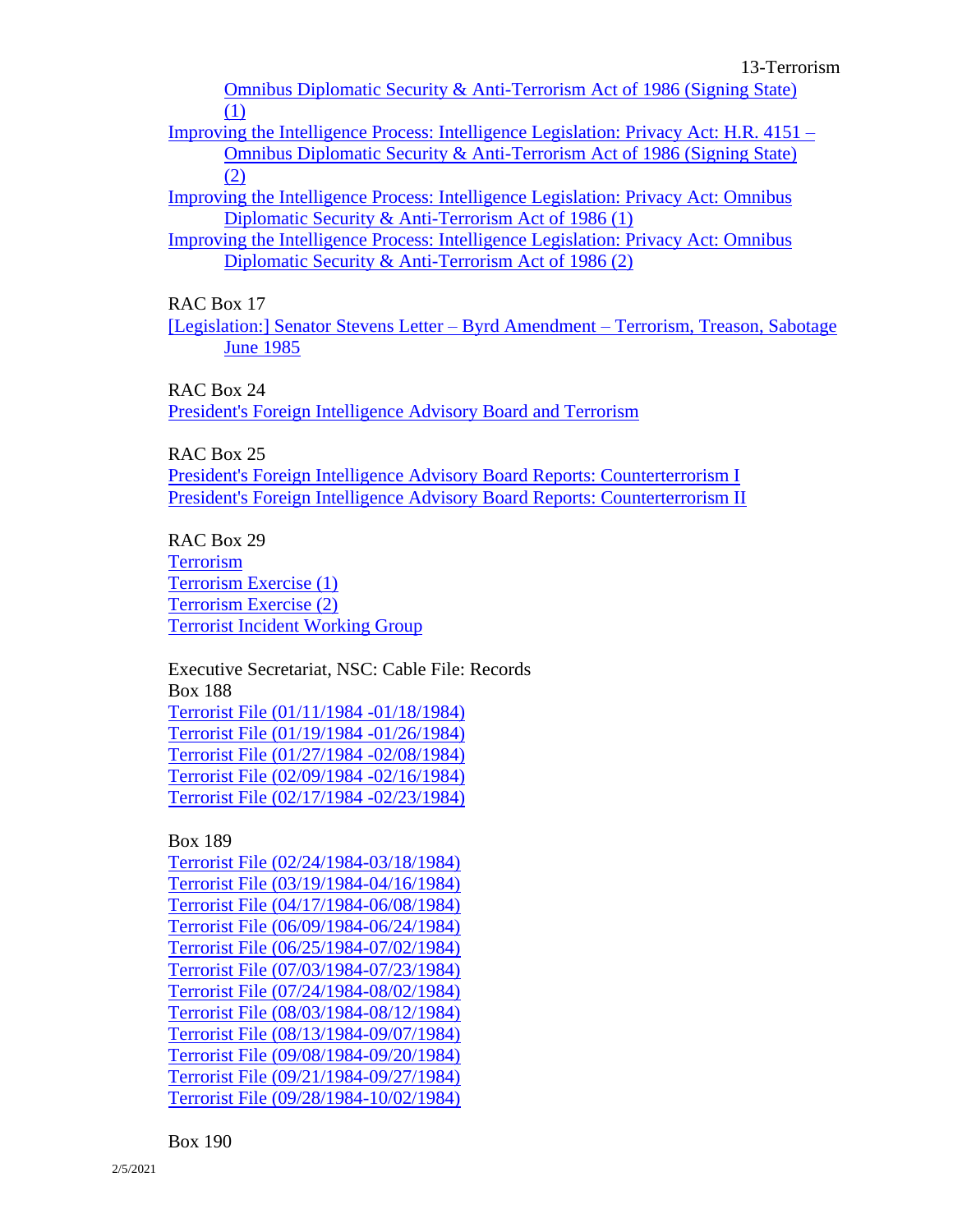[Terrorist File \(01/21/85](https://www.reaganlibrary.gov/public/digitallibrary/smof/execseccablefiles/box-190/40-767-12025073-190-008-2018.pdf) -1/23/1985) [Terrorist File \(01/24/85](https://www.reaganlibrary.gov/public/digitallibrary/smof/execseccablefiles/box-190/40-767-12025073-190-009-2018.pdf) -1/27/1985) [Terrorist File \(01/1/85](https://www.reaganlibrary.gov/public/digitallibrary/smof/execseccablefiles/box-190/40-767-12025073-190-004-2018.pdf) -1/9/1985) [Terrorist File \(01/10/85](https://www.reaganlibrary.gov/public/digitallibrary/smof/execseccablefiles/box-190/40-767-12025073-190-005-2018.pdf) -1/13/1985) [Terrorist File \(01/14/85](https://www.reaganlibrary.gov/public/digitallibrary/smof/execseccablefiles/box-190/40-767-12025073-190-006-2018.pdf) -1/15/1985) [Terrorist File \(01/16/85](https://www.reaganlibrary.gov/public/digitallibrary/smof/execseccablefiles/box-190/40-767-12025073-190-007-2018.pdf) -1/20/1985) [Terrorist File \(01/28/85](https://www.reaganlibrary.gov/public/digitallibrary/smof/execseccablefiles/box-190/40-767-12025073-190-010-2018.pdf) -1/29/1985) [Terrorist File \(01/30/1985\)](https://www.reaganlibrary.gov/public/digitallibrary/smof/execseccablefiles/box-190/40-767-12025073-190-011-2018.pdf) [Terrorist File \(01/31/1985\)](https://www.reaganlibrary.gov/public/digitallibrary/smof/execseccablefiles/box-190/40-767-12025073-190-012-2018.pdf) [Terrorist File \(10/3/84](https://www.reaganlibrary.gov/public/digitallibrary/smof/execseccablefiles/box-190/40-767-12025073-190-001-2018.pdf) -10/4/1984) [Terrorist File \(10/5/84](https://www.reaganlibrary.gov/public/digitallibrary/smof/execseccablefiles/box-190/40-767-12025073-190-002-2018.pdf) -10/8/1984) Terrorist File (10/09/1984 -12/26/1984) [Empty] [Terrorist File \(12/27/84](https://www.reaganlibrary.gov/public/digitallibrary/smof/execseccablefiles/box-190/40-767-12025073-190-003-2018.pdf) -12/31/1984)

#### Box 191

[Terrorist File \(02/1/1985\)](https://www.reaganlibrary.gov/public/digitallibrary/smof/execseccablefiles/box-191/40-767-12025073-191-001-2018.pdf) [Terrorist File \(02/2/85](https://www.reaganlibrary.gov/public/digitallibrary/smof/execseccablefiles/box-191/40-767-12025073-191-002-2018.pdf) -2/14/1985) [Terrorist File \(02/15/85](https://www.reaganlibrary.gov/public/digitallibrary/smof/execseccablefiles/box-191/40-767-12025073-191-003-2018.pdf) -2/20/1985) [Terrorist File \(02/21/85](https://www.reaganlibrary.gov/public/digitallibrary/smof/execseccablefiles/box-191/40-767-12025073-191-004-2018.pdf) -2/27/1985) [Terrorist File \(02/28/85](https://www.reaganlibrary.gov/public/digitallibrary/smof/execseccablefiles/box-191/40-767-12025073-191-005-2018.pdf) -3/6/1985) [Terrorist File \(03/7/85](https://www.reaganlibrary.gov/public/digitallibrary/smof/execseccablefiles/box-191/40-767-12025073-191-006-2018.pdf) -3/11/1985) [Terrorist File \(03/12/85](https://www.reaganlibrary.gov/public/digitallibrary/smof/execseccablefiles/box-191/40-767-12025073-191-007-2018.pdf) -3/14/1985) [Terrorist File \(03/15/85](https://www.reaganlibrary.gov/public/digitallibrary/smof/execseccablefiles/box-191/40-767-12025073-191-008-2018.pdf) -3/16/1985) [Terrorist File \(03/17/85](https://www.reaganlibrary.gov/public/digitallibrary/smof/execseccablefiles/box-191/40-767-12025073-191-009-2018.pdf) -3/20/1985) [Terrorist File \(03/21/85](https://www.reaganlibrary.gov/public/digitallibrary/smof/execseccablefiles/box-191/40-767-12025073-191-010-2018.pdf) -3/25/1985)

## Box 192

[TWA Hijacking \(06/14/1985\) \(1\)](https://www.reaganlibrary.gov/public/digitallibrary/smof/execseccablefiles/box-192/40-767-12025073-192-001-2017.pdf) [TWA Hijacking \(06/14/1985\) \(2\)](https://www.reaganlibrary.gov/public/digitallibrary/smof/execseccablefiles/box-192/40-767-12025073-192-002-2017.pdf) [TWA Hijacking \(06/15/1985\) \(1\)](https://www.reaganlibrary.gov/public/digitallibrary/smof/execseccablefiles/box-192/40-767-12025073-192-003-2017.pdf) [TWA Hijacking \(06/15/1985\) \(2\)](https://www.reaganlibrary.gov/public/digitallibrary/smof/execseccablefiles/box-192/40-767-12025073-192-004-2017.pdf) [TWA Hijacking \(06/15/1985\) \(3\)](https://www.reaganlibrary.gov/public/digitallibrary/smof/execseccablefiles/box-192/40-767-12025073-192-005-2017.pdf) [TWA Hijacking \(06/15/1985\) \(4\)](https://www.reaganlibrary.gov/public/digitallibrary/smof/execseccablefiles/box-192/40-767-12025073-192-006-2017.pdf) [TWA Hijacking \(06/16/1985\) \(1\)](https://www.reaganlibrary.gov/public/digitallibrary/smof/execseccablefiles/box-192/40-767-12025073-192-007-2017.pdf) [TWA Hijacking \(06/16/1985\) \(2\)](https://www.reaganlibrary.gov/public/digitallibrary/smof/execseccablefiles/box-192/40-767-12025073-192-008-2017.pdf) [TWA Hijacking \(06/16/1985\) \(3\)](https://www.reaganlibrary.gov/public/digitallibrary/smof/execseccablefiles/box-192/40-767-12025073-192-009-2017.pdf) [TWA Hijacking \(06/17/1985\) \(1\)](https://www.reaganlibrary.gov/public/digitallibrary/smof/execseccablefiles/box-192/40-767-12025073-192-010-2017.pdf) [TWA Hijacking \(06/17/1985\) \(2\)](https://www.reaganlibrary.gov/public/digitallibrary/smof/execseccablefiles/box-192/40-767-12025073-192-011-2017.pdf) [TWA Hijacking \(06/17/1985\) \(3\)](https://www.reaganlibrary.gov/public/digitallibrary/smof/execseccablefiles/box-192/40-767-12025073-192-012-2017.pdf)

#### Box 193

[TWA Hijacking \(06/18/1985\) \(1\)](https://www.reaganlibrary.gov/public/digitallibrary/smof/execseccablefiles/box-193/40-767-12025073-193-001-2018.pdf) [TWA Hijacking \(06/18/1985\) \(2\)](https://www.reaganlibrary.gov/public/digitallibrary/smof/execseccablefiles/box-193/40-767-12025073-193-002-2018.pdf) [TWA Hijacking \(06/18/1985\) \(3\)](https://www.reaganlibrary.gov/public/digitallibrary/smof/execseccablefiles/box-193/40-767-12025073-193-003-2018.pdf) [TWA Hijacking \(06/19/1985\) \(1\)](https://www.reaganlibrary.gov/public/digitallibrary/smof/execseccablefiles/box-193/40-767-12025073-193-004-2018.pdf) [TWA Hijacking \(06/19/1985\) \(2\)](https://www.reaganlibrary.gov/public/digitallibrary/smof/execseccablefiles/box-193/40-767-12025073-193-005-2018.pdf) [TWA Hijacking \(06/19/1985\) \(3\)](https://www.reaganlibrary.gov/public/digitallibrary/smof/execseccablefiles/box-193/40-767-12025073-193-006-2018.pdf) [TWA Hijacking \(06/19/1985\) \(4\)](https://www.reaganlibrary.gov/public/digitallibrary/smof/execseccablefiles/box-193/40-767-12025073-193-007-2018.pdf) [TWA Hijacking \(06/19/1985\) \(5\)](https://www.reaganlibrary.gov/public/digitallibrary/smof/execseccablefiles/box-193/40-767-12025073-193-008-2018.pdf) [TWA Hijacking \(06/20/1985\) \(1\)](https://www.reaganlibrary.gov/public/digitallibrary/smof/execseccablefiles/box-193/40-767-12025073-193-009-2018.pdf)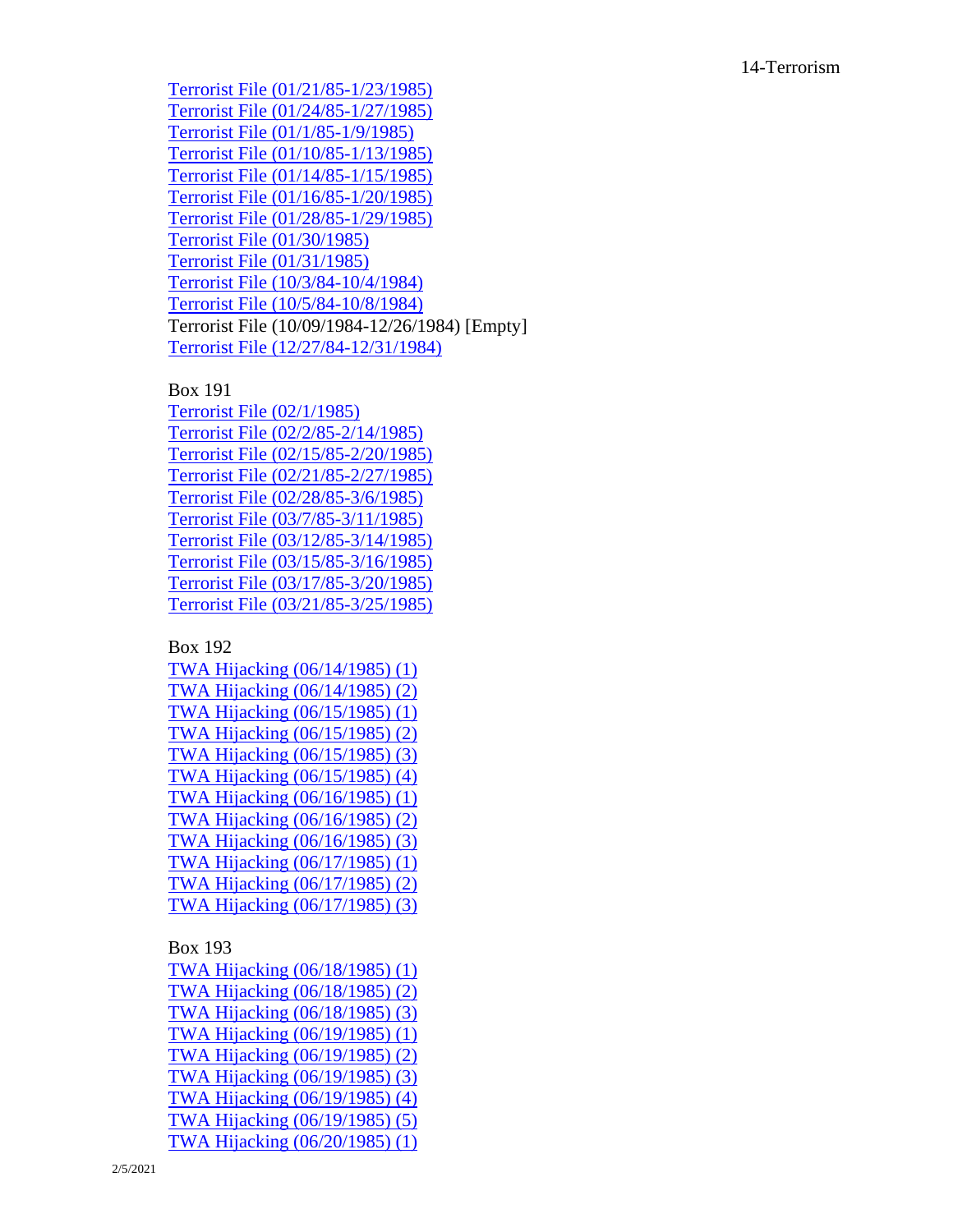[TWA Hijacking \(06/20/1985\) \(2\)](https://www.reaganlibrary.gov/public/digitallibrary/smof/execseccablefiles/box-193/40-767-12025073-193-010-2018.pdf) [TWA Hijacking \(06/20/1985\) \(3\)](https://www.reaganlibrary.gov/public/digitallibrary/smof/execseccablefiles/box-193/40-767-12025073-193-011-2018.pdf) [TWA Hijacking \(06/20/1985\) \(4\)](https://www.reaganlibrary.gov/public/digitallibrary/smof/execseccablefiles/box-193/40-767-12025073-193-012-2018.pdf)

Box 194 [TWA Hijacking \(06/20/1985\) \(5\)](https://www.reaganlibrary.gov/public/digitallibrary/smof/execseccablefiles/box-194/40-767-12025073-194-001-2018.pdf) [TWA Hijacking \(06/20/1985\) \(6\)](https://www.reaganlibrary.gov/public/digitallibrary/smof/execseccablefiles/box-194/40-767-12025073-194-002-2018.pdf) [TWA Hijacking \(06/20/1985\) \(7\)](https://www.reaganlibrary.gov/public/digitallibrary/smof/execseccablefiles/box-194/40-767-12025073-194-003-2018.pdf) [TWA Hijacking \(06/21/1985\) \(1\)](https://www.reaganlibrary.gov/public/digitallibrary/smof/execseccablefiles/box-194/40-767-12025073-194-004-2018.pdf) [TWA Hijacking \(06/21/1985\) \(2\)](https://www.reaganlibrary.gov/public/digitallibrary/smof/execseccablefiles/box-194/40-767-12025073-194-005-2018.pdf) [TWA Hijacking \(06/21/1985\) \(3\)](https://www.reaganlibrary.gov/public/digitallibrary/smof/execseccablefiles/box-194/40-767-12025073-194-006-2018.pdf) [TWA Hijacking \(06/21/1985\) \(4\)](https://www.reaganlibrary.gov/public/digitallibrary/smof/execseccablefiles/box-194/40-767-12025073-194-007-2018.pdf) [TWA Hijacking \(06/21/1985\) \(5\)](https://www.reaganlibrary.gov/public/digitallibrary/smof/execseccablefiles/box-194/40-767-12025073-194-008-2018.pdf) [TWA Hijacking \(06/21/1985\) \(6\)](https://www.reaganlibrary.gov/public/digitallibrary/smof/execseccablefiles/box-194/40-767-12025073-194-009-2018.pdf) [TWA Hijacking \(06/22/1985\) \(1\)](https://www.reaganlibrary.gov/public/digitallibrary/smof/execseccablefiles/box-194/40-767-12025073-194-010-2018.pdf) [TWA Hijacking \(06/22/1985\) \(2\)](https://www.reaganlibrary.gov/public/digitallibrary/smof/execseccablefiles/box-194/40-767-12025073-194-011-2018.pdf)

Executive Secretariat, NSC: Country File: Records

Box 34

[Beirut Embassy Bombing & Ambassador Murphy Mission \(09/19/1984-09/25/1984\)](https://www.reaganlibrary.gov/public/digitallibrary/smof/execsec-country/box-034/40-748-12026383-034-022-2017.pdf) [Beirut Embassy Bombing & Ambassador Murphy Mission \(09/26/1984\)](https://www.reaganlibrary.gov/public/digitallibrary/smof/execsec-country/box-034/40-748-12026383-034-023-2017.pdf) [Beirut Embassy Bombing & Ambassador Murphy Mission \(09/27/1984-09/28/1984\)](https://www.reaganlibrary.gov/public/digitallibrary/smof/execsec-country/box-034/40-748-12026383-034-024-2017.pdf) [Beirut Embassy Bombing & Ambassador Murphy Mission \(09/29/1984-10/03/1984\)](https://www.reaganlibrary.gov/public/digitallibrary/smof/execsec-country/box-034/40-748-12026383-034-025-2017.pdf) [Beirut Embassy Bombing & Ambassador Murphy Mission \(10/04/1984-11/20/1984\)](https://www.reaganlibrary.gov/public/digitallibrary/smof/execsec-country/box-034/40-748-12026383-034-026-2017.pdf)

Executive Secretariat, NSC: Meeting File: Records

- NSC 00015 07/02/1981 [Police Training Force in Foreign Countries, Israeli Politics, Airborne Warning and Control System, Terrorism, Saudi Arabia]
- NSC 00028 12/07/1981 [Counter Terrorism Planning Towards Libya, Contingency Plans]  $(1)$
- NSC 00028 12/07/1981 [Counter Terrorism Planning Towards Libya, Contingency Plans] (2)
- NSC 00028 12/07/1981 [Counter Terrorism Planning Towards Libya, Contingency Plans $(3)$
- NSC 00028 12/07/1981 [Counter Terrorism Planning Towards Libya, Contingency Plans] $(4)$
- NSC 00029 12/08/1981 [Global Negotiations, Libya, Foreign Assistance, Budget, Terrorism] (1)
- NSC 00029 12/08/1981 [Global Negotiations, Libya, Foreign Assistance, Budget, Terrorism] (2)
- NSC 00029 12/08/1981 [Global Negotiations, Libya, Foreign Assistance, Budget, Terrorism] (3)

Executive Secretariat, NSC: National Security Decision Directives (NSDDs): Records RAC Box 7

- NSDD 138 [Combating Terrorism] (1)
- NSDD 138 [Combating Terrorism] (2)
- NSDD 138 [Combating Terrorism] (3)
- NSDD 138 [Combating Terrorism] (4)
- NSDD 138 [Combating Terrorism] (5)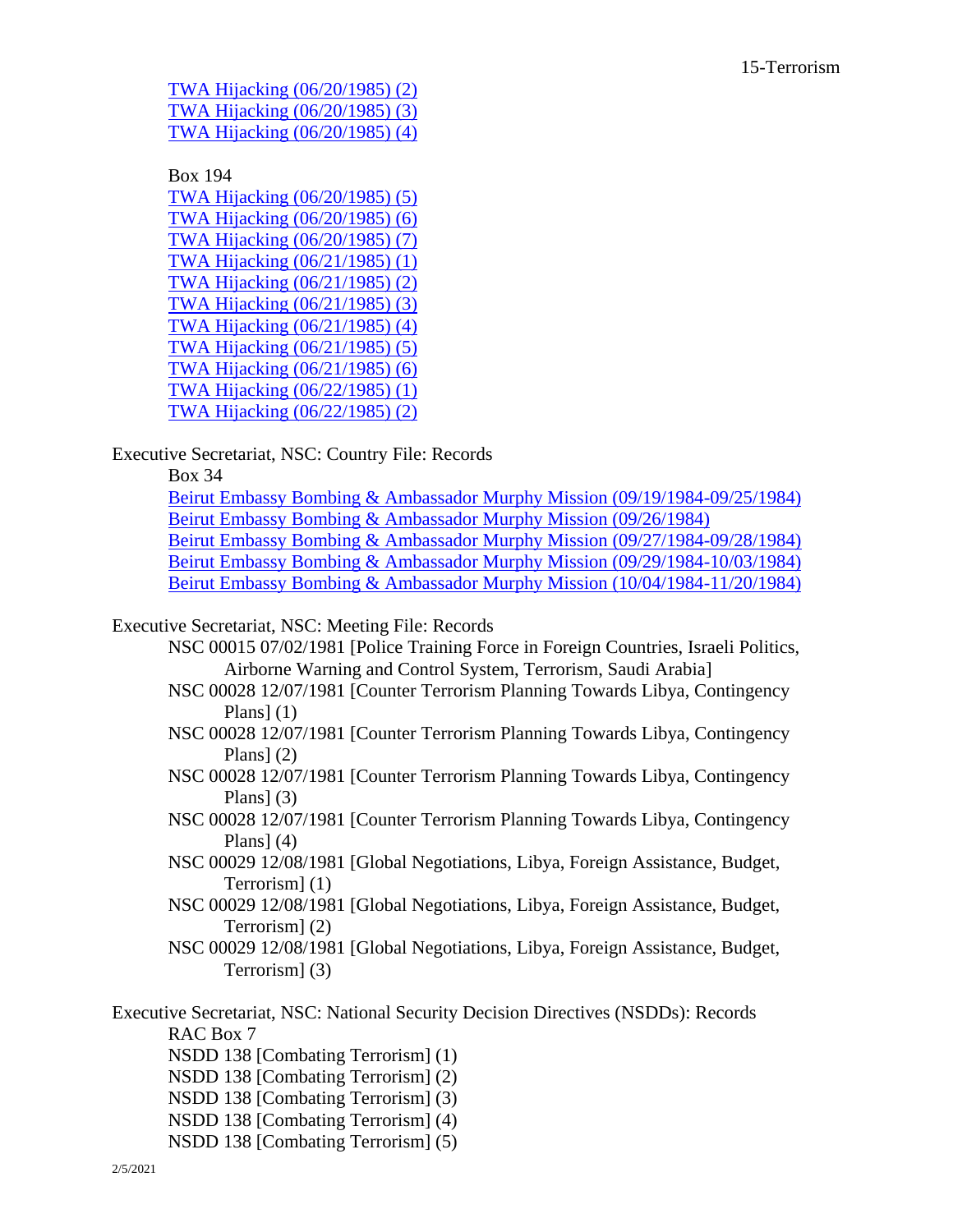NSDD 138 [Combating Terrorism] (6)

RAC Box 8 NSDD 179 [Task Force on Combating Terrorism]

RAC Box 9 NSDD 205 01/18/1986 [Acting Against Libyan Support of International Terrorism]

Executive Secretariat, NSC: National Security Planning Group (NSPG): Records 91307 NSPG 0086 0302/1984 [Combating Terrorism]

91308 NSPG 125 01/06/1986 [Libyan Support for International Terrorism] NSPG 0146 02/24/1987 [Counter-Terrorism]

Executive Secretariat, NSC: Subject File: Records

Box 110 [Terrorism February –](https://www.reaganlibrary.gov/public/digitallibrary/smof/execssecsubject/box-110/40-753-12026365-110-010-2018.pdf) March 1981

Box 111

[Terrorism \(09/11/1981-10/02/1981\)](https://www.reaganlibrary.gov/public/digitallibrary/smof/execssecsubject/Box-111/40-753-12026365-111-001-2017.pdf) [Terrorism \(10/03/1981-10/07/1981\)\(Too Late to File\)](https://www.reaganlibrary.gov/public/digitallibrary/smof/execssecsubject/Box-111/40-753-12026365-111-002-2017.pdf) [Terrorism \(10/09/1981-10/14/1981\)\(Too Late to File\)](https://www.reaganlibrary.gov/public/digitallibrary/smof/execssecsubject/Box-111/40-753-12026365-111-003-2017.pdf) [Terrorism \[October 1981 –](https://www.reaganlibrary.gov/public/digitallibrary/smof/execssecsubject/Box-111/40-753-12026365-111-004-2017.pdf) February 1982] [Terrorism \(April 1982-June 1982\)](https://www.reaganlibrary.gov/public/digitallibrary/smof/execssecsubject/Box-111/40-753-12026365-111-005-2017.pdf) [Terrorism \(August 1982-December 1982\)](https://www.reaganlibrary.gov/public/digitallibrary/smof/execssecsubject/Box-111/40-753-12026365-111-006-2017.pdf) [Terrorism \(February 1983-August 1983\)](https://www.reaganlibrary.gov/public/digitallibrary/smof/execssecsubject/Box-111/40-753-12026365-111-007-2017.pdf) [Terrorism \(September 1983-December 1983\)](https://www.reaganlibrary.gov/public/digitallibrary/smof/execssecsubject/Box-111/40-753-12026365-111-008-2017.pdf) [Terrorism \(February 1984-March 1984\)](https://www.reaganlibrary.gov/public/digitallibrary/smof/execssecsubject/Box-111/40-753-12026365-111-009-2017.pdf) [Terrorism \(04/04/1984-04/16/1984\)](https://www.reaganlibrary.gov/public/digitallibrary/smof/execssecsubject/Box-111/40-753-12026365-111-010-2017.pdf)

Box 112 [Terrorism \(04/19/1984-04/23/1984\)](https://www.reaganlibrary.gov/public/digitallibrary/smof/execssecsubject/box-112/40-753-12026365-112-001-2018.pdf) [Terrorism \(May 1984\)](https://www.reaganlibrary.gov/public/digitallibrary/smof/execssecsubject/box-112/40-753-12026365-112-002-2018.pdf) [Terrorism \(06/04/1984-06/25/1984\)](https://www.reaganlibrary.gov/public/digitallibrary/smof/execssecsubject/box-112/40-753-12026365-112-003-2018.pdf) [Terrorism \(06/28/1984\)](https://www.reaganlibrary.gov/public/digitallibrary/smof/execssecsubject/box-112/40-753-12026365-112-004-2018.pdf) [Terrorism \(07/01/1984-07/10/1984\)](https://www.reaganlibrary.gov/public/digitallibrary/smof/execssecsubject/box-112/40-753-12026365-112-005-2018.pdf) [Terrorism \(07/23/1984-07/26/1984\)](https://www.reaganlibrary.gov/public/digitallibrary/smof/execssecsubject/box-112/40-753-12026365-112-006-2018.pdf) [Terrorism \(August 1984-September 1984\)](https://www.reaganlibrary.gov/public/digitallibrary/smof/execssecsubject/box-112/40-753-12026365-112-007-2018.pdf) [Terrorism \(10/03/1984-10/05/1984\)](https://www.reaganlibrary.gov/public/digitallibrary/smof/execssecsubject/box-112/40-753-12026365-112-008-2018.pdf)

Box 113 [Terrorism \(10/09/1984-10/26/1984\)](https://www.reaganlibrary.gov/public/digitallibrary/smof/execssecsubject/box-113/40-753-12026365-113-001-2018.pdf) [Terrorism \(November 1984-December 1984\)](https://www.reaganlibrary.gov/public/digitallibrary/smof/execssecsubject/box-113/40-753-12026365-113-002-2018.pdf)

Fortier, Donald: Files RAC Box 8 [Terrorism & Libya \(1\)](https://www.reaganlibrary.gov/public/digitallibrary/smof/nsc-politicalandmilitaryaffairs/fortierd/R8/terrorismandlibya1.pdf) [Terrorism & Libya](https://www.reaganlibrary.gov/public/digitallibrary/smof/nsc-politicalandmilitaryaffairs/fortierd/R8/terrorismandlibya2.pdf) (2)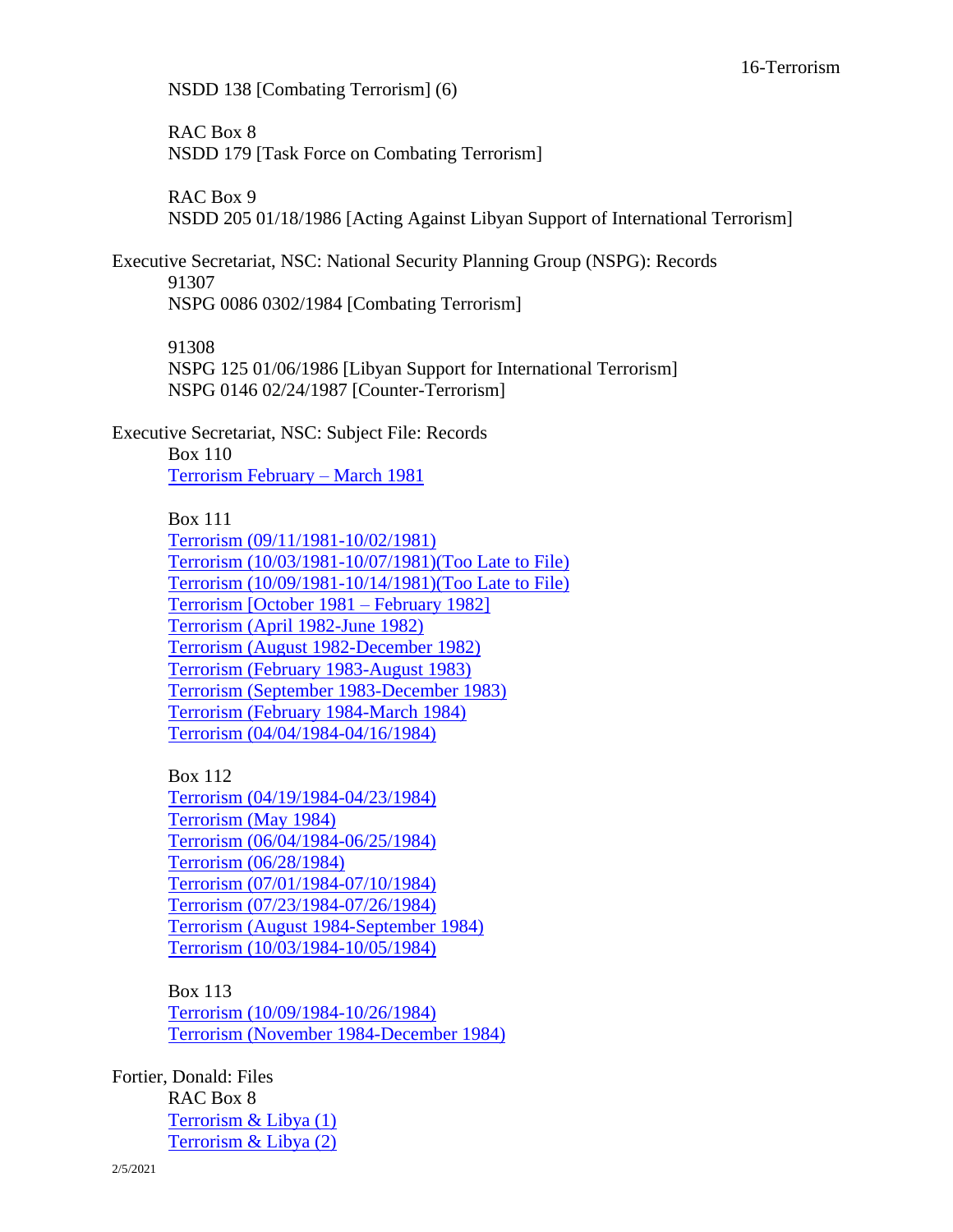[Terrorism & Libya \(3\)](https://www.reaganlibrary.gov/public/digitallibrary/smof/nsc-politicalandmilitaryaffairs/fortierd/R8/terrorismandlibya3.pdf) [Terrorism & Libya \(4\)](https://www.reaganlibrary.gov/public/digitallibrary/smof/nsc-politicalandmilitaryaffairs/fortierd/R8/terrorismandlibya4.pdf) [Terrorism & Libya \(5\)](https://www.reaganlibrary.gov/public/digitallibrary/smof/nsc-politicalandmilitaryaffairs/fortierd/R8/terrorismandlibya5.pdf) [Terrorism & Libya \(6\)](https://www.reaganlibrary.gov/public/digitallibrary/smof/nsc-politicalandmilitaryaffairs/fortierd/R8/terrorismandlibya6.pdf)

RAC Box 18 [\[Terrorism\]\[8404913\]](https://www.reaganlibrary.gov/public/digitallibrary/smof/nsc-politicalandmilitaryaffairs/fortierd/R18/terrorism8404913.pdf) [\[Terrorism\] \[Shultz Material\]](https://www.reaganlibrary.gov/public/digitallibrary/smof/nsc-politicalandmilitaryaffairs/fortierd/R18/terrorism-shultzmaterial.pdf)

RAC Box 20 ["The Strategy of Terrorism,"](https://www.reaganlibrary.gov/public/digitallibrary/smof/nsc-politicalandmilitaryaffairs/fortierd/R20/thestrategyofterrorism.pdf) David Fromkin – *Foreign Affairs*, July 1975 ["The Facts about Terrorism" / Charles Horner –](https://www.reaganlibrary.gov/public/digitallibrary/smof/nsc-politicalandmilitaryaffairs/fortierd/R20/thefactsaboutterrorism.pdf) *Commentary*, June 1980

Latin American Affairs Directorate, NSC: Records RAC Box Cable 2 Honduras/Terrorism [1984]

Mandel, Judyt E.: Files

Box 91115 [8605345 \[Libyan Terrorism\] \(1\)](https://www.reaganlibrary.gov/public/digitallibrary/smof/nsc-communicationsandinformation/mandel/91115/8605345libyanterrorism1.pdf) [8605345 \[Libyan Terrorism\] \(2\)](https://www.reaganlibrary.gov/public/digitallibrary/smof/nsc-communicationsandinformation/mandel/91115/8605345libyanterrorism2.pdf)

Box 91721

Terrorism – [Libya Public Diplomacy \(03/17/1986-04/30/1986\)](https://www.reaganlibrary.gov/public/digitallibrary/smof/nsc-communicationsandinformation/mandel/91721/terrorismlibyapublicdiplomacy3-17-86-4-30-86.pdf) Terrorism – [Libya Public Diplomacy \(05/01/1986-05/09/1986\)](https://www.reaganlibrary.gov/public/digitallibrary/smof/nsc-communicationsandinformation/mandel/91721/terrorismlibyapublicdiplomacy5-1-86-5-9-86.pdf) Terrorism – [Libya Public Diplomacy \(05/10/1986-05/19/1986\)](https://www.reaganlibrary.gov/public/digitallibrary/smof/nsc-communicationsandinformation/mandel/91721/terrorismlibyapublicdiplomacy5-10-86-5-19-86.pdf) Terrorism – [Libya Public Diplomacy \(05/20/1986-05/31/1986\)](https://www.reaganlibrary.gov/public/digitallibrary/smof/nsc-communicationsandinformation/mandel/91721/terrorismlibyapublicdiplomacy5-20-86-5-31-86.pdf) Terrorism – [Libya Public Diplomacy \(06/01/1986 –](https://www.reaganlibrary.gov/public/digitallibrary/smof/nsc-communicationsandinformation/mandel/91721/terrorism-libyapublicdiplomacy6-1-1986-6-11-1986.pdf) 06/11/1986) Terrorism – [Libya Public Diplomacy \(06/12/1986 –](https://www.reaganlibrary.gov/public/digitallibrary/smof/nsc-communicationsandinformation/mandel/91721/terrorismlibyapublicdiplomacy6-12-86-6-30-86.pdf) 06/30/1986) Terrorism – [Libya Public Diplomacy \(07/01/1986-07/15/1986\)](https://www.reaganlibrary.gov/public/digitallibrary/smof/nsc-communicationsandinformation/mandel/91721/terrorismlibyapublicdiplomacy7-1-1986-7-15-1986.pdf) Terrorism – [Libya Public Diplomacy \(07/17/1986\) \(1\)](https://www.reaganlibrary.gov/public/digitallibrary/smof/nsc-communicationsandinformation/mandel/91721/terrorism-libyapublicdiplomacy7-17-1986-1.pdf) Terrorism – [Libya Public Diplomacy \(07/17/1986\) \(2\)](https://www.reaganlibrary.gov/public/digitallibrary/smof/nsc-communicationsandinformation/mandel/91721/terrorism-libyapublicdiplomacy7-17-1986-2.pdf) Terrorism – [Libya Public Diplomacy \(07/17/1986\) \(3\)](https://www.reaganlibrary.gov/public/digitallibrary/smof/nsc-communicationsandinformation/mandel/91721/terrorism-libyapublicdiplomacy7-17-1986-3.pdf) Terrorism – [Libya Public Diplomacy \(07/18/1986-09/01/1986\)](https://www.reaganlibrary.gov/public/digitallibrary/smof/nsc-communicationsandinformation/mandel/91721/terrorism-libyapublicdiplomacy-7-18-1986-9-1-1986.pdf) [Terrorism – [Libya Public Diplomacy –](https://www.reaganlibrary.gov/public/digitallibrary/smof/nsc-communicationsandinformation/mandel/91721/terrorism-libyapublicdiplomacyworkingmaterial1.pdf) Working Material] (1) [Terrorism – [Libya Public Diplomacy –](https://www.reaganlibrary.gov/public/digitallibrary/smof/nsc-communicationsandinformation/mandel/91721/terrorism-libyapublicdiplomacyworkingmaterial2.pdf) Working Material] (2) [Terrorism – Libya Public Diplomacy – *[Libya Under Qadhafi: A Pattern of Aggression](https://www.reaganlibrary.gov/public/digitallibrary/smof/nsc-communicationsandinformation/mandel/91721/libyaunderaqdhafi-apatternofaggression.pdf)*

Box 91755 [8603669 \[Libyan Public Diplomacy\] \(1\)](https://www.reaganlibrary.gov/public/digitallibrary/smof/nsc-communicationsandinformation/mandel/91755/8603669libyanpublicdiplomacy1.pdf) [8603669 \[Libyan Public Diplomacy\] \(2\)](https://www.reaganlibrary.gov/public/digitallibrary/smof/nsc-communicationsandinformation/mandel/91755/8603669libyanpublicdiplomacy2.pdf) [\[US Policy toward Libya](https://www.reaganlibrary.gov/public/digitallibrary/smof/nsc-communicationsandinformation/mandel/91755/uspolicytowardlibya1.pdf) and Terrorism] (1) [\[US Policy toward Libya and Terrorism\] \(2\)](https://www.reaganlibrary.gov/public/digitallibrary/smof/nsc-communicationsandinformation/mandel/91755/uspolicytowardlibya2.pdf)

Near East and South Asia Affairs Directorate, NSC: Records RAC Box 1 Abu Nidal 1985

> RAC Box 17 Terrorism: [State Support for Terrorism] 1985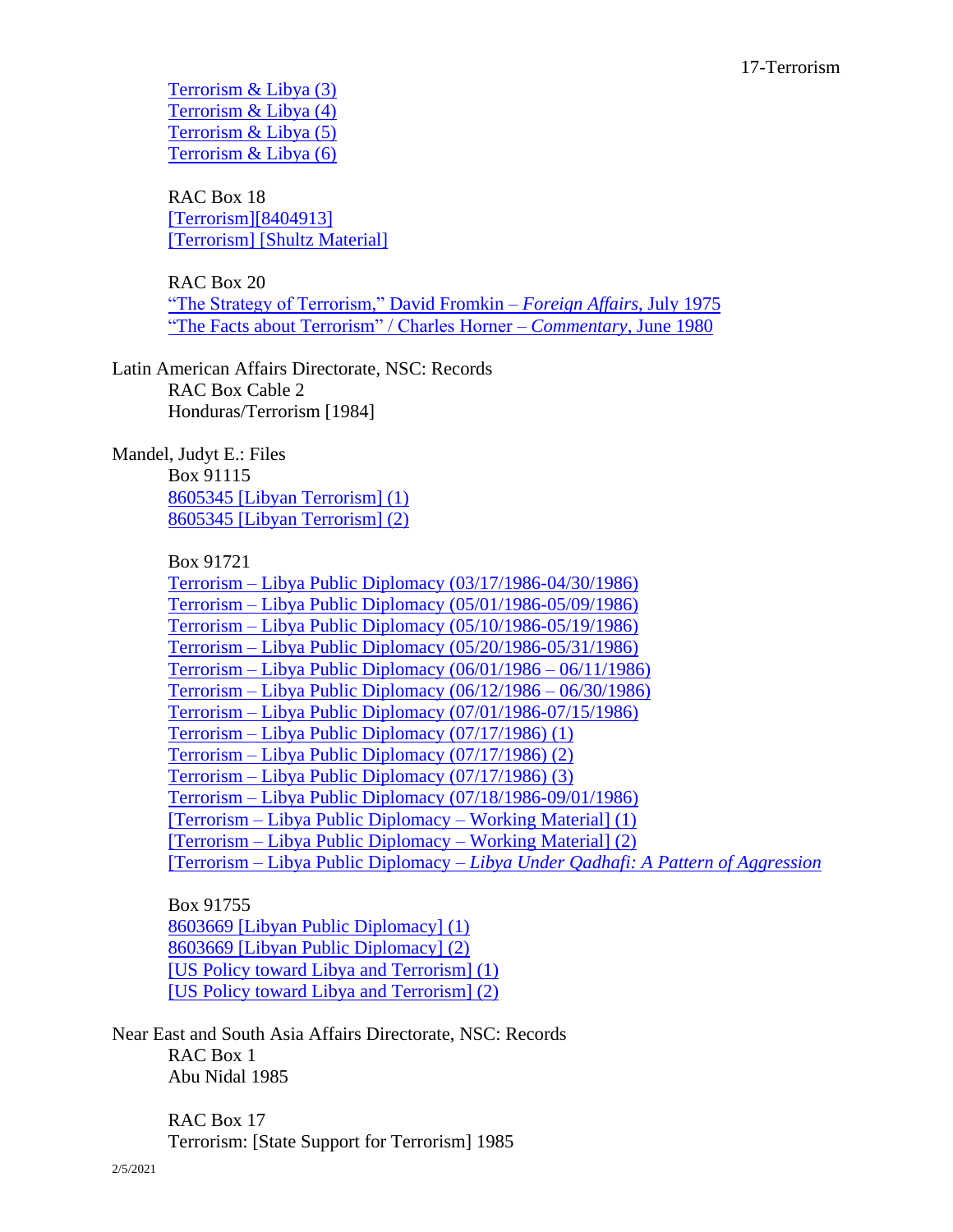North, Oliver: Files Box 2 [Central America –](https://www.reaganlibrary.gov/public/digitallibrary/smof/nsc-politicalandmilitaryaffairs/north/box-002/40-633-1201554-002-001-2017.pdf) Terrorism

> Box 10 [British Hostages \[Cables\] \(03/17/1986-04/14/1986\)](https://www.reaganlibrary.gov/public/digitallibrary/smof/nsc-politicalandmilitaryaffairs/north/box-010/40-633-1201554-010-001-2017.pdf) [British Hostages \[Cables\] \(04/15/1986-07/22/1986\)](https://www.reaganlibrary.gov/public/digitallibrary/smof/nsc-politicalandmilitaryaffairs/north/box-010/40-633-1201554-010-002-2017.pdf) [Hostages: French Hostages \(1\)](https://www.reaganlibrary.gov/public/digitallibrary/smof/nsc-politicalandmilitaryaffairs/north/box-010/40-633-1201554-010-003-2017.pdf) [Hostages: French Hostages \(2\)](https://www.reaganlibrary.gov/public/digitallibrary/smof/nsc-politicalandmilitaryaffairs/north/box-010/40-633-1201554-010-004-2017.pdf) [Hostages: French Hostages \(3\)](https://www.reaganlibrary.gov/public/digitallibrary/smof/nsc-politicalandmilitaryaffairs/north/box-010/40-633-1201554-010-005-2017.pdf) [Hostages: French Hostages \(4\)](https://www.reaganlibrary.gov/public/digitallibrary/smof/nsc-politicalandmilitaryaffairs/north/box-010/40-633-1201554-010-006-2017.pdf)

Box 11

[Hostages: Father Janco Release 07/26/1986 \(1\)](https://www.reaganlibrary.gov/public/digitallibrary/smof/nsc-politicalandmilitaryaffairs/north/box-011/40-633-1201554-011-004-2017.pdf) [Hostages: Father Janco Release 07/26/1986 \(2\)](https://www.reaganlibrary.gov/public/digitallibrary/smof/nsc-politicalandmilitaryaffairs/north/box-011/40-633-1201554-011-005-2017.pdf) [Hostages: Father Janco Release 07/26/1986 \(3\)](https://www.reaganlibrary.gov/public/digitallibrary/smof/nsc-politicalandmilitaryaffairs/north/box-011/40-633-1201554-011-006-2017.pdf) [Hostages: Father Janco Release](https://www.reaganlibrary.gov/public/digitallibrary/smof/nsc-politicalandmilitaryaffairs/north/box-011/40-633-1201554-011-007-2017.pdf) 07/26/1986 (4) [Hostages: Father Janco Release 07/26/1986 \(5\)](https://www.reaganlibrary.gov/public/digitallibrary/smof/nsc-politicalandmilitaryaffairs/north/box-011/40-633-1201554-011-008-2017.pdf) [Hostages: Father Janco Release 07/26/1986 \(6\)](https://www.reaganlibrary.gov/public/digitallibrary/smof/nsc-politicalandmilitaryaffairs/north/box-011/40-633-1201554-011-009-2017.pdf) [Hostages: Father Janco Release 07/26/1986 \(7\)](https://www.reaganlibrary.gov/public/digitallibrary/smof/nsc-politicalandmilitaryaffairs/north/box-011/40-633-1201554-011-010-2017.pdf) [TIWG: Buckley Kidnapping Case Oliver L. North, NSC Staff \(1\)](https://www.reaganlibrary.gov/public/digitallibrary/smof/nsc-politicalandmilitaryaffairs/north/box-011/40-633-1201554-011-002-2017.pdf) [TIWG: Buckley Kidnapping Case Oliver L. North, NSC Staff \(2\)](https://www.reaganlibrary.gov/public/digitallibrary/smof/nsc-politicalandmilitaryaffairs/north/box-011/40-633-1201554-011-003-2017.pdf) [Terrorism: False Documents](https://www.reaganlibrary.gov/public/digitallibrary/smof/nsc-politicalandmilitaryaffairs/north/box-011/40-633-1201554-011-001-2017.pdf)

Box 12

[Terrorism: Chile](https://www.reaganlibrary.gov/public/digitallibrary/smof/nsc-politicalandmilitaryaffairs/north/box-012/40-633-1201554-012-006-2017.pdf) [Terrorism: Soviet Involvement \(1983-1984\)](https://www.reaganlibrary.gov/public/digitallibrary/smof/nsc-politicalandmilitaryaffairs/north/box-012/40-633-1201554-012-001-2017.pdf) [Terrorism: Soviet Involvement \(January 1985 –](https://www.reaganlibrary.gov/public/digitallibrary/smof/nsc-politicalandmilitaryaffairs/north/box-012/40-633-1201554-012-002-2017.pdf) September 1985) [Terrorism: Soviet Involvement \(October 1985\)](https://www.reaganlibrary.gov/public/digitallibrary/smof/nsc-politicalandmilitaryaffairs/north/box-012/40-633-1201554-012-003-2017.pdf) [Terrorism: Soviet Involvement \(January 1986 –](https://www.reaganlibrary.gov/public/digitallibrary/smof/nsc-politicalandmilitaryaffairs/north/box-012/40-633-1201554-012-004-2017.pdf) August 1986) [Terrorism: Soviet Involvement \(September 1986 –](https://www.reaganlibrary.gov/public/digitallibrary/smof/nsc-politicalandmilitaryaffairs/north/box-012/40-633-1201554-012-005-2017.pdf) October 1986)

Box 14

Terrorism: United States – [British \(01/16/1984-04/30/1984\)](https://www.reaganlibrary.gov/public/digitallibrary/smof/nsc-politicalandmilitaryaffairs/north/box-014/40-633-12015544-014-001-2018.pdf) [Terrorism: United States-British \(05/01/1984-05/14/1984\)](https://www.reaganlibrary.gov/public/digitallibrary/smof/nsc-politicalandmilitaryaffairs/north/box-014/40-633-12015544-014-002-2018.pdf) Terrorism: United States – [British \(05/15/1984-08/23/1984\)](https://www.reaganlibrary.gov/public/digitallibrary/smof/nsc-politicalandmilitaryaffairs/north/box-014/40-633-12015544-014-003-2018.pdf) [Terrorism: United States-British \(08/24/1984-09/30/1984\)](https://www.reaganlibrary.gov/public/digitallibrary/smof/nsc-politicalandmilitaryaffairs/north/box-014/40-633-12015544-014-004-2018.pdf) [Terrorism: United States-British \(09/30/1984-10/21/1984\)](https://www.reaganlibrary.gov/public/digitallibrary/smof/nsc-politicalandmilitaryaffairs/north/box-014/40-633-12015544-014-005-2018.pdf) [Terrorism: United States-British \(10/22/1984-10/30/1984\)](https://www.reaganlibrary.gov/public/digitallibrary/smof/nsc-politicalandmilitaryaffairs/north/box-014/40-633-12015544-014-006-2018.pdf) [Terrorism: United States-British \(10/31/1984-11/06/1984\)](https://www.reaganlibrary.gov/public/digitallibrary/smof/nsc-politicalandmilitaryaffairs/north/box-014/40-633-12015544-014-007-2018.pdf) [Terrorism: United States-British \(11/07/1984-11/19/1984\)](https://www.reaganlibrary.gov/public/digitallibrary/smof/nsc-politicalandmilitaryaffairs/north/box-014/40-633-12015544-014-008-2018.pdf) [Terrorism: United States-British \(11/20/1984-12/20/1984\)](https://www.reaganlibrary.gov/public/digitallibrary/smof/nsc-politicalandmilitaryaffairs/north/box-014/40-633-12015544-014-009-2018.pdf) [Terrorism: United States-British \(12/20/1984-03/24/1985\)](https://www.reaganlibrary.gov/public/digitallibrary/smof/nsc-politicalandmilitaryaffairs/north/box-014/40-633-12015544-014-010-2018.pdf) [Terrorism: United States-British \(03/25/1985-05/15/1985\)](https://www.reaganlibrary.gov/public/digitallibrary/smof/nsc-politicalandmilitaryaffairs/north/box-014/40-633-12015544-014-011-2018.pdf) [Terrorism: United States-British \(05/16/1985-06/26/1985\)](https://www.reaganlibrary.gov/public/digitallibrary/smof/nsc-politicalandmilitaryaffairs/north/box-014/40-633-12015544-014-012-2018.pdf) [Terrorism: United States-British \(06/26/1985-02/10/1986\)](https://www.reaganlibrary.gov/public/digitallibrary/smof/nsc-politicalandmilitaryaffairs/north/box-014/40-633-12015544-014-013-2018.pdf) [Terrorism: United States-British \(02/11/1986-03/21/1986\)](https://www.reaganlibrary.gov/public/digitallibrary/smof/nsc-politicalandmilitaryaffairs/north/box-014/40-633-12015544-014-014-2018.pdf) [Terrorism: United States-British \(03/22/1986-05/26/1986\)](https://www.reaganlibrary.gov/public/digitallibrary/smof/nsc-politicalandmilitaryaffairs/north/box-014/40-633-12015544-014-015-2018.pdf) [Terrorism: United States-British \(05/27/1986-09/30/1986\)](https://www.reaganlibrary.gov/public/digitallibrary/smof/nsc-politicalandmilitaryaffairs/north/box-014/40-633-12015544-014-016-2018.pdf)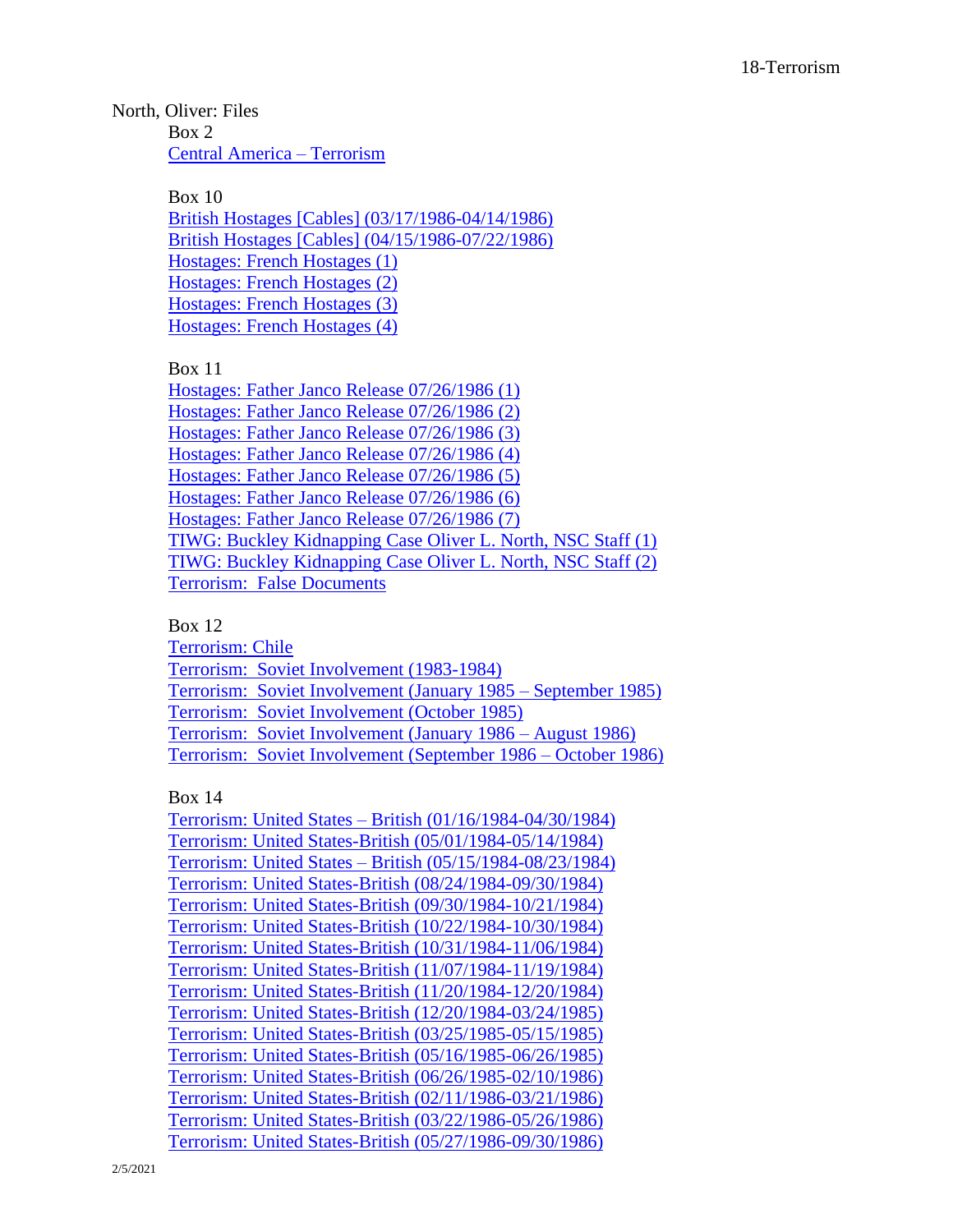[Terrorism: United States-British \(10/01/1986-11/03/1986\)](https://www.reaganlibrary.gov/public/digitallibrary/smof/nsc-politicalandmilitaryaffairs/north/box-014/40-633-12015544-014-017-2018.pdf) [\[Terrorism: United States-British\]: Europe Trip –](https://www.reaganlibrary.gov/public/digitallibrary/smof/nsc-politicalandmilitaryaffairs/north/box-014/40-633-12015544-014-018-2018.pdf) JMP (John M. Poindexter) [11/12/1984-11/16/1984 \(1\)](https://www.reaganlibrary.gov/public/digitallibrary/smof/nsc-politicalandmilitaryaffairs/north/box-014/40-633-12015544-014-018-2018.pdf) [\[Terrorism: United States-British\]: Europe Trip –](https://www.reaganlibrary.gov/public/digitallibrary/smof/nsc-politicalandmilitaryaffairs/north/box-014/40-633-12015544-014-019-2018.pdf) JMP (John M. Poindexter) [11/12/1984-11/16/1984 \(2\)](https://www.reaganlibrary.gov/public/digitallibrary/smof/nsc-politicalandmilitaryaffairs/north/box-014/40-633-12015544-014-019-2018.pdf) [Terrorism: French Cooperation \(1\)](https://www.reaganlibrary.gov/public/digitallibrary/smof/nsc-politicalandmilitaryaffairs/north/box-014/40-633-12015544-014-020-2018.pdf) [Terrorism: French Cooperation \(2\)](https://www.reaganlibrary.gov/public/digitallibrary/smof/nsc-politicalandmilitaryaffairs/north/box-014/40-633-12015544-014-021-2018.pdf) [Terrorism: French Cooperation \(3\)](https://www.reaganlibrary.gov/public/digitallibrary/smof/nsc-politicalandmilitaryaffairs/north/box-014/40-633-12015544-014-022-2018.pdf) [Terrorism: French Cooperation \(4\)](https://www.reaganlibrary.gov/public/digitallibrary/smof/nsc-politicalandmilitaryaffairs/north/box-014/40-633-12015544-014-023-2018.pdf) [Terrorism: French Cooperation \(5\)](https://www.reaganlibrary.gov/public/digitallibrary/smof/nsc-politicalandmilitaryaffairs/north/box-014/40-633-12015544-014-024-2018.pdf) [Terrorism: French Cooperation \(6\)](https://www.reaganlibrary.gov/public/digitallibrary/smof/nsc-politicalandmilitaryaffairs/north/box-014/40-633-12015544-014-025-2018.pdf) [Terrorism: French Cooperation \(7\)](https://www.reaganlibrary.gov/public/digitallibrary/smof/nsc-politicalandmilitaryaffairs/north/box-014/40-633-12015544-014-026-2018.pdf) Box 16 [Terrorism: Public Diplomacy/Press \(1\)](https://www.reaganlibrary.gov/public/digitallibrary/smof/nsc-politicalandmilitaryaffairs/north/box-016/40-633-1201554-016-001-2017.pdf) [Terrorism: Public Diplomacy/Press \(2\)](https://www.reaganlibrary.gov/public/digitallibrary/smof/nsc-politicalandmilitaryaffairs/north/box-016/40-633-1201554-016-002-2017.pdf) Box 32 Incoming  $-08/15/1985 - \text{Classified}$  (1) Incoming  $-08/15/1985$  – [Classified \(2\)](https://www.reaganlibrary.gov/public/digitallibrary/smof/nsc-politicalandmilitaryaffairs/north/box-032/40-633-1201554-032-002-2017.pdf) Incoming  $-08/15/1985$  – [Classified \(3\)](https://www.reaganlibrary.gov/public/digitallibrary/smof/nsc-politicalandmilitaryaffairs/north/box-032/40-633-1201554-032-003-2017.pdf) Outgoing – [08/19/1985 –](https://www.reaganlibrary.gov/public/digitallibrary/smof/nsc-politicalandmilitaryaffairs/north/box-032/40-633-1201554-032-004-2017.pdf) Classified Outgoing – [08/21/1985 –](https://www.reaganlibrary.gov/public/digitallibrary/smof/nsc-politicalandmilitaryaffairs/north/box-032/40-633-1201554-032-005-2017.pdf) Classified Outgoing – [09/04/1985](https://www.reaganlibrary.gov/public/digitallibrary/smof/nsc-politicalandmilitaryaffairs/north/box-032/40-633-1201554-032-006-2017.pdf) [VP's Task Force on Combating Terrorism First Meeting with Senior Review Group,](https://www.reaganlibrary.gov/public/digitallibrary/smof/nsc-politicalandmilitaryaffairs/north/box-032/40-633-1201554-032-007-2017.pdf)  [09/11/1985](https://www.reaganlibrary.gov/public/digitallibrary/smof/nsc-politicalandmilitaryaffairs/north/box-032/40-633-1201554-032-007-2017.pdf) [VP/Congressional Meeting 09/16/1985](https://www.reaganlibrary.gov/public/digitallibrary/smof/nsc-politicalandmilitaryaffairs/north/box-032/40-633-1201554-032-008-2017.pdf) Outgoing – [09/17/1985 –](https://www.reaganlibrary.gov/public/digitallibrary/smof/nsc-politicalandmilitaryaffairs/north/box-032/40-633-1201554-032-009-2017.pdf) Classified [London Trip, 09/30/1985-10/01/1985 \(1\)](https://www.reaganlibrary.gov/public/digitallibrary/smof/nsc-politicalandmilitaryaffairs/north/box-032/40-633-1201554-032-010-2017.pdf) [London Trip, 09/30/1985-10/01/1985 \(2\)](https://www.reaganlibrary.gov/public/digitallibrary/smof/nsc-politicalandmilitaryaffairs/north/box-032/40-633-1201554-032-011-2017.pdf) [London Trip, 09/30/1985-10/01/1985 \(3\)](https://www.reaganlibrary.gov/public/digitallibrary/smof/nsc-politicalandmilitaryaffairs/north/box-032/40-633-1201554-032-012-2017.pdf) Incoming  $-10/16/1985$  – Classified Outgoing  $-10/16/1985 -$ Classified  $Incoming - 10/21/1985 - Classical$ Outgoing  $-10/21/1985$  – Classified Incoming – [10/28/1985 –](https://www.reaganlibrary.gov/public/digitallibrary/smof/nsc-politicalandmilitaryaffairs/north/box-032/40-633-1201554-032-017-2017.pdf) Classified Outgoing – [10/28/1985 –](https://www.reaganlibrary.gov/public/digitallibrary/smof/nsc-politicalandmilitaryaffairs/north/box-032/40-633-1201554-032-018-2017.pdf) Classified [Selected Ambassadors Meeting –](https://www.reaganlibrary.gov/public/digitallibrary/smof/nsc-politicalandmilitaryaffairs/north/box-032/40-633-1201554-032-019-2017.pdf) 10/31/1985 [Meeting with the Vice President and Selected Ambassadors, 10/31/1985 –](https://www.reaganlibrary.gov/public/digitallibrary/smof/nsc-politicalandmilitaryaffairs/north/box-032/40-633-1201554-032-020-2017.pdf) Task Force File Copy  $(1)$ [Meeting with the Vice President and Selected Ambassadors, 10/31/1985 –](https://www.reaganlibrary.gov/public/digitallibrary/smof/nsc-politicalandmilitaryaffairs/north/box-032/40-633-1201554-032-021-2017.pdf) Task Force [File Copy \(2\)](https://www.reaganlibrary.gov/public/digitallibrary/smof/nsc-politicalandmilitaryaffairs/north/box-032/40-633-1201554-032-021-2017.pdf) [Meeting with Kissinger, Tuesday, 11/05/1985](https://www.reaganlibrary.gov/public/digitallibrary/smof/nsc-politicalandmilitaryaffairs/north/box-032/40-633-1201554-032-022-2017.pdf) [Senior Review Group Meeting –](https://www.reaganlibrary.gov/public/digitallibrary/smof/nsc-politicalandmilitaryaffairs/north/box-032/40-633-1201554-032-023-2017.pdf) 11/07/1985 (1) [Senior Review Group Meeting –](https://www.reaganlibrary.gov/public/digitallibrary/smof/nsc-politicalandmilitaryaffairs/north/box-032/40-633-1201554-032-024-2017.pdf) 11/07/1985 (2) [Senior Review Group Meeting –](https://www.reaganlibrary.gov/public/digitallibrary/smof/nsc-politicalandmilitaryaffairs/north/box-032/40-633-1201554-032-025-2017.pdf) 11/07/1985 (3) Vice President's Task Force – [Third Meeting with Principals \(or Designates\) 11/12/1985](https://www.reaganlibrary.gov/public/digitallibrary/smof/nsc-politicalandmilitaryaffairs/north/box-032/40-633-1201554-032-026-2017.pdf) Incoming  $-11/14/1985 -$ Classified Incoming  $-11/20/1985$  – Classified Incoming  $-11/21/1985$  – Classified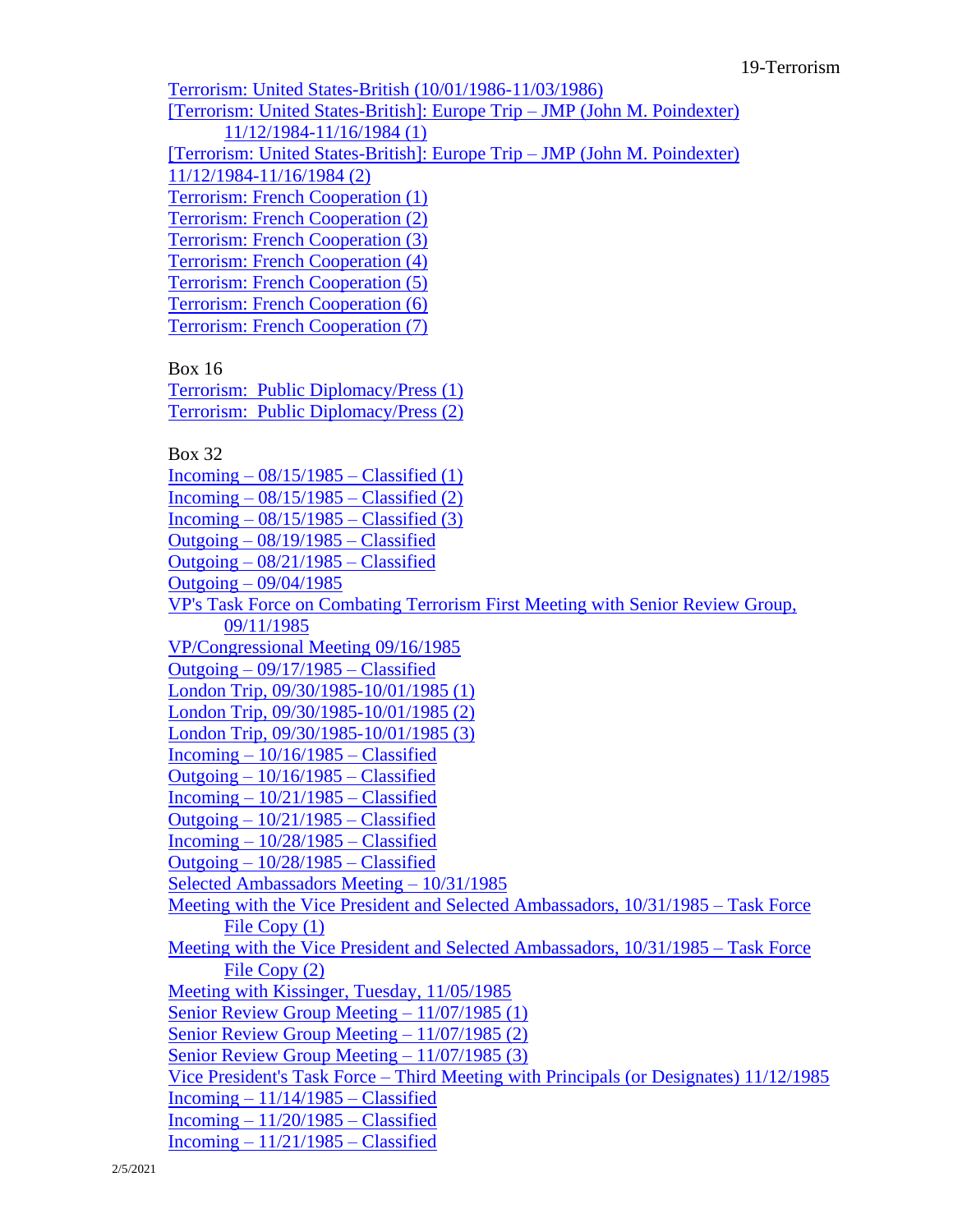Incoming  $-11/27/1985 -$ Classified Outgoing  $-11/27/1985$  – Classified Incoming – [12/03/1985 –](https://www.reaganlibrary.gov/public/digitallibrary/smof/nsc-politicalandmilitaryaffairs/north/box-032/40-633-1201554-032-032-2017.pdf) Classified Incoming  $-12/04/1985$  – Classified Incoming  $-12/06/1985$  – Classified  $Incoming - 12/17/1985 - Classical$ [Consultation/Meeting Reports, A-E](https://www.reaganlibrary.gov/public/digitallibrary/smof/nsc-politicalandmilitaryaffairs/north/box-032/40-633-1201554-032-036-2017.pdf) [Consultation/Meeting Reports, F-J](https://www.reaganlibrary.gov/public/digitallibrary/smof/nsc-politicalandmilitaryaffairs/north/box-032/40-633-1201554-032-037-2017.pdf) [Consultation/Meeting Reports, K-M](https://www.reaganlibrary.gov/public/digitallibrary/smof/nsc-politicalandmilitaryaffairs/north/box-032/40-633-1201554-032-038-2017.pdf) [Consultation/Meeting Reports, N-Q](https://www.reaganlibrary.gov/public/digitallibrary/smof/nsc-politicalandmilitaryaffairs/north/box-032/40-633-1201554-032-039-2017.pdf) [Consultation/Meeting Reports, R-Z](https://www.reaganlibrary.gov/public/digitallibrary/smof/nsc-politicalandmilitaryaffairs/north/box-032/40-633-1201554-032-040-2017.pdf) [\[Task Force Wang Diskettes\]](https://www.reaganlibrary.gov/public/digitallibrary/smof/nsc-politicalandmilitaryaffairs/north/box-032/40-633-1201554-032-041-2017.pdf) [The Vice President's Task Force on Combating Terrorism: Interdepartmental Report on](https://www.reaganlibrary.gov/public/digitallibrary/smof/nsc-politicalandmilitaryaffairs/north/box-032/40-633-1201554-032-042-2017.pdf)  [Combating Terrorism \(copy 1\)](https://www.reaganlibrary.gov/public/digitallibrary/smof/nsc-politicalandmilitaryaffairs/north/box-032/40-633-1201554-032-042-2017.pdf) [The Vice President's Task Force on Combating Terrorism: Interdepartmental Report on](https://www.reaganlibrary.gov/public/digitallibrary/smof/nsc-politicalandmilitaryaffairs/north/box-032/40-633-1201554-032-043-2017.pdf)  [Combating Terrorism \(copy 2\)](https://www.reaganlibrary.gov/public/digitallibrary/smof/nsc-politicalandmilitaryaffairs/north/box-032/40-633-1201554-032-043-2017.pdf) [National Security Council Meeting, 01/07/1986 –](https://www.reaganlibrary.gov/public/digitallibrary/smof/nsc-politicalandmilitaryaffairs/north/box-032/40-633-1201554-032-044-2017.pdf) Vice President's Task Force on [Combating Terrorism](https://www.reaganlibrary.gov/public/digitallibrary/smof/nsc-politicalandmilitaryaffairs/north/box-032/40-633-1201554-032-044-2017.pdf)

Box 34

[NSDD on Vice President's Task Force \(1\)](https://www.reaganlibrary.gov/public/digitallibrary/smof/nsc-politicalandmilitaryaffairs/north/box-034/40-633-1201554-034-001-2017.pdf) [NSDD on Vice President's Task Force \(2\)](https://www.reaganlibrary.gov/public/digitallibrary/smof/nsc-politicalandmilitaryaffairs/north/box-034/40-633-1201554-034-002-2017.pdf) [NSDD on Vice President's Task Force \(3\)](https://www.reaganlibrary.gov/public/digitallibrary/smof/nsc-politicalandmilitaryaffairs/north/box-034/40-633-1201554-034-003-2017.pdf) [NSDD on Vice President's Task Force \(4\)](https://www.reaganlibrary.gov/public/digitallibrary/smof/nsc-politicalandmilitaryaffairs/north/box-034/40-633-1201554-034-004-2017.pdf) [NSDD on Vice President's Task Force \(5\)](https://www.reaganlibrary.gov/public/digitallibrary/smof/nsc-politicalandmilitaryaffairs/north/box-034/40-633-1201554-034-005-2017.pdf) [NSDD on Vice President's Task Force \(6\)](https://www.reaganlibrary.gov/public/digitallibrary/smof/nsc-politicalandmilitaryaffairs/north/box-034/40-633-1201554-034-006-2017.pdf) [NSDD on Vice President's Task Force \(7\)](https://www.reaganlibrary.gov/public/digitallibrary/smof/nsc-politicalandmilitaryaffairs/north/box-034/40-633-1201554-034-007-2017.pdf) [NSDD on Vice President's Task Force \(8\)](https://www.reaganlibrary.gov/public/digitallibrary/smof/nsc-politicalandmilitaryaffairs/north/box-034/40-633-1201554-034-008-2017.pdf) [NSDD on Vice President's Task Force \(9\)](https://www.reaganlibrary.gov/public/digitallibrary/smof/nsc-politicalandmilitaryaffairs/north/box-034/40-633-1201554-034-009-2017.pdf) [NSDD on Vice President's Task Force \(10\)](https://www.reaganlibrary.gov/public/digitallibrary/smof/nsc-politicalandmilitaryaffairs/north/box-034/40-633-1201554-034-010-2017.pdf) [NSDD on Vice President's Task Force \(11\)](https://www.reaganlibrary.gov/public/digitallibrary/smof/nsc-politicalandmilitaryaffairs/north/box-034/40-633-1201554-034-011-2017.pdf) [NSDD on Vice President's Task Force \(12\)](https://www.reaganlibrary.gov/public/digitallibrary/smof/nsc-politicalandmilitaryaffairs/north/box-034/40-633-1201554-034-012-2017.pdf) [NSDD on Vice President's Task Force \(13\)](https://www.reaganlibrary.gov/public/digitallibrary/smof/nsc-politicalandmilitaryaffairs/north/box-034/40-633-1201554-034-013-2017.pdf)

Box 38

[Responses to Issue Papers \(1\)](https://www.reaganlibrary.gov/public/digitallibrary/smof/nsc-politicalandmilitaryaffairs/north/box-038/40-633-1201554-038-001-2017.pdf) [Responses to Issue Papers \(2\)](https://www.reaganlibrary.gov/public/digitallibrary/smof/nsc-politicalandmilitaryaffairs/north/box-038/40-633-1201554-038-002-2017.pdf) [Responses to Issue Papers \(3\)](https://www.reaganlibrary.gov/public/digitallibrary/smof/nsc-politicalandmilitaryaffairs/north/box-038/40-633-1201554-038-003-2017.pdf) [Responses to Issue Papers \(4\)](https://www.reaganlibrary.gov/public/digitallibrary/smof/nsc-politicalandmilitaryaffairs/north/box-038/40-633-1201554-038-004-2017.pdf) [Responses to Issue Papers \(5\)](https://www.reaganlibrary.gov/public/digitallibrary/smof/nsc-politicalandmilitaryaffairs/north/box-038/40-633-1201554-038-005-2017.pdf) [Responses to Issue Papers \(6\)](https://www.reaganlibrary.gov/public/digitallibrary/smof/nsc-politicalandmilitaryaffairs/north/box-038/40-633-1201554-038-006-2017.pdf) [Responses to Issue Papers \(7\)](https://www.reaganlibrary.gov/public/digitallibrary/smof/nsc-politicalandmilitaryaffairs/north/box-038/40-633-1201554-038-007-2017.pdf) [Responses to Issue Papers \(8\)](https://www.reaganlibrary.gov/public/digitallibrary/smof/nsc-politicalandmilitaryaffairs/north/box-038/40-633-1201554-038-008-2017.pdf) [Responses to Issue Papers \(9\)](https://www.reaganlibrary.gov/public/digitallibrary/smof/nsc-politicalandmilitaryaffairs/north/box-038/40-633-1201554-038-009-2017.pdf)

## Box 41

[\[Loose Material from Task Force Report Binder\]](https://www.reaganlibrary.gov/public/digitallibrary/smof/nsc-politicalandmilitaryaffairs/north/box-041/40-633-1201554-041-001-2017.pdf) [The Vice President's Task Force on Combating Terrorism: Final Report, 12/20/1985](https://www.reaganlibrary.gov/public/digitallibrary/smof/nsc-politicalandmilitaryaffairs/north/box-041/40-633-1201554-041-002-2017.pdf) [\(Task Force File Copy\) \(1\)](https://www.reaganlibrary.gov/public/digitallibrary/smof/nsc-politicalandmilitaryaffairs/north/box-041/40-633-1201554-041-002-2017.pdf) [The Vice President's Task Force on Combating Terrorism: Final Report, 12/20/1985](https://www.reaganlibrary.gov/public/digitallibrary/smof/nsc-politicalandmilitaryaffairs/north/box-041/40-633-1201554-041-003-2017.pdf)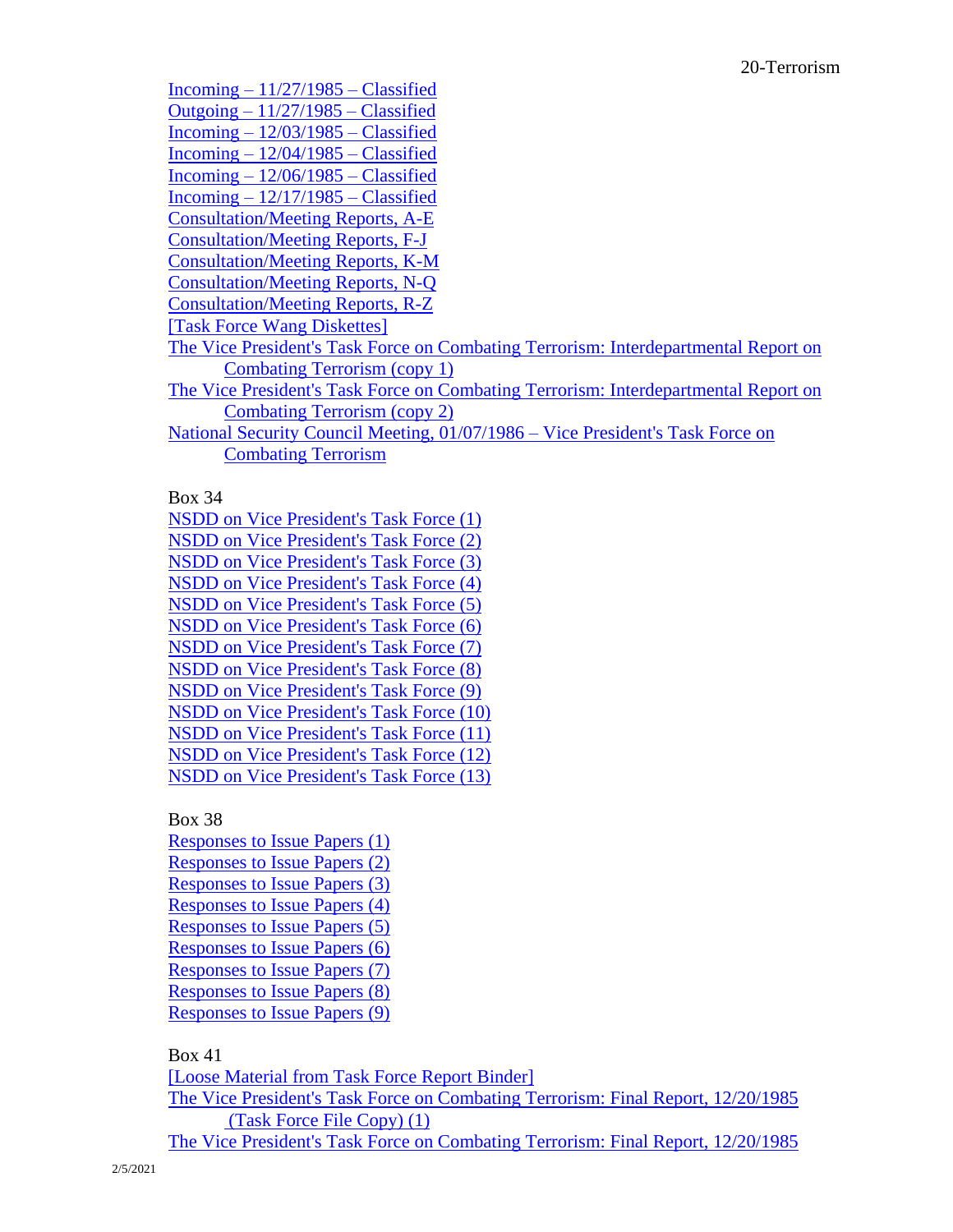[\(Task Force File Copy\) \(2\)](https://www.reaganlibrary.gov/public/digitallibrary/smof/nsc-politicalandmilitaryaffairs/north/box-041/40-633-1201554-041-003-2017.pdf) [The Vice President's Task Force on Combating Terrorism: Final Report, 12/20/1985](https://www.reaganlibrary.gov/public/digitallibrary/smof/nsc-politicalandmilitaryaffairs/north/box-041/40-633-1201554-041-004-2017.pdf) [\(Task Force File Copy\) \(3\)](https://www.reaganlibrary.gov/public/digitallibrary/smof/nsc-politicalandmilitaryaffairs/north/box-041/40-633-1201554-041-004-2017.pdf) [The Vice President's Task Force on Combating Terrorism: Final Report, 12/20/1985](https://www.reaganlibrary.gov/public/digitallibrary/smof/nsc-politicalandmilitaryaffairs/north/box-041/40-633-1201554-041-005-2017.pdf) [\(Task Force File Copy\) \(4\)](https://www.reaganlibrary.gov/public/digitallibrary/smof/nsc-politicalandmilitaryaffairs/north/box-041/40-633-1201554-041-005-2017.pdf) [The Vice President's Task Force on Combating Terrorism: Final Report, 12/20/1985](https://www.reaganlibrary.gov/public/digitallibrary/smof/nsc-politicalandmilitaryaffairs/north/box-041/40-633-1201554-041-006-2017.pdf) [\(Task Force File Copy\) \(5\)](https://www.reaganlibrary.gov/public/digitallibrary/smof/nsc-politicalandmilitaryaffairs/north/box-041/40-633-1201554-041-006-2017.pdf)

Box 48

Terrorist Attacks – [Rome/Vienna 12/27/1985 \(1\)](https://www.reaganlibrary.gov/public/digitallibrary/smof/nsc-politicalandmilitaryaffairs/north/box-048/40-633-1201554-048-001-2017.pdf) Terrorist Attacks – [Rome/Vienna 12/27/1985 \(2\)](https://www.reaganlibrary.gov/public/digitallibrary/smof/nsc-politicalandmilitaryaffairs/north/box-048/40-633-1201554-048-002-2017.pdf) Terrorist Attacks – [Rome/Vienna 12/27/1985 \(3\)](https://www.reaganlibrary.gov/public/digitallibrary/smof/nsc-politicalandmilitaryaffairs/north/box-048/40-633-1201554-048-003-2017.pdf) Terrorist Attacks – [Rome/Vienna 12/27/1985 \(4\)](https://www.reaganlibrary.gov/public/digitallibrary/smof/nsc-politicalandmilitaryaffairs/north/box-048/40-633-1201554-048-004-2017.pdf) [Terrorism: El Salvador \(1\)](https://www.reaganlibrary.gov/public/digitallibrary/smof/nsc-politicalandmilitaryaffairs/north/box-048/40-633-1201554-048-005-2017.pdf) [Terrorism: El Salvador \(2\)](https://www.reaganlibrary.gov/public/digitallibrary/smof/nsc-politicalandmilitaryaffairs/north/box-048/40-633-1201554-048-006-2017.pdf) [Terrorism: Buckley Execution Oliver L. North, NSC Staff](https://www.reaganlibrary.gov/public/digitallibrary/smof/nsc-politicalandmilitaryaffairs/north/box-048/40-633-1201554-048-007-2017.pdf) [Terrorist Targets: Libya](https://www.reaganlibrary.gov/public/digitallibrary/smof/nsc-politicalandmilitaryaffairs/north/box-048/40-633-1201554-048-008-2017.pdf) (1) [Terrorist Targets: Libya \(2\)](https://www.reaganlibrary.gov/public/digitallibrary/smof/nsc-politicalandmilitaryaffairs/north/box-048/40-633-1201554-048-009-2017.pdf) [Terrorist Targets: Libya \(3\)](https://www.reaganlibrary.gov/public/digitallibrary/smof/nsc-politicalandmilitaryaffairs/north/box-048/40-633-1201554-048-010-2017.pdf) [Terrorist Targets: Libya \(4\)](https://www.reaganlibrary.gov/public/digitallibrary/smof/nsc-politicalandmilitaryaffairs/north/box-048/40-633-1201554-048-011-2017.pdf) [Terrorist Targets: Libya \(5\)](https://www.reaganlibrary.gov/public/digitallibrary/smof/nsc-politicalandmilitaryaffairs/north/box-048/40-633-1201554-048-012-2017.pdf) [Terrorist Targets: Libya \(6\)](https://www.reaganlibrary.gov/public/digitallibrary/smof/nsc-politicalandmilitaryaffairs/north/box-048/40-633-1201554-048-013-2017.pdf) [Terrorist Targets: Libya \(7\)](https://www.reaganlibrary.gov/public/digitallibrary/smof/nsc-politicalandmilitaryaffairs/north/box-048/40-633-1201554-048-014-2017.pdf) [Terrorist Targets: Libya \(8\)](https://www.reaganlibrary.gov/public/digitallibrary/smof/nsc-politicalandmilitaryaffairs/north/box-048/40-633-1201554-048-015-2017.pdf) [Terrorist Targets: Libya \(9\)](https://www.reaganlibrary.gov/public/digitallibrary/smof/nsc-politicalandmilitaryaffairs/north/box-048/40-633-1201554-048-016-2017.pdf) [Terrorist Targets: Libya \(10\)](https://www.reaganlibrary.gov/public/digitallibrary/smof/nsc-politicalandmilitaryaffairs/north/box-048/40-633-1201554-048-017-2017.pdf) Abu Nidal (1985) (1)-(3)

Box 49

[Terrorism: Imad Mugniyah](https://www.reaganlibrary.gov/public/digitallibrary/smof/nsc-politicalandmilitaryaffairs/north/box-049/40-633-1201554-049-009-2017.pdf) [Terrorism Actions: Pending \(1984\)](https://www.reaganlibrary.gov/public/digitallibrary/smof/nsc-politicalandmilitaryaffairs/north/box-049/40-633-1201554-049-001-2017.pdf) [Terrorism Actions: Pending \(January 1985\)](https://www.reaganlibrary.gov/public/digitallibrary/smof/nsc-politicalandmilitaryaffairs/north/box-049/40-633-1201554-049-002-2017.pdf) [Terrorism Actions: Pending \(02/01/1985-02/10/1985\)](https://www.reaganlibrary.gov/public/digitallibrary/smof/nsc-politicalandmilitaryaffairs/north/box-049/40-633-1201554-049-003-2017.pdf) [Terrorism Actions: Pending \(02/11/1985\) \(1\)](https://www.reaganlibrary.gov/public/digitallibrary/smof/nsc-politicalandmilitaryaffairs/north/box-049/40-633-1201554-049-004-2017.pdf) [Terrorism Actions: Pending \(02/11/1985\) \(2\)](https://www.reaganlibrary.gov/public/digitallibrary/smof/nsc-politicalandmilitaryaffairs/north/box-049/40-633-1201554-049-005-2017.pdf) [Terrorism Actions: Pending \(02/12/1985-02/28/1985\)](https://www.reaganlibrary.gov/public/digitallibrary/smof/nsc-politicalandmilitaryaffairs/north/box-049/40-633-1201554-049-006-2017.pdf) [Terrorism Actions: Pending \(03/01/1985-03/15/1985\)](https://www.reaganlibrary.gov/public/digitallibrary/smof/nsc-politicalandmilitaryaffairs/north/box-049/40-633-1201554-049-007-2017.pdf) [Terrorism Actions: Pending \(03/16/1985-03/31/1985\)](https://www.reaganlibrary.gov/public/digitallibrary/smof/nsc-politicalandmilitaryaffairs/north/box-049/40-633-1201554-049-008-2017.pdf)

Box 54

[Libya: Terrorism \(1\)](https://www.reaganlibrary.gov/public/digitallibrary/smof/nsc-politicalandmilitaryaffairs/north/box-054/40-633-1201554-054-001-2017.pdf) [Libya: Terrorism \(2\)](https://www.reaganlibrary.gov/public/digitallibrary/smof/nsc-politicalandmilitaryaffairs/north/box-054/40-633-1201554-054-002-2017.pdf) [Libya: Terrorism \(3\)](https://www.reaganlibrary.gov/public/digitallibrary/smof/nsc-politicalandmilitaryaffairs/north/box-054/40-633-1201554-054-003-2017.pdf) [Libya: Terrorism \(4\)](https://www.reaganlibrary.gov/public/digitallibrary/smof/nsc-politicalandmilitaryaffairs/north/box-054/40-633-1201554-054-004-2017.pdf)

Box 66

[The Vice President's Task Force on Combating Terrorism: Final Report, 12/20/1985](https://www.reaganlibrary.gov/public/digitallibrary/smof/nsc-politicalandmilitaryaffairs/north/box-066/40-633-1201554-066-001-2017.pdf) [\(John Poindexter Copy\) \(1\)](https://www.reaganlibrary.gov/public/digitallibrary/smof/nsc-politicalandmilitaryaffairs/north/box-066/40-633-1201554-066-001-2017.pdf) [The Vice President's Task Force on Combating Terrorism: Final Report, 12/20/1985](https://www.reaganlibrary.gov/public/digitallibrary/smof/nsc-politicalandmilitaryaffairs/north/box-066/40-633-1201554-066-002-2017.pdf) [\(John Poindexter Copy\) \(2\)](https://www.reaganlibrary.gov/public/digitallibrary/smof/nsc-politicalandmilitaryaffairs/north/box-066/40-633-1201554-066-002-2017.pdf)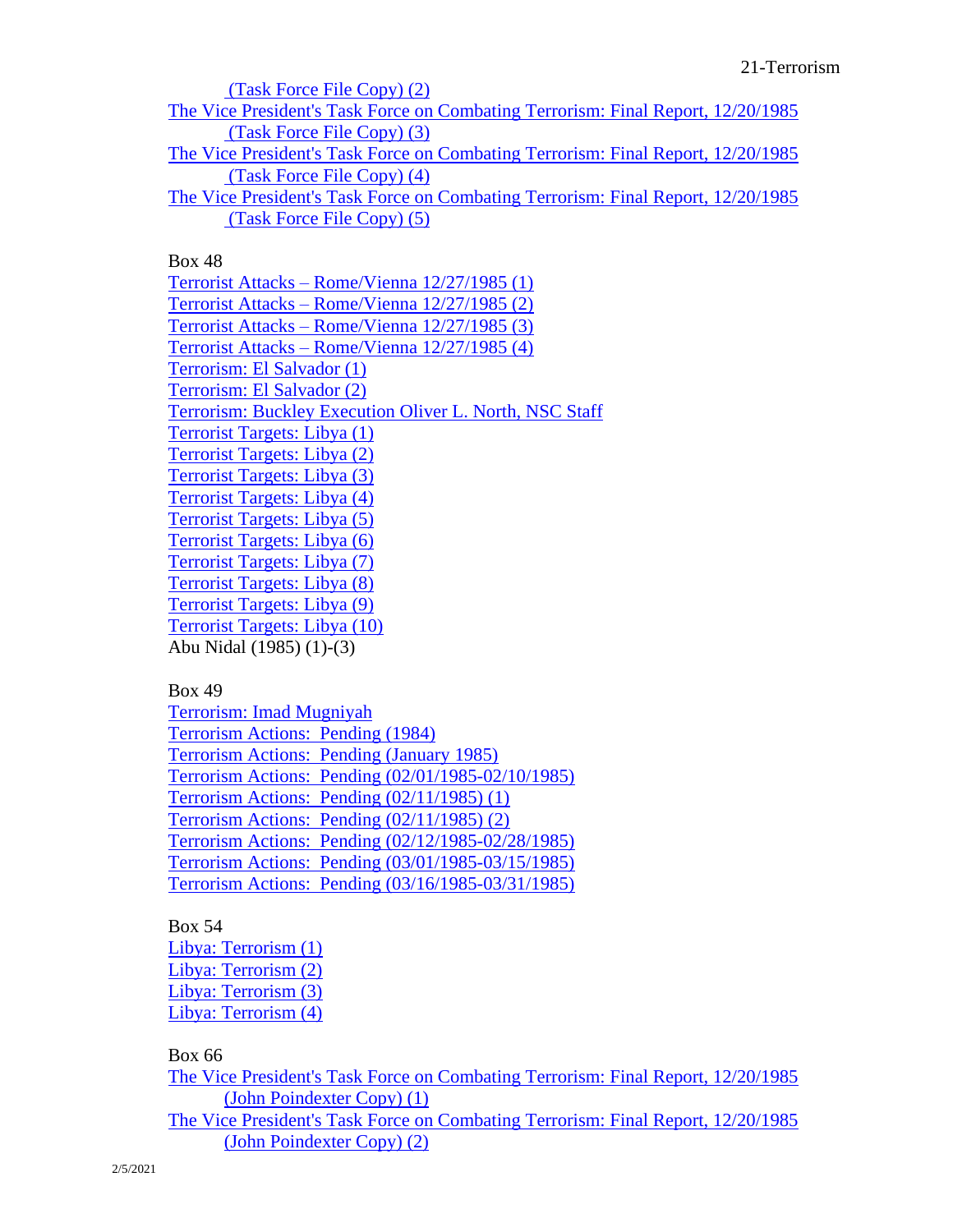22-Terrorism

[The Vice President's Task Force on Combating Terrorism: Final Report, 12/20/1985](https://www.reaganlibrary.gov/public/digitallibrary/smof/nsc-politicalandmilitaryaffairs/north/box-066/40-633-1201554-066-003-2017.pdf) [\(John Poindexter Copy\) \(3\)](https://www.reaganlibrary.gov/public/digitallibrary/smof/nsc-politicalandmilitaryaffairs/north/box-066/40-633-1201554-066-003-2017.pdf)

[The Vice President's Task Force on Combating Terrorism: Final Report, 12/20/1985](https://www.reaganlibrary.gov/public/digitallibrary/smof/nsc-politicalandmilitaryaffairs/north/box-066/40-633-1201554-066-004-2017.pdf) [\(John Poindexter Copy\) \(4\)](https://www.reaganlibrary.gov/public/digitallibrary/smof/nsc-politicalandmilitaryaffairs/north/box-066/40-633-1201554-066-004-2017.pdf)

[The Vice President's Task Force on Combating Terrorism: Final Report, 12/20/1985](https://www.reaganlibrary.gov/public/digitallibrary/smof/nsc-politicalandmilitaryaffairs/north/box-066/40-633-1201554-066-005-2017.pdf) [\(John Poindexter Copy\) \(5\)](https://www.reaganlibrary.gov/public/digitallibrary/smof/nsc-politicalandmilitaryaffairs/north/box-066/40-633-1201554-066-005-2017.pdf)

Box 101

[Terrorism: Kuwait Hijacking 12/03/1984: Operational and Cabinet Cable](https://www.reaganlibrary.gov/public/digitallibrary/smof/nsc-politicalandmilitaryaffairs/north/box-101/40-633-1201554-101-001-2019.pdf) [Terrorism: Kuwait Hijacking 12/02/1984: Press](https://www.reaganlibrary.gov/public/digitallibrary/smof/nsc-politicalandmilitaryaffairs/north/box-101/40-633-1201554-101-002-2019.pdf) [Terrorism: Kuwait Hijacking 12/03/1984: Situation Reports](https://www.reaganlibrary.gov/public/digitallibrary/smof/nsc-politicalandmilitaryaffairs/north/box-101/40-633-1201554-101-003-2019.pdf) [Terrorism: Kuwait Hijacking 12/03/1984: Cable Traffic \(1\)](https://www.reaganlibrary.gov/public/digitallibrary/smof/nsc-politicalandmilitaryaffairs/north/box-101/40-633-1201554-101-004-2019.pdf) [Terrorism: Kuwait Hijacking 12/03/1984: Cable Traffic \(2\)](https://www.reaganlibrary.gov/public/digitallibrary/smof/nsc-politicalandmilitaryaffairs/north/box-101/40-633-1201554-101-005-2019.pdf) [Terrorism: Kuwait Hijacking 12/03/1984: Cable Traffic \(3\)](https://www.reaganlibrary.gov/public/digitallibrary/smof/nsc-politicalandmilitaryaffairs/north/box-101/40-633-1201554-101-006-2019.pdf) [Terrorism: Kuwait Hijacking 12/03/1984: Cable Traffic \(4\)](https://www.reaganlibrary.gov/public/digitallibrary/smof/nsc-politicalandmilitaryaffairs/north/box-101/40-633-1201554-101-007-2019.pdf) [Terrorism: Kuwait Hijacking 12/03/1984: Cable Traffic \(5\)](https://www.reaganlibrary.gov/public/digitallibrary/smof/nsc-politicalandmilitaryaffairs/north/box-101/40-633-1201554-101-008-2019.pdf)

Box 105

[Terrorism: Libya \[1984-1985\]](https://www.reaganlibrary.gov/public/digitallibrary/smof/nsc-politicalandmilitaryaffairs/north/box-105/40-633-1201554-105-001-2017.pdf) [Terrorism: Libya \[01/01/1986-04/08/1986\]](https://www.reaganlibrary.gov/public/digitallibrary/smof/nsc-politicalandmilitaryaffairs/north/box-105/40-633-1201554-105-002-2017.pdf) [Terrorism: Libya \[04/09/1986-04/18/1986\]](https://www.reaganlibrary.gov/public/digitallibrary/smof/nsc-politicalandmilitaryaffairs/north/box-105/40-633-1201554-105-003-2017.pdf) [Terrorism: Libya \[04/19/1986-04/23/1986\]](https://www.reaganlibrary.gov/public/digitallibrary/smof/nsc-politicalandmilitaryaffairs/north/box-105/40-633-1201554-105-004-2017.pdf) [Terrorism: Libya \[04/24/1986-04/27/1986\]](https://www.reaganlibrary.gov/public/digitallibrary/smof/nsc-politicalandmilitaryaffairs/north/box-105/40-633-1201554-105-005-2017.pdf) [Terrorism: Libya \[04/28/1986\]](https://www.reaganlibrary.gov/public/digitallibrary/smof/nsc-politicalandmilitaryaffairs/north/box-105/40-633-1201554-105-006-2017.pdf) [Terrorism: Libya \[04/29/1986-04/30/1986\]](https://www.reaganlibrary.gov/public/digitallibrary/smof/nsc-politicalandmilitaryaffairs/north/box-105/40-633-1201554-105-007-2017.pdf) [Terrorism: Libya \[05/01/1986\] \(1\)](https://www.reaganlibrary.gov/public/digitallibrary/smof/nsc-politicalandmilitaryaffairs/north/box-105/40-633-1201554-105-008-2017.pdf) [Terrorism: Libya \[05/01/1986\] \(2\)](https://www.reaganlibrary.gov/public/digitallibrary/smof/nsc-politicalandmilitaryaffairs/north/box-105/40-633-1201554-105-009-2017.pdf) [Terrorism: Libya \[05/02/1986-05/08/1986\]](https://www.reaganlibrary.gov/public/digitallibrary/smof/nsc-politicalandmilitaryaffairs/north/box-105/40-633-1201554-105-010-2017.pdf) [Terrorism: Libya \[05/09/1986-05/22/1986\]](https://www.reaganlibrary.gov/public/digitallibrary/smof/nsc-politicalandmilitaryaffairs/north/box-105/40-633-1201554-105-011-2017.pdf) [Terrorism: Libya \[05/23/1986-05/31/1986\]](https://www.reaganlibrary.gov/public/digitallibrary/smof/nsc-politicalandmilitaryaffairs/north/box-105/40-633-1201554-105-012-2017.pdf) [Terrorism: Libya \[06/01/1986-06/30/1986\]](https://www.reaganlibrary.gov/public/digitallibrary/smof/nsc-politicalandmilitaryaffairs/north/box-105/40-633-1201554-105-013-2017.pdf) [Libya: Terrorism II \[Terrorism: Libya 07/01/1986-07/17/1986\]](https://www.reaganlibrary.gov/public/digitallibrary/smof/nsc-politicalandmilitaryaffairs/north/box-105/40-633-1201554-105-014-2017.pdf) [Libya: Terrorism II \[Terrorism: Libya 07/18/1986-07/21/1986\]](https://www.reaganlibrary.gov/public/digitallibrary/smof/nsc-politicalandmilitaryaffairs/north/box-105/40-633-1201554-105-015-2017.pdf) [Libya: Terrorism II \[Terrorism: Libya 07/22/1986-07/31/1986\]](https://www.reaganlibrary.gov/public/digitallibrary/smof/nsc-politicalandmilitaryaffairs/north/box-105/40-633-1201554-105-016-2017.pdf) [Libya: Terrorism II \[Terrorism: Libya 08/01/1986-08/07/1986\]](https://www.reaganlibrary.gov/public/digitallibrary/smof/nsc-politicalandmilitaryaffairs/north/box-105/40-633-1201554-105-017-2017.pdf) [Libya: Terrorism II \[Terrorism: Libya 08/08/1986-08/15/1986\]](https://www.reaganlibrary.gov/public/digitallibrary/smof/nsc-politicalandmilitaryaffairs/north/box-105/40-633-1201554-105-018-2017.pdf) [Libya: Terrorism II \[Terrorism: Libya 08/16/1986-08/27/1986\]](https://www.reaganlibrary.gov/public/digitallibrary/smof/nsc-politicalandmilitaryaffairs/north/box-105/40-633-1201554-105-019-2017.pdf) [Libya: Terrorism II \[Terrorism: Libya 08/28/1986-09/05/1986\]](https://www.reaganlibrary.gov/public/digitallibrary/smof/nsc-politicalandmilitaryaffairs/north/box-105/40-633-1201554-105-020-2017.pdf) [Libya: Terrorism II \[Terrorism: Libya 09/06/1986-09/24/1986\]](https://www.reaganlibrary.gov/public/digitallibrary/smof/nsc-politicalandmilitaryaffairs/north/box-105/40-633-1201554-105-021-2017.pdf) [Libya: Terrorism II \[Terrorism: Libya 09/25/1986-09/30/1986\]](https://www.reaganlibrary.gov/public/digitallibrary/smof/nsc-politicalandmilitaryaffairs/north/box-105/40-633-1201554-105-022-2017.pdf) [Libya: Terrorism II \[Terrorism: Libya 10/01/1986-10/06/1986\]](https://www.reaganlibrary.gov/public/digitallibrary/smof/nsc-politicalandmilitaryaffairs/north/box-105/40-633-1201554-105-023-2017.pdf) [Libya: Terrorism II \[Terrorism: Libya 10/07/1986-10/08/1986\]](https://www.reaganlibrary.gov/public/digitallibrary/smof/nsc-politicalandmilitaryaffairs/north/box-105/40-633-1201554-105-024-2017.pdf)

Box 106

Terrorism – [Public Diplomacy \(1984\)](https://www.reaganlibrary.gov/public/digitallibrary/smof/nsc-politicalandmilitaryaffairs/north/box-106/40-633-1201554-106-001-2019.pdf) Terrorism - [Public Diplomacy \(1985\)](https://www.reaganlibrary.gov/public/digitallibrary/smof/nsc-politicalandmilitaryaffairs/north/box-106/40-633-1201554-106-002-2019.pdf) Terrorism – [Public Diplomacy \(March 1985-April 1985\)](https://www.reaganlibrary.gov/public/digitallibrary/smof/nsc-politicalandmilitaryaffairs/north/box-106/40-633-1201554-106-003-2019.pdf) Terrorism – [Public Diplomacy \(January 1986\) \(1\)](https://www.reaganlibrary.gov/public/digitallibrary/smof/nsc-politicalandmilitaryaffairs/north/box-106/40-633-1201554-106-004-2019.pdf) Terrorism – [Public Diplomacy \(January 1986\) \(2\)](https://www.reaganlibrary.gov/public/digitallibrary/smof/nsc-politicalandmilitaryaffairs/north/box-106/40-633-1201554-106-005-2019.pdf) Terrorism – [Public Diplomacy \(January 1986\) \(3\)](https://www.reaganlibrary.gov/public/digitallibrary/smof/nsc-politicalandmilitaryaffairs/north/box-106/40-633-1201554-106-006-2019.pdf)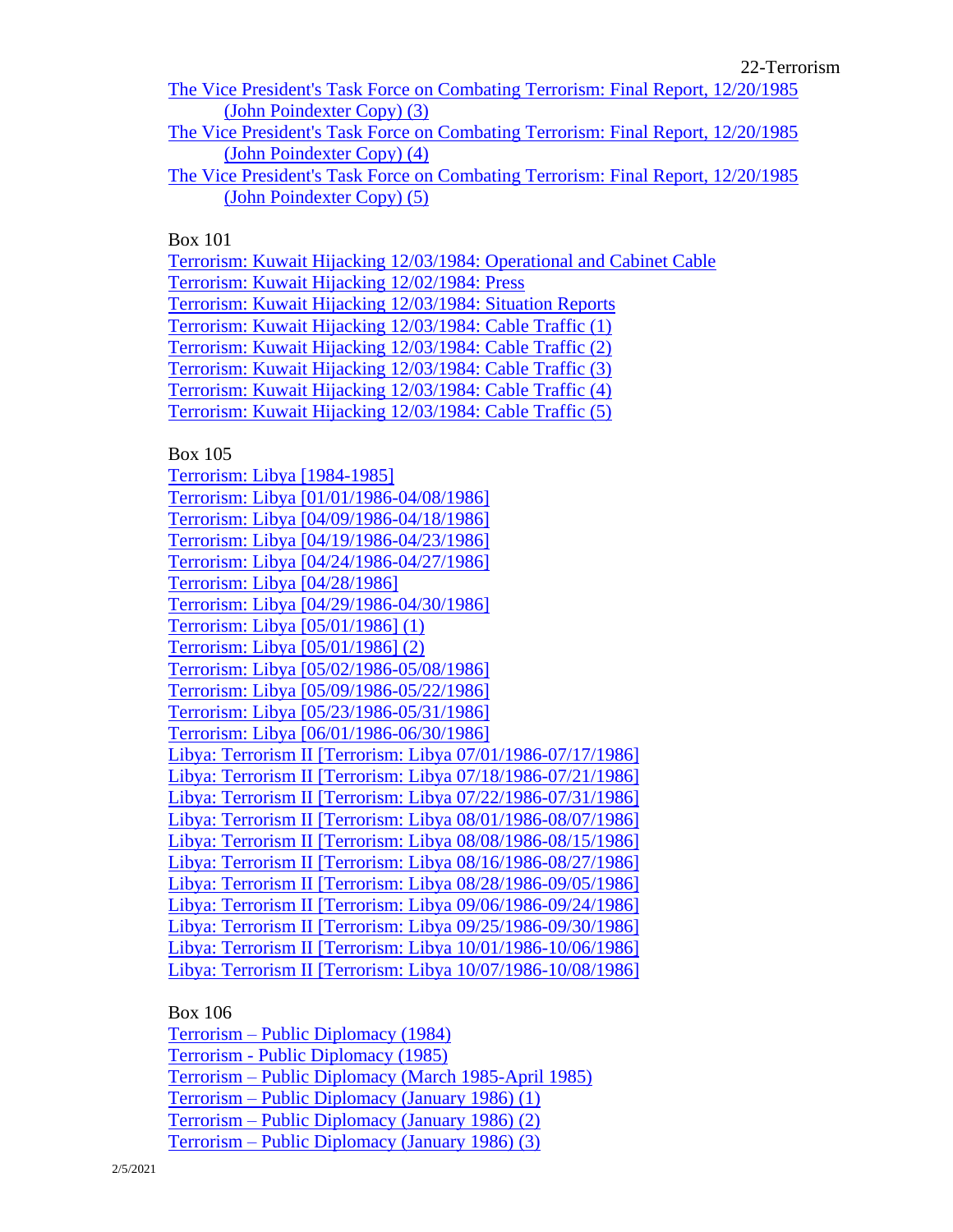Terrorism – [Public Diplomacy \(May 1986-June 1986\)](https://www.reaganlibrary.gov/public/digitallibrary/smof/nsc-politicalandmilitaryaffairs/north/box-106/40-633-1201554-106-007-2019.pdf) Terrorism – [Public Diplomacy \(July 1986\) \(1\)](https://www.reaganlibrary.gov/public/digitallibrary/smof/nsc-politicalandmilitaryaffairs/north/box-106/40-633-1201554-106-008-2019.pdf) Terrorism – [Public Diplomacy \(July 1986\) \(2\)](https://www.reaganlibrary.gov/public/digitallibrary/smof/nsc-politicalandmilitaryaffairs/north/box-106/40-633-1201554-106-009-2019.pdf) Terrorism – [Public Diplomacy \(July 1986\) \(3\)](https://www.reaganlibrary.gov/public/digitallibrary/smof/nsc-politicalandmilitaryaffairs/north/box-106/40-633-1201554-106-010-2019.pdf) Terrorism – [Public Diplomacy \(July 1986\) \(4\)](https://www.reaganlibrary.gov/public/digitallibrary/smof/nsc-politicalandmilitaryaffairs/north/box-106/40-633-1201554-106-011-2019.pdf) Terrorism – Public Diplomacy: NSC – Menges Paper – [Strategy Against Terrorism](https://www.reaganlibrary.gov/public/digitallibrary/smof/nsc-politicalandmilitaryaffairs/north/box-106/40-633-1201554-106-012-2019.pdf) Public Diplomacy – Libya

Oakley, Robert: Files Box 5 **[Terrorism](https://www.reaganlibrary.gov/public/digitallibrary/smof/nsc-neareastandsouthasianaffairs/oakley/box-005/40-406-56918738-005-001-2018.pdf)** 

Poindexter, John M.: Files

RAC Box 1

[Counterterrorism Planning re: Lebanon and Remaining Hostages, June 1985 – July 1985] (1)-(3)

#### RAC Box 5

Terrorism (06/24/1984 – 10/31/1986) Terrorism (11/01/1986 – 11/16/1986) Terrorism (11/17/1986 – 12/31/1986)

#### President's Special Review Board (Tower Board): Records

Box 93203

[The Vice President's Task Force on Combating Terrorism: Final Report, 12/20/1985 \(1\)](https://www.reaganlibrary.gov/public/digitallibrary/smof/presidents-special-review-board/box-93203/VPtaskforceoncombattingterrorism1.pdf) [The Vice President's Task Force on Combating Terrorism: Final Report, 12/20/1985 \(2\)](https://www.reaganlibrary.gov/public/digitallibrary/smof/presidents-special-review-board/box-93203/VPtaskforceoncombattingterrorism2.pdf) [The Vice President's Task Force on Combating Terrorism: Final Report, 12/20/1985 \(3\)](https://www.reaganlibrary.gov/public/digitallibrary/smof/presidents-special-review-board/box-93203/VPtaskforceoncombattingterrorism3.pdf) [The Vice President's Task Force on Combating Terrorism: Final Report, 12/20/1985 \(4\)](https://www.reaganlibrary.gov/public/digitallibrary/smof/presidents-special-review-board/box-93203/VPtaskforceoncombattingterrorism4.pdf) [The Vice President's Task Force on Combating Terrorism: Final Report, 12/20/1985 \(5\)](https://www.reaganlibrary.gov/public/digitallibrary/smof/presidents-special-review-board/box-93203/VPtaskforceoncombattingterrorism5.pdf)

# Ross, Dennis: Files

Box 5 Terrorism, 1988 (empty)

Scharfen, Jonathan: Files RAC Box 4 NSDD 207

Situation Support Staff, White House Office of: Records RAC Box 3 IN-HIS 4-18 Terrorism: Egypt Air Hijacking 11/24/1985

Stark, James R.: Files RAC Box 2 Iranian Terrorism

> RAC Box 4 Libya Terrorism

2/5/2021 Teicher, Howard: Files